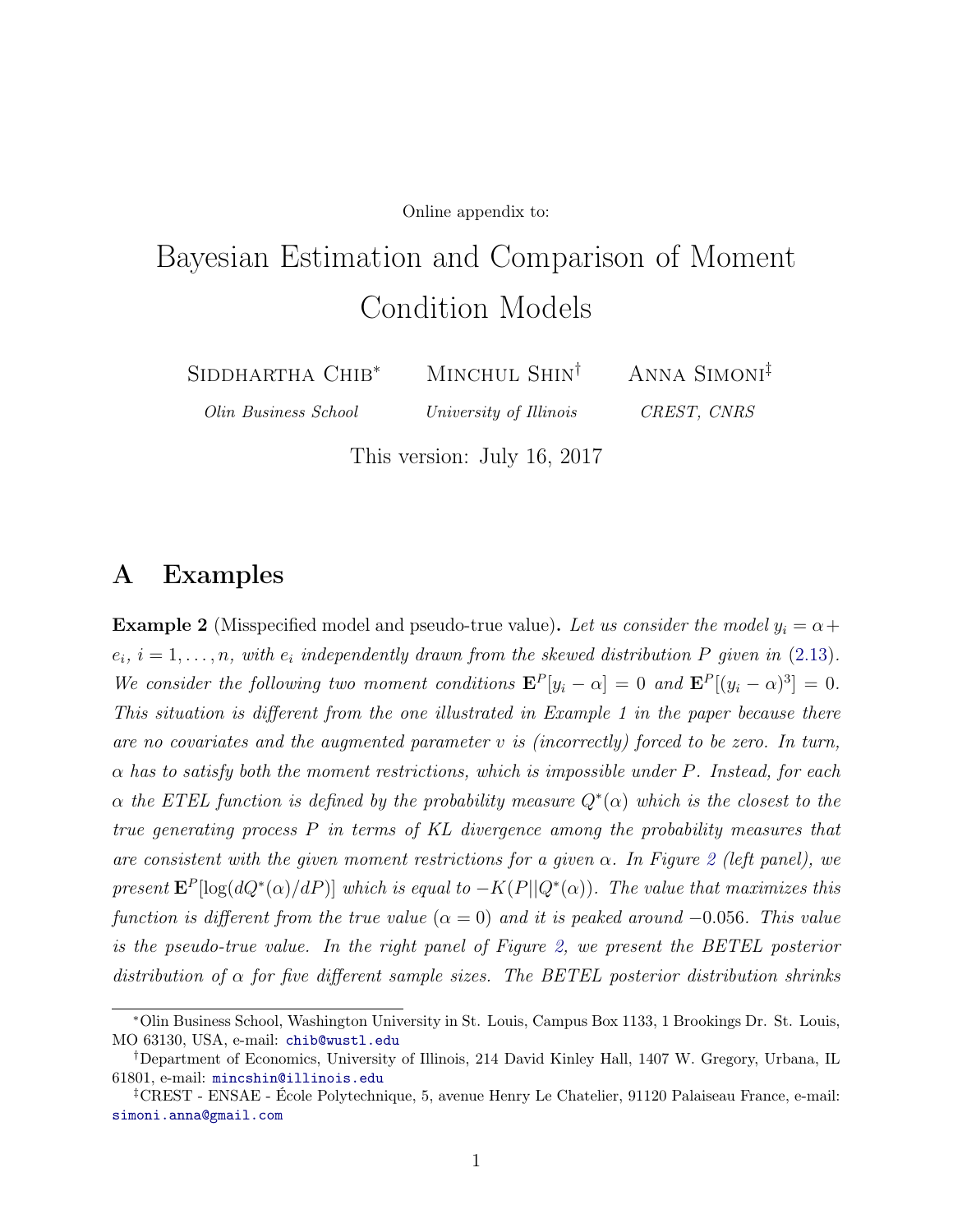and moves toward the pseudo-true value, in conformity with our theoretical result.

<span id="page-1-0"></span>

Figure 2: Posterior distributions in Example 2 under misspecification. Left panel presents the function  $\alpha \mapsto \mathbf{E}^{P}[\log(dQ^*(\alpha)/dP)]$  where  $Q^*(\alpha) := \operatorname{arginf}_{Q \in \mathcal{P}_{\psi}} K(Q||P)$  with  $\psi := (\alpha, 0)$ . For each  $\alpha$ , we approximate this function based on the dual representation in  $(2.16)$  – which is valid under Assumption  $3$  – using five million simulation draws from  $P$ . In the right panel, we present the BETEL posterior distribution of the location parameter  $\alpha$  for  $n = 250, 500, 1000, 2000, 5000$  where n is the number of observations. The prior distribution for  $\alpha$  is student-t with mean 0 and dispersion 5. Vertical dashed lines are at the pseudo-true parameter value, approximately equal to −0.056. Posterior densities are based on 10,000 draws beyond a burn-in of 1000. The M-H acceptance rate is about 90% for each sample size.

<span id="page-1-1"></span>**Example 3** (Model selection when all models are correctly specified). We suppose that for every  $i = 1, \ldots, n$ ,  $y_i = \alpha + \beta z_i + e_i$ , where  $z_i \sim \mathcal{N}(0.5, 1)$  and  $e_i \sim \mathcal{N}(0, 1)$  independently of  $z_i$ . Let  $\theta := (\alpha, \beta), e_i(\theta) := (y_i - \alpha - \beta z_i)$  and the true value of  $\theta$  be  $(0, 1)$ . We compare the following models. Model 1:  $\mathbf{E}^P[(e_i(\theta), e_i(\theta)z_i, e_i(\theta)^3, e_i(\theta)^2 - 1)] = 0$ , Model 2:  $\mathbf{E}^{P}[(e_i(\theta), e_i(\theta)z_i, e_i(\theta)^2 - 1)'] = 0$  and Model 3:  $\mathbf{E}^{P}[(e_i(\theta), e_i(\theta)^2 - 1)'] = 0$  which, reformulated in terms of an encompassing grand model, become respectively:

$$
M_1: \mathbf{E}^P[e_i(\theta)] = 0, \quad \mathbf{E}^P[e_i(\theta)z_i] = 0, \quad \mathbf{E}^P[e_i(\theta)^3] = 0, \quad \mathbf{E}^P[e_i(\theta)^2 - 1] = 0
$$
  
\n
$$
M_2: \mathbf{E}^P[e_i(\theta)] = 0, \quad \mathbf{E}^P[e_i(\theta)z_i] = 0, \quad \mathbf{E}^P[e_i(\theta)^3] = v_1, \quad \mathbf{E}^P[e_i(\theta)^2 - 1] = 0,
$$
  
\n
$$
M_3: \mathbf{E}^P[e_i(\theta)] = 0, \quad \mathbf{E}^P[e_i(\theta)z_i] = v_2, \quad \mathbf{E}^P[e_i(\theta)^3] = v_1, \quad \mathbf{E}^P[e_i(\theta)^2 - 1] = 0.
$$
\n(A.1)

with  $\psi^1 = \theta$ ,  $\psi^2 = (\theta, v_1)$  and  $\psi^3 = (\theta, v_1, v_2)$ . Note that the last two moment restrictions (which concern the third and second moments) serve as extra information to infer the parameter  $\theta$ , when they are active. Under the standard normal error distribution, all the three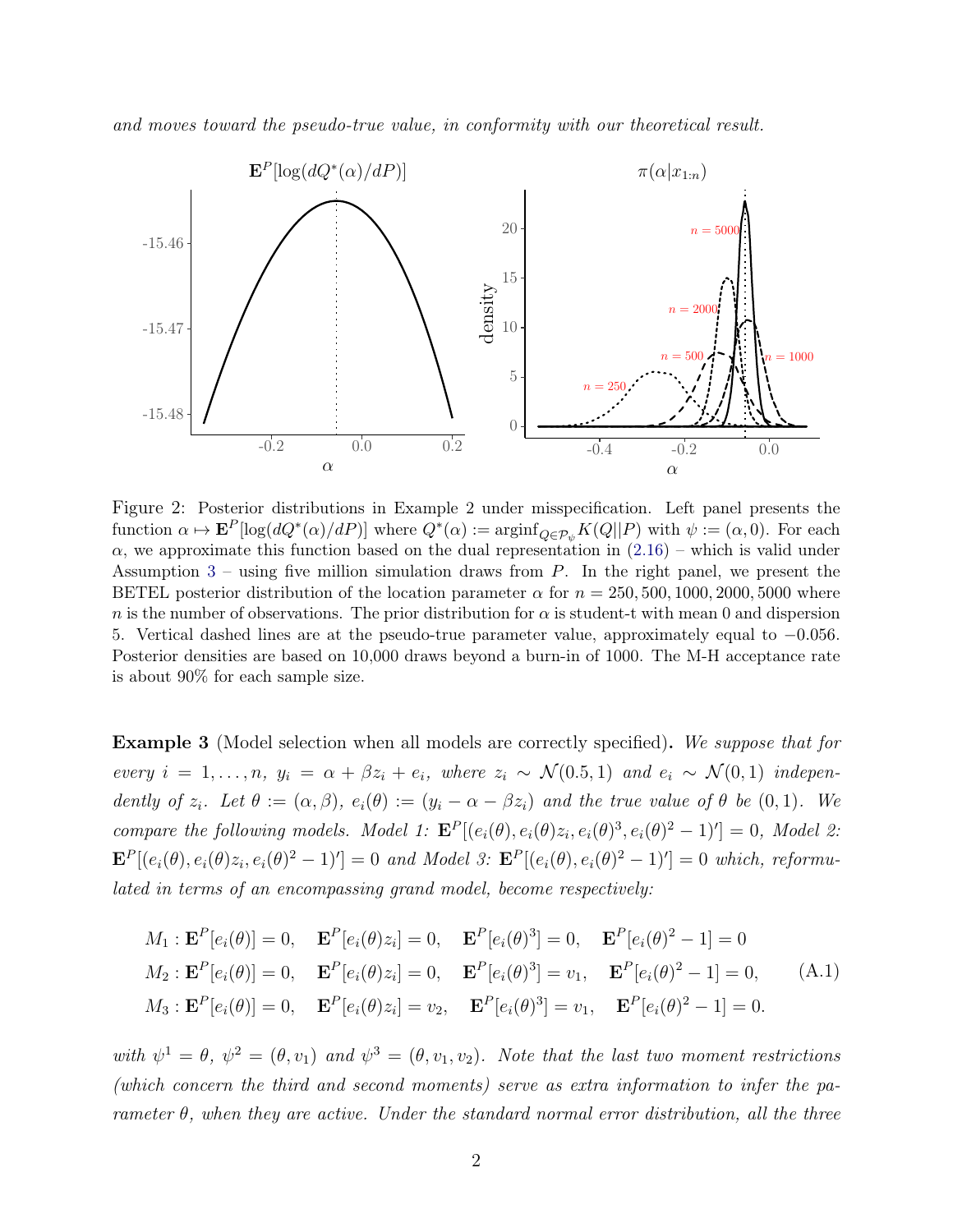models are correctly specified:  $M_1$  has four active moment restrictions while  $M_2$  and  $M_3$  have three and two active moment restrictions, respectively.

In Table [5,](#page-2-0) we report the percentage of times the marginal likelihood selects each of these models in 500 trials, for different sample sizes. Model  $M_1$ , the model with the larger number of valid restrictions, is selected 99% of times by sample size of  $n = 500$ . The results are virtually indistinguishable for the training sample prior (based on 50 prior samples). Under both priors the proportion of correct selection tends to one.

<span id="page-2-0"></span>

|            | Default prior |             | Training sample prior |      |             |       |
|------------|---------------|-------------|-----------------------|------|-------------|-------|
| Model      | $M_1$         | $M_2$ $M_3$ |                       |      | $M_1$ $M_2$ | $M_3$ |
| $n = 250$  | 97.8          | 1.6         | 0.6                   | 98.0 | - 1.6       | 0.4   |
| $n = 500$  | 99.0          | 0.8         | 0.2                   | 99.0 | 0.8         | 0.2   |
| $n = 1000$ | 99.2          | 0.6         | 0.2                   | 99.2 | 0.6         | 0.0   |
| $n = 2000$ | 99.2          | 0.8         | (1)                   | 99.2 | 0.8         | ()()  |

Table 5: Model selection when all models are correctly specified. Frequency (%) of times each of the three models in Example [3](#page-1-1) are selected by the marginal likelihood criterion in 500 trials, by sample size, for two different prior distributions.

Example (Count regression: variable selection (continued)). Consider the case where the data are drawn under the Poisson assumption (this information is, of course, not used in the estimation). Specifically, suppose we generate n realizations of  $\{y_i, x_i\}$  from the Poisson model

$$
y_i|\beta, x_i \sim Poisson(\mu_i), \qquad i = 1, ..., n
$$
  

$$
log(\mu_i) = x'_i \beta.
$$
 (A.2)

<span id="page-2-1"></span>where  $\beta = (\beta_1, \beta_2, \beta_3)'$  and  $x_i = (x_{1,i}, x_{2,i}, x_{3,i})'$ , with  $\beta_1 = 1, \beta_2 = 1, \beta_3 = 0$ . Thus,  $x_{3,i}$  is a redundant regressor. Each explanatory variable  $x_{j,i}$  is generated i.i.d. from normal distributions with mean  $.4$  and standard deviation  $1/3$ . Given these data, our goal is to evaluate the finite-sample performance of our marginal likelihood criterion in picking out the correct model. We conduct our MCMC analysis and compute the marginal likelihoods of the four models by the [Chib](#page-31-0) [\(1995\)](#page-31-0) method under the default student-t prior distribution on  $\beta$ given in  $(2.11)$ . The results, in Table [6,](#page-3-0) give the percentage of times in 500 replications that the marginal likelihood criterion picks each model for three different sample sizes. As can be seen, the model with the largest number of overidentifying moment restrictions  $M_1$  is selected by the marginal likelihood criterion with frequency close to one even when  $n = 250$ .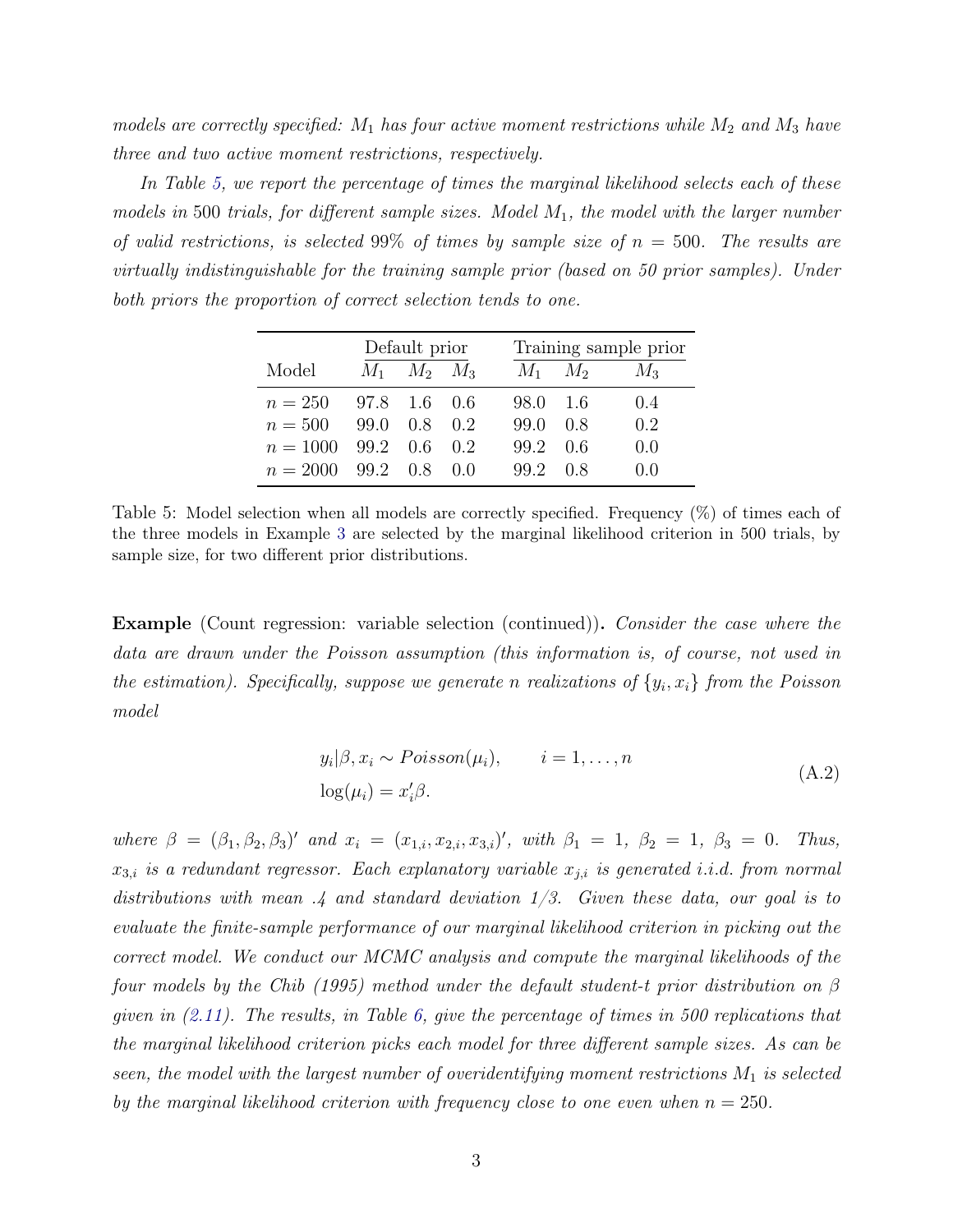| Model $M_1$ $M_2$ $M_3$ $M_4$  |  |  |
|--------------------------------|--|--|
| $n = 250$ 0.99 0.01 0.01 0.00  |  |  |
| $n = 500$ 0.99 0.00 0.01 0.00  |  |  |
| $n = 1000$ 0.99 0.00 0.00 0.00 |  |  |

<span id="page-3-0"></span>Table 6: Frequency  $(\%)$  of times each of the four models in  $(4.3)$  are selected by the marginal likelihood criterion in 500 trials. The DGP is the Poisson model given in [\(A.2\)](#page-2-1).

## B Assumptions

In this section we state the assumptions that are used to prove the theorems in the paper. For completeness we also report Assumptions  $1 - 4$  $1 - 4$  $1 - 4$  that were already stated in the paper. We start by stating the assumptions that are used in Theorem [2.1](#page-0-0) and then the other assumptions relevant for misspecification. As a consequence the numbering is not in the order.

**Assumption 1.** Model [\(2.2\)](#page-0-0) is such that  $\psi_* \in \Psi$  is the unique solution to  $\mathbf{E}^P[g^A(X,\psi)] = 0$ .

**Assumption 2.** (a)  $\pi$  is a continuous probability measure that admits a density with respect to the Lebesgue measure; (b)  $\pi$  is positive on a neighborhood of  $\psi_*$ .

The following two assumptions relate to the smoothness of the function  $g^{A}(x, \psi)$ , its moments, and the parameter space.

<span id="page-3-1"></span>**Assumption 5.** (a)  $X_i$ ,  $i = 1, ..., n$  are i.i.d. random variables that take values in  $(\mathcal{X}, \mathfrak{B}_{\mathcal{X}})$ with probability distribution P, where  $\mathcal{X} \subseteq \mathbb{R}^{d_x}$ ; (b) for every  $0 \leq d_v \leq d - p$ ,  $\psi \in \Psi$  $\mathbb{R}^p\times\mathbb{R}^{d_v}$  where  $\Theta$  and  $\mathcal V$  are compact and connected and  $\Psi:=\Theta\times\mathcal V$ ; (c)  $g(x,\theta)$  is continuous at each  $\theta \in \Theta$  with probability one; (d)  $\mathbf{E}^P[\sup_{\psi \in \Psi} ||g^A(X, \psi)||^{\alpha}] < \infty$  for some  $\alpha > 2$ ; (e)  $\Delta$ is nonsingular.

<span id="page-3-2"></span>**Assumption 6.** (a)  $\psi_* \in int(\Psi)$ ; (b)  $g^A(x, \psi)$  is continuously differentiable in a neighborhood  $\mathfrak U$  of  $\psi_*$  and  $\mathbf{E}^P[\sup_{\psi \in \mathfrak U} || \partial g^A(X, \psi) / \partial \psi' ||_F] < \infty$ ; (c) rank( $\Gamma) = p$ .

Assumptions [5](#page-3-1) and [6](#page-3-2) are the same as the assumptions of [Newey and Smith](#page-31-1) [\(2004,](#page-31-1) Theorem 3.2) and [Schennach](#page-31-2) [\(2007,](#page-31-2) Theorem 3).

We now consider misspecified models.

**Assumption 3.** For a fixed  $\psi \in \Psi$ , there exists  $Q \in \mathcal{P}_{\psi}$  such that Q is mutually absolutely continuous with respect to P, where  $\mathcal{P}_{\psi}$  is defined in Definition [2.1.](#page-0-0)

**Assumption 4.** The prior distribution  $\pi$  is positive on a neighborhood of  $\psi$ <sub>o</sub> where  $\psi$ <sub>o</sub> is as defined in  $(2.16)$ .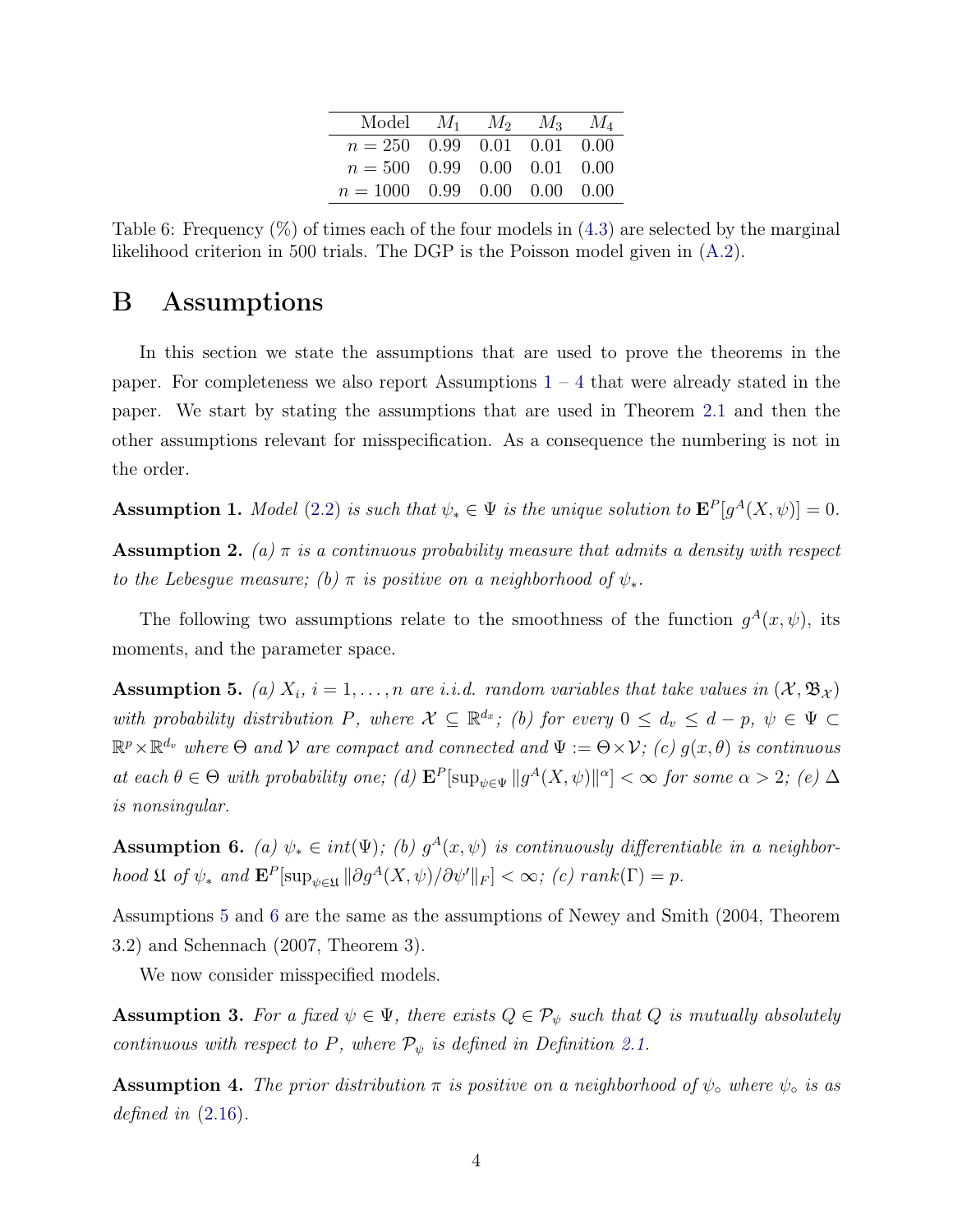In addition to these assumptions, to prove Theorem [2.2](#page-0-0) we also use Assumptions [5](#page-3-1)  $(a)$ -(d) and [6](#page-3-2) (b) in the previous section. Finally, in order to guarantee  $n^{-1/2}$ -convergence of  $\hat{\lambda}$ towards  $\lambda_0$  and  $n^{-1/2}$ -contraction of the posterior distribution of  $\psi$  around  $\psi_0$ , we introduce Assumptions [7](#page-4-1) and [8.](#page-4-2) These assumptions require the pseudo-true values  $\lambda_0$  and  $\psi_0$  to be in the interior of a compact parameter space, and the function  $g^{A}(x, \psi)$  to be sufficiently smooth and uniformly bounded as a function of  $\psi$ . These assumptions are not new in the literature and are also required by [Schennach](#page-31-2) [\(2007,](#page-31-2) Theorem 10) (adapted to account for the augmented model).

<span id="page-4-1"></span>**Assumption 7.** (a) There exists a function  $M(\cdot)$  such that  $\mathbf{E}^{P}[M(X)] < \infty$  and  $||g^{A}(x, \psi)|| \le$  $M(x)$  for all  $\psi \in \Psi$ ; (b)  $\lambda_{\circ}(\psi) \in int(\Lambda(\psi))$  where  $\Lambda(\psi)$  is a compact set and  $\lambda_{\circ}$  is as defined in [\(2.16\)](#page-0-0); (c) it holds  $\mathbf{E}^P \left[ \sup_{\psi \in \Psi, \lambda \in \Lambda(\psi)} e^{\{\lambda' g^A(X, \psi)\}} \right] < \infty.$ 

<span id="page-4-2"></span>Assumption 8. Let  $\psi_{\circ}$  be as defined in [\(2.16\)](#page-0-0). (a) The pseudo-true value  $\psi_{\circ} \in int(\Psi)$  is the unique maximizer of

$$
\lambda_{\circ}(\psi)^{\prime} \mathbf{E}^{P}[g^{A}(X,\psi)] - \log \mathbf{E}^{P}[\exp\{\lambda_{\circ}(\psi)^{\prime} g^{A}(X,\psi)\}],
$$

where  $\Psi$  is compact; (b)  $S_{jl}(x_i, \psi) := \frac{\partial^2 g^A(x_i, \psi)}{\partial \psi_j \partial \psi_l}$  is continuous in  $\psi$  for  $\psi \in \mathcal{U}_0$ , where  $\mathcal{U}_\text{o}$  denotes a ball centred at  $\psi_\text{o}$  with radius  $n^{-1/2}$ ; (c) there exists  $b(x_i)$  satisfying  $\mathbf{E}^P \left[ \sup_{\psi \in \mathcal{U}_0} \sup_{\lambda \in \Lambda(\psi)} \exp \{ \kappa_1 \lambda' g^A(X, \psi) \} b(X)^{\kappa_2} \right] < \infty$  for  $\kappa_1 = 0, 1, 2$  and  $\kappa_2 = 0, 1, 2, 3, 4$ such that  $||g^A(x_i, \psi)|| < b(x_i)$ ,  $||\partial g^A(x_i, \psi)/\partial \psi'||_F \leq b(x_i)$  and  $||S_{jl}(x_i, \psi)|| \leq b(x_i)$  for  $j, l =$ 1, ..., p for any  $x_i \in (\mathcal{X}, \mathfrak{B}_{\mathcal{X}})$  and for all  $\psi \in \mathcal{U}_\circ$ .

## C Proofs for Sections [2.2](#page-0-0) and [2.3](#page-0-0)

In this appendix we prove Theorems [2.1](#page-0-0) and [2.2](#page-0-0) and Lemma [2.1.](#page-0-0) It is useful to introduce some notation that will be used hereafter. The estimator  $\hat{\psi} := (\hat{\theta}, \hat{v})$  denotes [Schennach](#page-31-2)  $(2007)$ <sup>'</sup>ETEL estimator of  $\psi$ :

<span id="page-4-0"></span>
$$
\widehat{\psi} := \arg \max_{\psi \in \Psi} \frac{1}{n} \sum_{i=1}^{n} \left[ \widehat{\lambda}(\psi)' g^A(x_i, \psi) - \log \frac{1}{n} \sum_{j=1}^{n} \exp \{ \widehat{\lambda}(\psi)' g^A(x_j, \psi) \} \right]
$$
(C.1)

where  $\widehat{\lambda}(\psi) := \arg \min_{\lambda \in \mathbb{R}^d} \frac{1}{n}$  $\frac{1}{n} \sum_{i=1}^{n} \left[ \exp\{\lambda' g^A(x_i, \psi)\} \right]$ . The log-likelihood ratio is:

$$
l_{n,\psi}(x) - l_{n,\psi_0}(x) = \log \frac{e^{\hat{\lambda}(\psi)'g^A(x,\psi)}}{\frac{1}{n}\sum_{j=1}^n \left[e^{\hat{\lambda}(\psi)'g^A(x_j,\psi)}\right]} - \log \frac{e^{\hat{\lambda}(\psi_0)'g^A(x,\psi_0)}}{\frac{1}{n}\sum_{j=1}^n \left[e^{\hat{\lambda}(\psi_0)'g^A(x_j,\psi_0)}\right]}.
$$
 (C.2)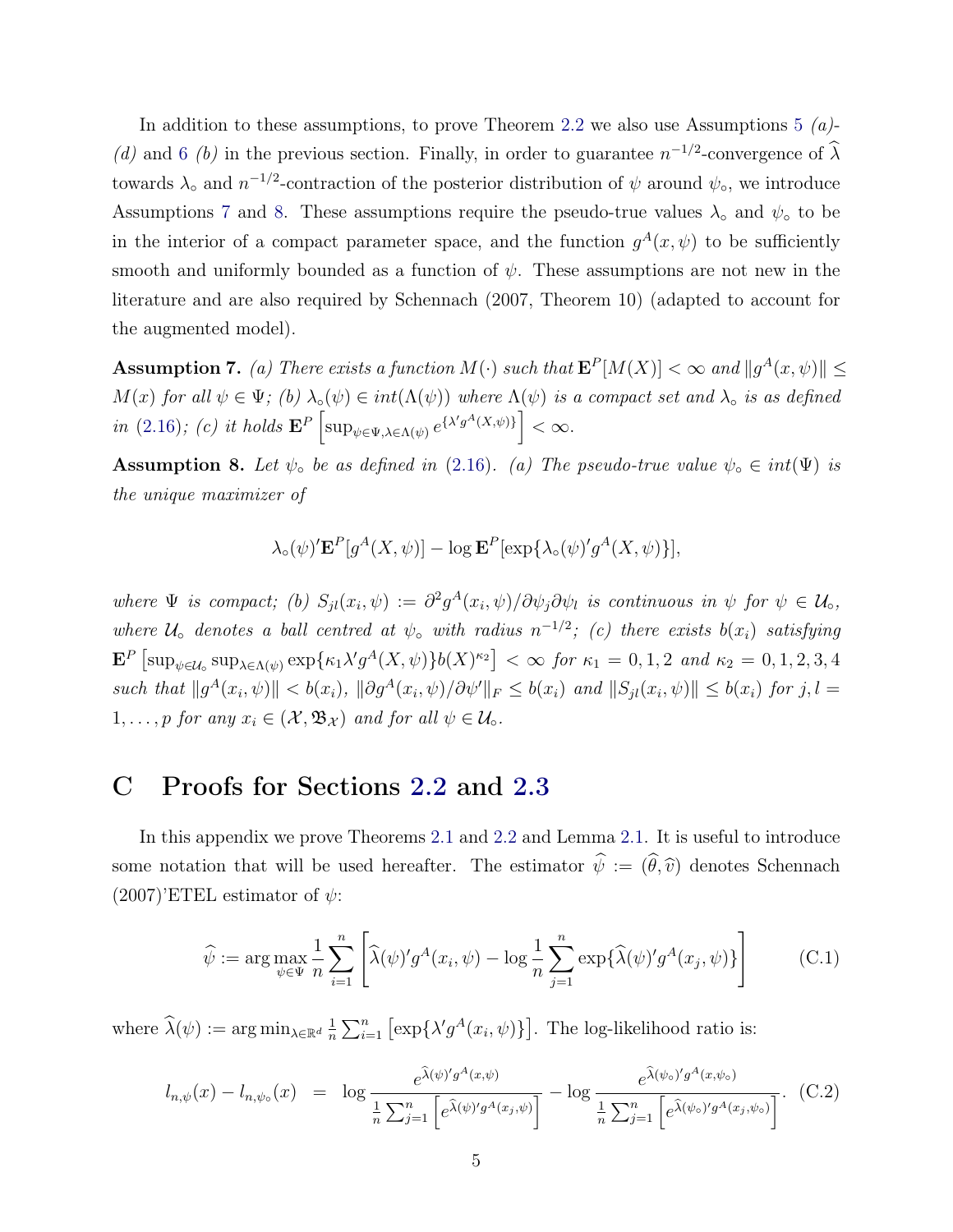### C.1 Proof of Theorem [2.1](#page-0-0)

Denote by  $h := \sqrt{n}(\psi - \psi_*)$  the local parameter and  $V_{\psi_*} := \Gamma' \Delta^{-1} \Gamma$ . We denote by  $\pi^h$ and  $\pi^h(\cdot|x_{1:n})$  the prior and posterior distribution, respectively, of the local parameter h. Therefore,  $\pi^{h}(h) = n^{-d_{\psi}/2}\pi(\psi_* + h/\sqrt{n})$ , where  $d_{\psi} := (p + d_{\psi})$ , and

$$
\pi^{h}(h|x_{1:n}) = \frac{\pi(\psi_{*} + h/\sqrt{n}) \exp\{\log \frac{p(x_{1:n}|\psi_{*} + h/\sqrt{n})}{p(x_{1:n}|\psi_{*})}\}}{\int \pi(\psi_{*} + \tilde{h}/\sqrt{n}) \exp\{\log \frac{p(x_{1:n}|\psi_{*} + \tilde{h}/\sqrt{n})}{p(x_{1:n}|\psi_{*})}\}d\tilde{h}}
$$
  

$$
=: C_{n}^{-1}\pi(\psi_{*} + h/\sqrt{n}) \exp\left\{\log \frac{p(x_{1:n}|\psi_{*} + h/\sqrt{n})}{p(x_{1:n}|\psi_{*})}\right\}
$$

and we need to show [\(2.15\)](#page-8-0) which is equivalent to

<span id="page-5-0"></span>
$$
\int \left| C_n^{-1} \pi(\psi_* + h/\sqrt{n}) \exp \left\{ \log \frac{p(x_{1:n}|\psi_* + h/\sqrt{n})}{p(x_{1:n}|\psi_*)} \right\} - (2\pi)^{-d_{\psi}/2} |V_{\psi_*}|^{1/2} e^{\{-h'V_{\psi_*}h/2\}} \right| dh \xrightarrow{p} 0.
$$
\n(C.3)

Remark that

$$
\int \left| C_n^{-1} \pi(\psi_* + h/\sqrt{n}) \exp \left\{ \log \frac{p(x_{1:n}|\psi_* + h/\sqrt{n})}{p(x_{1:n}|\psi_*)} \right\} - (2\pi)^{-d_{\psi}/2} |V_{\psi_*}|^{1/2} e^{\{-h'V_{\psi_*}h/2\}} \right| dh
$$
  
\n
$$
\leq C_n^{-1} \int \left| \pi(\psi_* + h/\sqrt{n}) \exp \left\{ \log \frac{p(x_{1:n}|\psi_* + h/\sqrt{n})}{p(x_{1:n}|\psi_*)} \right\} - \pi(\psi_*) \exp \{-h'V_{\psi_*}h/2\} \right| dh
$$
  
\n
$$
+ C_n^{-1} \int \left| \pi(\psi_*) \exp \{-h'V_{\psi_*}h/2\} - C_n (2\pi)^{-d_{\psi}/2} |V_{\psi_*}|^{1/2} \exp \{-h'V_{\psi_*}h/2\} \right| dh
$$
  
\n
$$
=: \mathcal{I}_1 + \mathcal{I}_2. \quad \text{(C.4)}
$$

Term  $\mathcal{I}_1 \stackrel{p}{\to} 0$  by Lemma [C.1](#page-5-1) below. Because Lemma C.1 implies that  $C_n \stackrel{p}{\to} \pi(\psi_*)(2\pi)^{d_{\psi}/2} |V_{\psi_*}|^{-1/2}$ , then term  $\mathcal{I}_2 \stackrel{p}{\rightarrow} 0$  and this concludes the proof of the theorem.

 $\Box$ 

<span id="page-5-1"></span>**Lemma C.1.** Under Assumptions [1,](#page-0-0) [2,](#page-0-0) [5,](#page-3-1) [6](#page-3-2) and  $(2.14)$ ,

<span id="page-5-2"></span>
$$
\int \left| \pi(\psi_* + h/\sqrt{n}) \exp \left\{ \log \frac{p(x_{1:n}|\psi_* + h/\sqrt{n})}{p(x_{1:n}|\psi_*)} \right\} - \pi(\psi_*) \exp \{-h'V_{\psi_*}h/2 \} \right| dh \stackrel{p}{\to} 0 \quad (C.5)
$$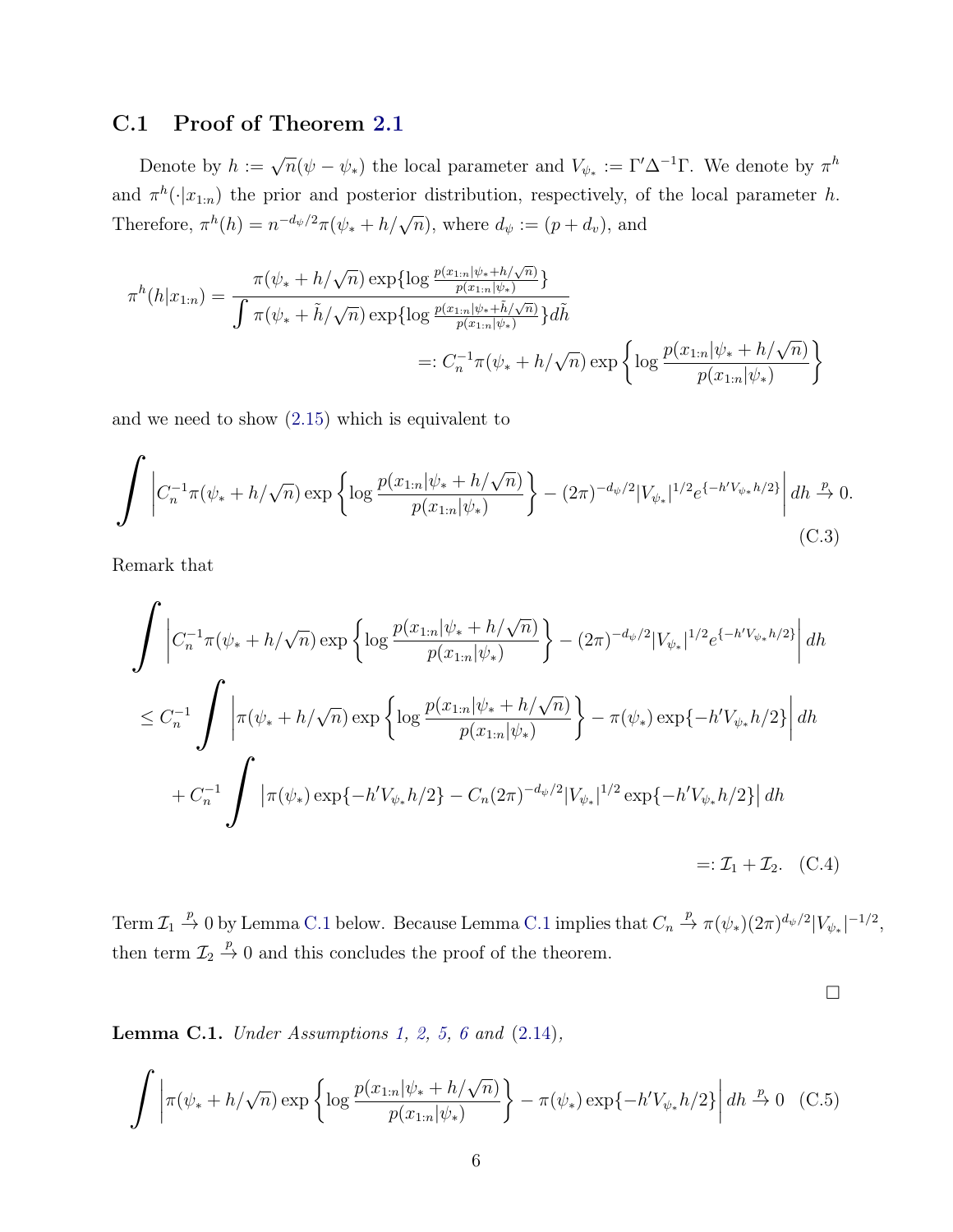*Proof.* Given any  $\delta, c > 0$  we break the domain of integration into three regions: (I)  $A_1 :=$  ${h; \|h\| < c \log \sqrt{n}};$  (II)  $A_2 := {h; c \log \sqrt{n} < \|h\| < \delta \sqrt{n}};$  (III)  $A_3 := {h; \|h\| > \delta \sqrt{n}}.$ We begin with  $A_3$ :

$$
\int_{A_3} \left| \pi(\psi_* + h/\sqrt{n}) \exp\{\log \frac{p(x_{1:n}|\psi_* + h/\sqrt{n})}{p(x_{1:n}|\psi_*)}\} - \pi(\psi_*) \exp\{-h'V_{\psi_*}h/2\} \right| dh
$$
  

$$
\leq \int_{A_3} \pi(\psi_* + h/\sqrt{n}) e^{\{\sum_{i=1}^n (l_{n,\psi_* + h/\sqrt{n}}(x_i) - l_{n,\psi_*}(x_i))\}} dh + \int_{A_3} \pi(\psi_*) e^{\{-h'V_{\psi_*}h/2\}} dh.
$$

The first integral goes to zero by [\(2.14\)](#page-7-0). The second integral goes to zero by the properties of the tails of a normal distribution. Let us consider  $A_1$ . By [\(C.9\)](#page-8-0) and [\(C.7\)](#page-7-1) in Lemma [C.2](#page-7-2) we have, for a generic constant  $C$ :

$$
\int_{A_1} \left| \pi(\psi_* + h/\sqrt{n}) \exp \left\{ \log \frac{p(x_{1:n}|\psi_* + h/\sqrt{n})}{p(x_{1:n}|\psi_*)} \right\} - \pi(\psi_*) \exp \{-h'V_{\psi_*}h/2\} \right| dh
$$
  

$$
\leq e^{Cn^{-1/2} \log \sqrt{n}} \int_{A_1} \pi(\psi_* + h/\sqrt{n}) \left| e^{-h'V_{\psi_*}h/2 + Cn^{-1/2} ||h||^2} - e^{-h'V_{\psi_*}h/2} \right| dh + o_p(\log \sqrt{n}/\sqrt{n})
$$
  

$$
+ \int_{A_1} \left| \pi(\psi_* + h/\sqrt{n}) - \pi(\psi_*) \right| e^{-h'V_{\psi_*}h/2} dh.
$$

Because  $\pi$  is continuous at  $\psi_*$  by Assumption [2,](#page-0-0) the second integral goes to zero. Because  $\begin{array}{c} \begin{array}{c} \begin{array}{c} \end{array} \\ \begin{array}{c} \end{array} \end{array} \end{array}$  $e^{Cn^{-1/2}||h||^2} - 1$   $\leq e^{Cn^{-1/2}||h||^2} |Cn^{-1/2}||h||^2$  for a generic constant C, the first integral is

$$
\leq \sup_{h \in A_1} \pi(\psi_* + h/\sqrt{n}) \int_{A_1} e^{-h'V_{\psi_*}h/2} \left| e^{Cn^{-1/2}||h||^2} - 1 \right|
$$
  

$$
\leq \sup_{h \in A_1} \pi(\psi_* + h/\sqrt{n}) \sup_{h \in A_1} e^{Cn^{-1/2}||h||^2} \left| Cn^{-1/2}||h||^2 \right| \int_{A_1} e^{-h'V_{\psi_*}h/2} dh = o_p(1).
$$

Next, consider the last region of integration and use [\(C.8\)](#page-7-0) and [\(C.9\)](#page-8-0):

$$
\int_{A_2} \left| \pi(\psi_* + h/\sqrt{n}) \exp\left\{ \log \frac{p(x_{1:n}|\psi_* + h/\sqrt{n})}{p(x_{1:n}|\psi_*)} \right\} - \pi(\psi_*) \exp\{-h'V_{\psi_*}h/2\} \right| dh
$$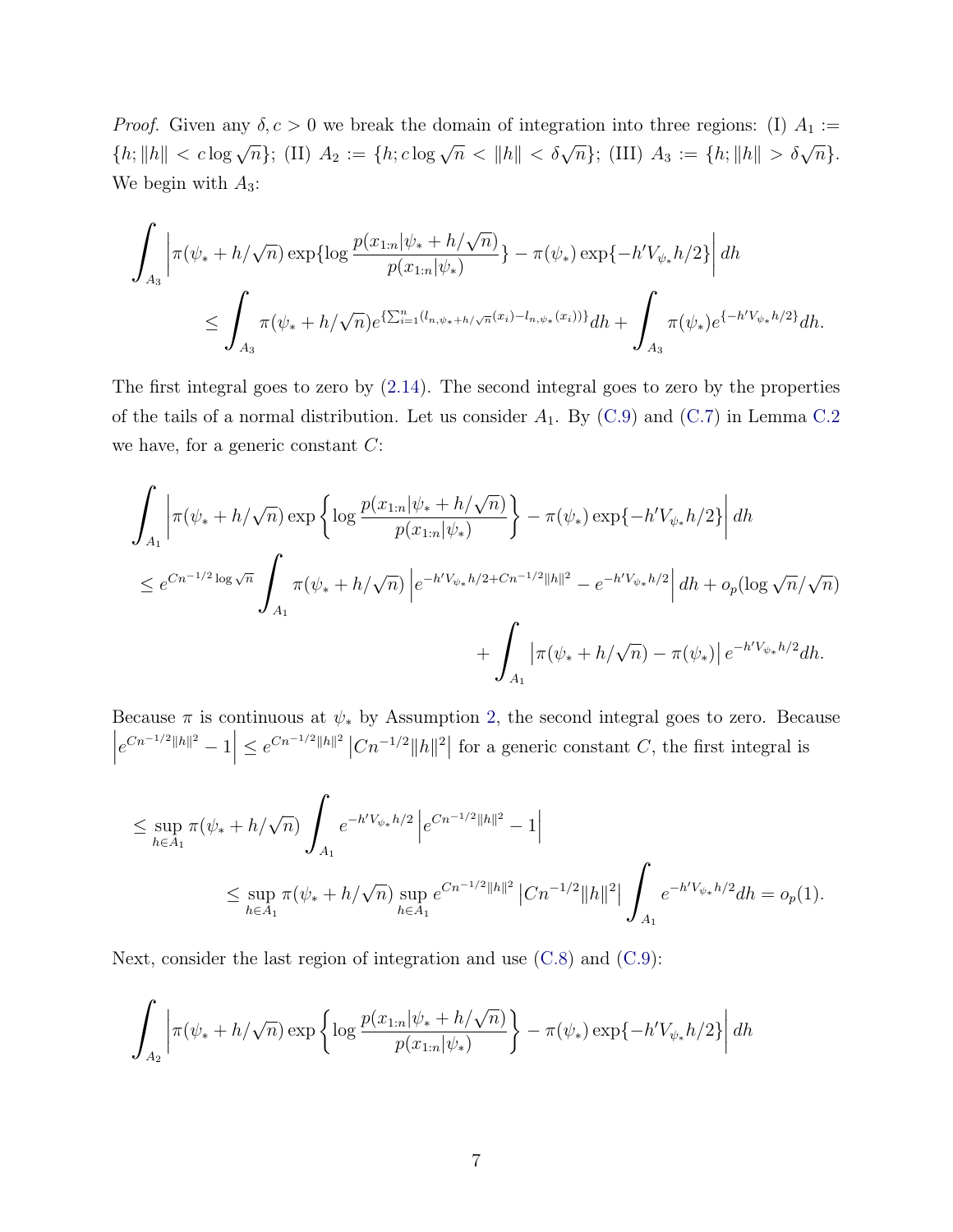$$
\leq e^{Cn^{-1/2}\sqrt{n}} \int_{A_2} \pi(\psi_* + h/\sqrt{n}) e^{-h'V_{\psi_*}h/2 + h'(\frac{1}{n}\sum_{i=1}^n \ddot{l}_{n,\psi_t}(x_i) - V_{\psi_*})h/2} dh + \int_{A_2} \pi(\psi_*) e^{-h'V_{\psi_*}h/2} dh.
$$
\n(C.6)

The second integral can be upper bounded as (for a generic constant  $C > 0$ ):

$$
\int_{A_2} \pi(\psi_*) e^{-h' V_{\psi_*} h/2} dh \leq 2 \pi(\psi_*) e^{-c \log(\sqrt{n}) \rho_{\min}(V_{\psi_*})/2} (\delta \sqrt{n} - c \log \sqrt{n}) \leq C \pi(\psi_*) \frac{\sqrt{n}}{n^{c \rho_{\min}(V_{\psi_*})/4}}
$$

so that by choosing  $c > 2\rho_{\min}$ , the integral goes to zero because, under Assumptions [5](#page-3-1) (e) and [6](#page-3-2) (c),  $\rho_{\min}(V_{\psi_*})$  is strictly positive, where  $\rho_{\min}(V_{\psi_*})$  denotes the minimum eigenvalue of the matrix  $V_{\psi^*}$ . To control the first integral in [\(C.6\)](#page-7-3), there exists a N such that for all  $n \geq N$ :  $P\left(-h'V_{\psi_*}h/2 + h'\left(\frac{1}{n}\right)\right)$  $\frac{1}{n}\sum_{i=1}^{n} \ddot{l}_{n,\psi_t}(x_i) - V_{\psi_*}\right) h/2 < -h'V_{\psi_*}h/4$  for all  $h \in A_2$ ) >  $1 - \epsilon$ . Therefore, with probability larger than  $1 - \epsilon$ ,

$$
\int_{A_2} \pi(\psi_* + \tilde{h}/\sqrt{n}) e^{-h'V_{\psi_*}h/2 + h'(\frac{1}{n}\sum_{i=1}^n \tilde{l}_{n,\psi_t}(x_i) - V_{\psi_*})h/2} dh \le \sup_{h \in A_2} \pi(\psi_* + h/\sqrt{n}) \int_{A_2} e^{-h'V_{\psi_*}h/4} dh
$$

which converges to zero as  $n \to \infty$ . Finally, by putting these three results together we show  $(C.5)$ .

<span id="page-7-3"></span>
$$
\Box
$$

<span id="page-7-2"></span>**Lemma C.2.** Let Assumptions [1,](#page-0-0) [2,](#page-0-0) [5](#page-3-1) and [6](#page-3-2) hold and denote  $h := \sqrt{n}(\psi - \psi_*)$  and  $V_{\psi_*} :=$  $\Gamma' \Delta^{-1}$ Γ. Then,

<span id="page-7-1"></span>
$$
\log \frac{p(x_{1:n}|\psi_* + h/\sqrt{n})}{p(x_{1:n}|\psi_*)} = -\frac{1}{2}h'V_{\psi_*}h + O_p((\|h\| + \|h\|^2)n^{-1/2}).\tag{C.7}
$$

Proof. Denote  $d_{\psi} := (p + d_{\nu}), \ \tau(\widehat{\lambda}, \psi, x) := e^{\widehat{\lambda}(\psi)'g^A(x, \psi)}$  and  $\tau_n(\widehat{\lambda}, \psi) := \frac{1}{n} \sum_{i=1}^n \tau(\widehat{\lambda}, \psi, x_i)$ . Moreover, let  $G^A(x, \psi_*) := \partial g^A(x, \psi) / \partial \psi' |_{\psi = \psi_*}$  be a matrix of dimension  $d \times d_{\psi}$ . A first order Taylor expansion of  $h \mapsto \log p(x_{1:n}|\psi_*+h/\sqrt{n})$  around  $h = 0$ , with Lagrange remainder, gives:

<span id="page-7-0"></span>
$$
\log \frac{p(x_{1:n}|\psi_* + h/\sqrt{n})}{p(x_{1:n}|\psi_*)} = \frac{1}{\sqrt{n}} \sum_{i=1}^n \dot{l}_{n,\psi_*}(x_i)' h + \frac{1}{2n} \sum_{i=1}^n h'\ddot{l}_{n,\psi_t}(x_i) h \tag{C.8}
$$

where  $\hat{l}_{n,\psi_*}(x) := \partial l_{n,\psi}(x) / \partial \psi \vert_{\psi = \psi_*}, \ \hat{l}_{n,\psi_t}(x) := \partial^2 l_{n,\psi}(x) / (\partial \psi \partial \psi') \vert_{\psi = \psi_t}$  and  $\psi_t := \psi_* +$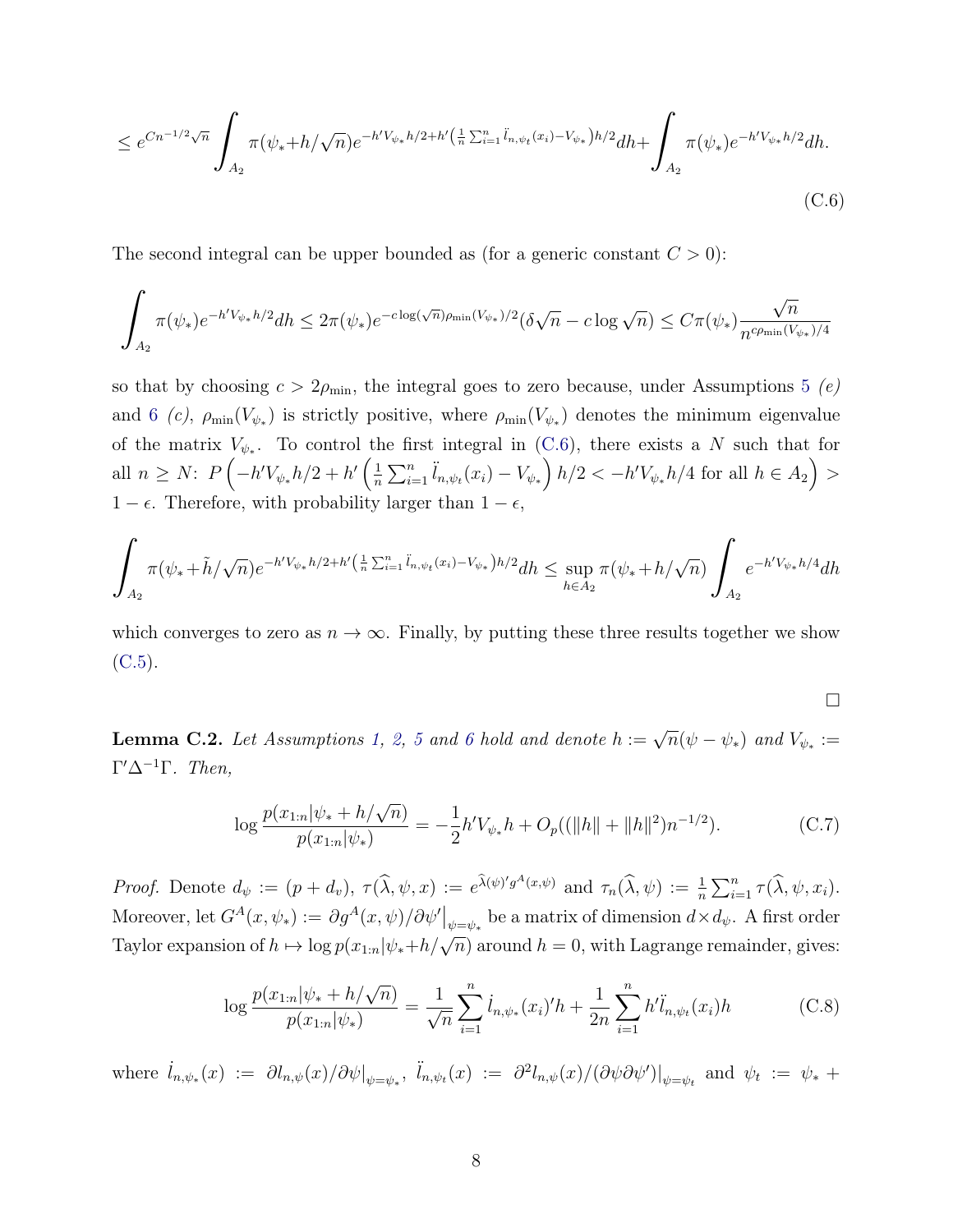$th/\sqrt{n}, t \in [0, 1]^{d_{\psi}}$ . Simple computations give:

<span id="page-8-0"></span>
$$
\frac{1}{\sqrt{n}} \sum_{i=1}^{n} \dot{l}_{n,\psi_*}(x_i)' h = \frac{1}{\sqrt{n}} \sum_{i=1}^{n} \left( 1 - \frac{\tau(\hat{\lambda}, \psi_*, x_i)}{\tau_n(\hat{\lambda}, \psi_*)} \right) \left( \hat{\lambda}(\psi_*)' G^A(x_i, \psi_*) + g^A(x_i, \psi_*)' \frac{d\hat{\lambda}(\psi_*)}{d\psi'} \right) h
$$
  
=  $O_p(n^{-1/2} ||h||)$  (C.9)

since under Assumption [5,](#page-3-1)  $\hat{\lambda}(\psi_*) = O_p(n^{-1/2})$  by [Newey and Smith](#page-31-1) [\(2004,](#page-31-1) Theorem 3.1) and  $\left|1 - \frac{\tau(\hat{\lambda}, \psi, x_i)}{\tau_n(\hat{\lambda}, \psi)}\right| = O_p(n^{-1/2})$  by continuity of  $\psi \mapsto \hat{\lambda}(\psi)$  (due to the Birge's maximum  $\int_{0}^{\infty} \tau_n(\lambda,\psi)$ theorem and strict convexity of  $\lambda \mapsto \frac{1}{n} \sum_{i=1} \exp{\{\lambda' g^A(x_i, \psi)\}}$ . Denote  $\mathcal{A}_1(\widehat{\lambda}, \psi, x_i) :=$  $\left(\widehat{\lambda}(\psi)'G^A(x_i, \psi) + g^A(x_i, \psi)' \frac{d\widehat{\lambda}(\psi)}{d\psi'}\right)$ . Then,

$$
\frac{1}{n}\sum_{i=1}^{n} h' \ddot{l}_{n,\psi_t}(x_i) h = \frac{h'}{n} \sum_{i=1}^{n} \left( 1 - \frac{\tau(\hat{\lambda}, \psi_t, x_i)}{\tau_n(\hat{\lambda}, \psi_t)} \right) \left( \sum_{j=1}^{d} \hat{\lambda}_j(\psi_t) \frac{\partial^2 g_j^A(x_i, \psi_t)}{\partial \psi \partial \psi'} + \frac{d\hat{\lambda}(\psi_t)'}{d\psi} G^A(x_i, \psi_t) + G^A(x_i, \psi_t) \frac{d\hat{\lambda}(\psi_t)}{d\psi'} + \sum_{j=1}^{d} g_j^A(x_i, \psi_t) \frac{d^2\hat{\lambda}_j(\psi_t)}{d\psi d\psi'} \right) h
$$
\n
$$
-h' \frac{1}{n} \sum_{i=1}^{n} \left( \frac{\tau(\hat{\lambda}, \psi_t, x_i)}{\tau_n(\hat{\lambda}, \psi_t)} \mathcal{A}_1(\hat{\lambda}, \psi_t, x_i)' - \frac{\tau(\hat{\lambda}, \psi_t, x_i)}{\tau_n^2(\hat{\lambda}, \psi_t)} \frac{1}{n} \sum_{j=1}^{n} \tau(\hat{\lambda}, \psi_t, x_j) \mathcal{A}_1(\hat{\lambda}, \psi_t, x_j)' \right) \mathcal{A}_1(\hat{\lambda}, \psi_t, x_i) h
$$
\n
$$
= -h' \frac{1}{n} \sum_{i=1}^{n} \frac{\tau(\hat{\lambda}, \psi_t, x_i)}{\tau_n(\hat{\lambda}, \psi_t)} \frac{d\hat{\lambda}(\psi_t)'}{d\psi} g^A(x_i, \psi_t) g^A(x_i, \psi_t)' \frac{d\hat{\lambda}(\psi_t)}{d\psi'} h + O_p(\Vert h \Vert^2 n^{-1/2})
$$
\n
$$
= -h' \Gamma' \Delta^{-1} \Gamma h + O_p(\Vert h \Vert^2 n^{-1/2}) \quad \text{(C.10)}
$$

because: (i) under Assumption [5,](#page-3-1)  $\hat{\lambda}(\psi_*) = O_p(n^{-1/2})$  by [Newey and Smith](#page-31-1) [\(2004,](#page-31-1) Theorem 3.1) so that  $\sup_{t\in[0,1]^{d_{\psi}}}$  $1-\frac{\tau(\lambda,\psi_t,x_i)}{\tau(\hat{\lambda},\psi_t)}$  $\tau_n(\lambda, \psi_t)$  $= O_p(n^{-1/2})$  by continuity of  $\psi \mapsto \hat{\lambda}(\psi)$  (due to the Birge's maximum theorem and strict convexity of  $\lambda \mapsto \frac{1}{n} \sum_{i=1} \exp\{\lambda' g^A(x_i, \psi)\}\;$ ; (ii) 1  $\frac{1}{n}\sum_{j=1}^n \tau(\widehat{\lambda}, \psi_t, x_j) g^A(x_j, \psi_t) = O_p(n^{-1/2})$  by the results in (i) and [Newey and Smith](#page-31-1) [\(2004,](#page-31-1) Lemma A.3); (iii)  $\frac{d\lambda(\psi_t)}{d\psi'} = -\Delta^{-1}\Gamma + O_p(n^{-1/2})$  (by Assumptions [5](#page-3-1) (b) - (d) and [6](#page-3-2) (b) - (c)). By replacing [\(C.9\)](#page-8-0) and [\(C.10\)](#page-8-1) in [\(C.8\)](#page-7-0) we get the result of the lemma.

<span id="page-8-1"></span> $\Box$ 

## C.2 Proof of Theorem [2.2.](#page-0-0)

The main steps of this proof proceed as in the proof of [Van der Vaart](#page-32-0) [\(1998,](#page-32-0) Theorem 10.1) and [Kleijn and van der Vaart](#page-31-3) [\(2012,](#page-31-3) Theorem 2.1) while the proofs of the technical theorems and lemmas that we use all along this proof are new. Let us consider a reparametrization of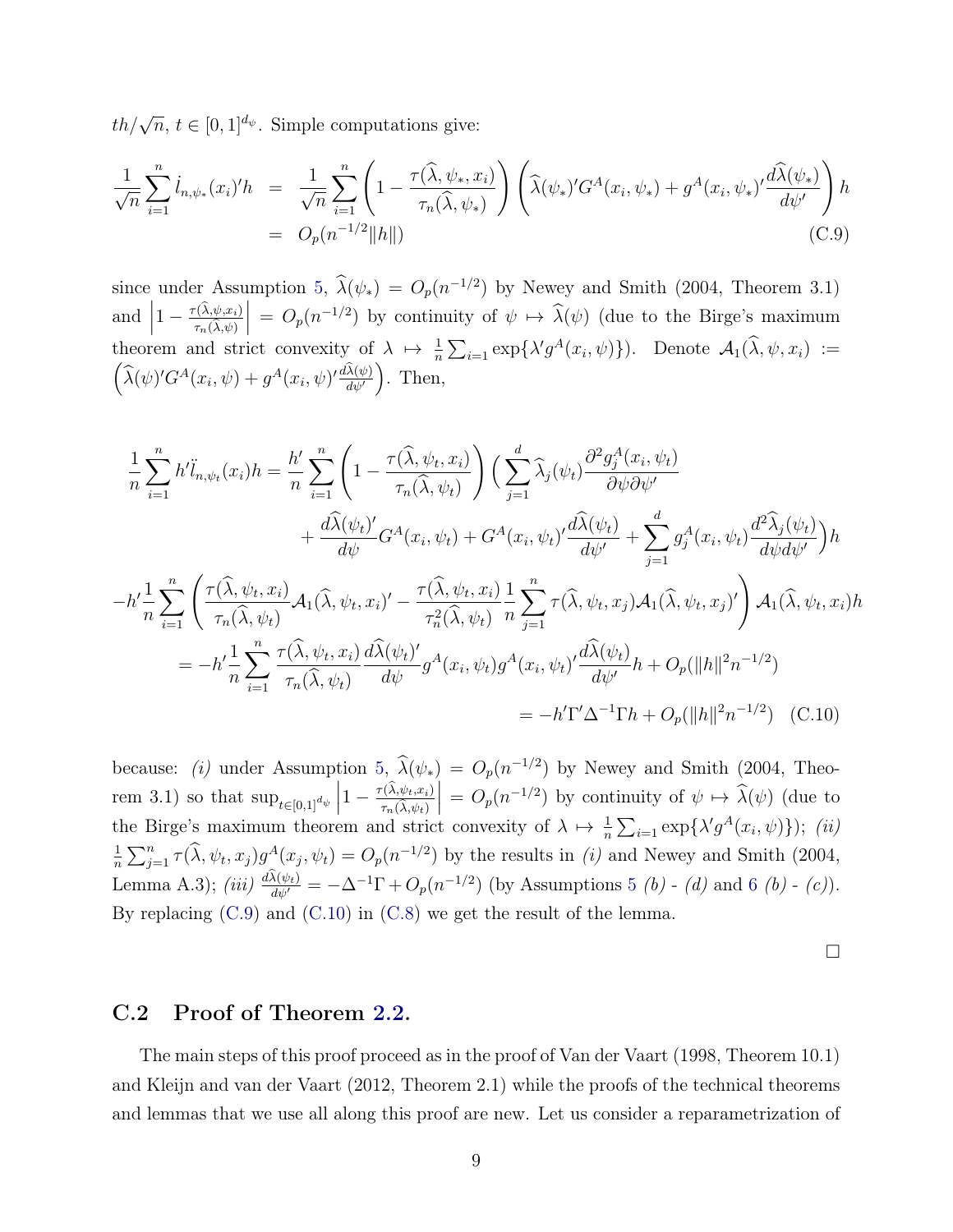the model centred around the pseudo-true value  $\psi_{\circ}$  and define a local parameter  $h =$ √  $\overline{n}(\psi \psi_{\circ}$ ). Denote by  $\pi^h$  and  $\pi^h(\cdot|x_{1:n})$  the prior and posterior distribution of h, respectively. Denote by  $\Phi_n$  the normal distribution  $\mathcal{N}_{\Delta_{n,\psi_0}, V_{\psi_0}^{-1}}$  and by  $\phi_n$  its Lebesgue density. For a compact subset  $K \subset \mathbb{R}^p$  such that  $\pi^h(h \in K | x_{1:n}) > 0$  define, for any Borel set  $B \subseteq \Psi$ ,

$$
\pi_K^h(B|x_{1:n}) := \frac{\pi^h(K \cap B|x_{1:n})}{\pi^h(K|x_{1:n})}
$$

and let  $\Phi_n^K$  be the  $\Phi_n$  distribution conditional on K. The proof consists of two steps. In the first step we show that the Total Variation (TV) norm of  $\pi_K^h(\cdot|x_{1:n}) - \Phi_n^K$  converges to zero in probability. In the second step we use this result to show that the TV norm of  $\pi^h(\cdot|x_{1:n}) - \Phi_n$  converges to zero in probability.

Let Assumption [8](#page-4-2) (a) hold. For every open neighborhood  $\mathcal{U} \subset \Psi$  of  $\psi_{\circ}$  and a compact subset  $K \subset \mathbb{R}^p$ , there exists an N such that for every  $n \geq N$ :

<span id="page-9-0"></span>
$$
\psi_{\circ} + K \frac{1}{\sqrt{n}} \subset \mathcal{U}.\tag{C.11}
$$

Define the function  $f_n: K \times K \to \mathbb{R}$  as,  $\forall k_1, k_2 \in K$ :

$$
f_n(k_1, k_2) := \left(1 - \frac{\phi_n(k_2) s_n(k_1) \pi^h(k_1)}{\phi_n(k_1) s_n(k_2) \pi^h(k_2)}\right)_+
$$

where  $(a)_+ = \max(a, 0)$ , here  $\pi^h$  denotes the Lebesgue density of the prior  $\pi^h$  for h and  $s_n(h) := p(x_{1:n}|\psi_\circ + h/\sqrt{n})/p(x_{1:n}|\psi_\circ)$ . The function  $f_n$  is well defined for n sufficiently large because of [\(C.11\)](#page-9-0) and Assumption [8](#page-4-2) (a). Remark that by (C.11) and since the prior for  $\psi$ puts enough mass on U, then  $\pi^h$  puts enough mass on K and as  $n \to \infty$ :  $\pi^h(k_1)/\pi^h(k_2) \to 1$ . Because of this and by the stochastic LAN expansion [\(C.16\)](#page-11-0) in Theorem [C.1](#page-11-1) below:

$$
\log \frac{\phi_n(k_2) s_n(k_1) \pi^h(k_1)}{\phi_n(k_1) s_n(k_2) \pi^h(k_2)} = -\frac{1}{2} (k_2 - \Delta_{n,\psi^{\circ}})' V_{\psi^{\circ}}(k_2 - \Delta_{n,\psi^{\circ}}) + \frac{1}{2} (k_1 - \Delta_{n,\psi^{\circ}})' V_{\psi_{\circ}}(k_1 - \Delta_{n,\psi_{\circ}})
$$

$$
+ k_1' V_{\psi_{\circ}} \Delta_{n,\psi_{\circ}} - \frac{1}{2} k_1' V_{\psi_{\circ}} k_1 - k_2' V_{\psi_{\circ}} \Delta_{n,\psi_{\circ}} + \frac{1}{2} k_2' V_{\psi_{\circ}} k_2 + o_p(1) = o_p(1). \quad (C.12)
$$

Since, for every n,  $f_n$  is continuous in  $(k_1, k_2)$  and  $K \times K$  is compact, then

<span id="page-9-1"></span>
$$
\sup_{k_1,k_2 \in K} f_n(k_1,k_2) \stackrel{p}{\to} 0, \qquad \text{as } n \to \infty.
$$
 (C.13)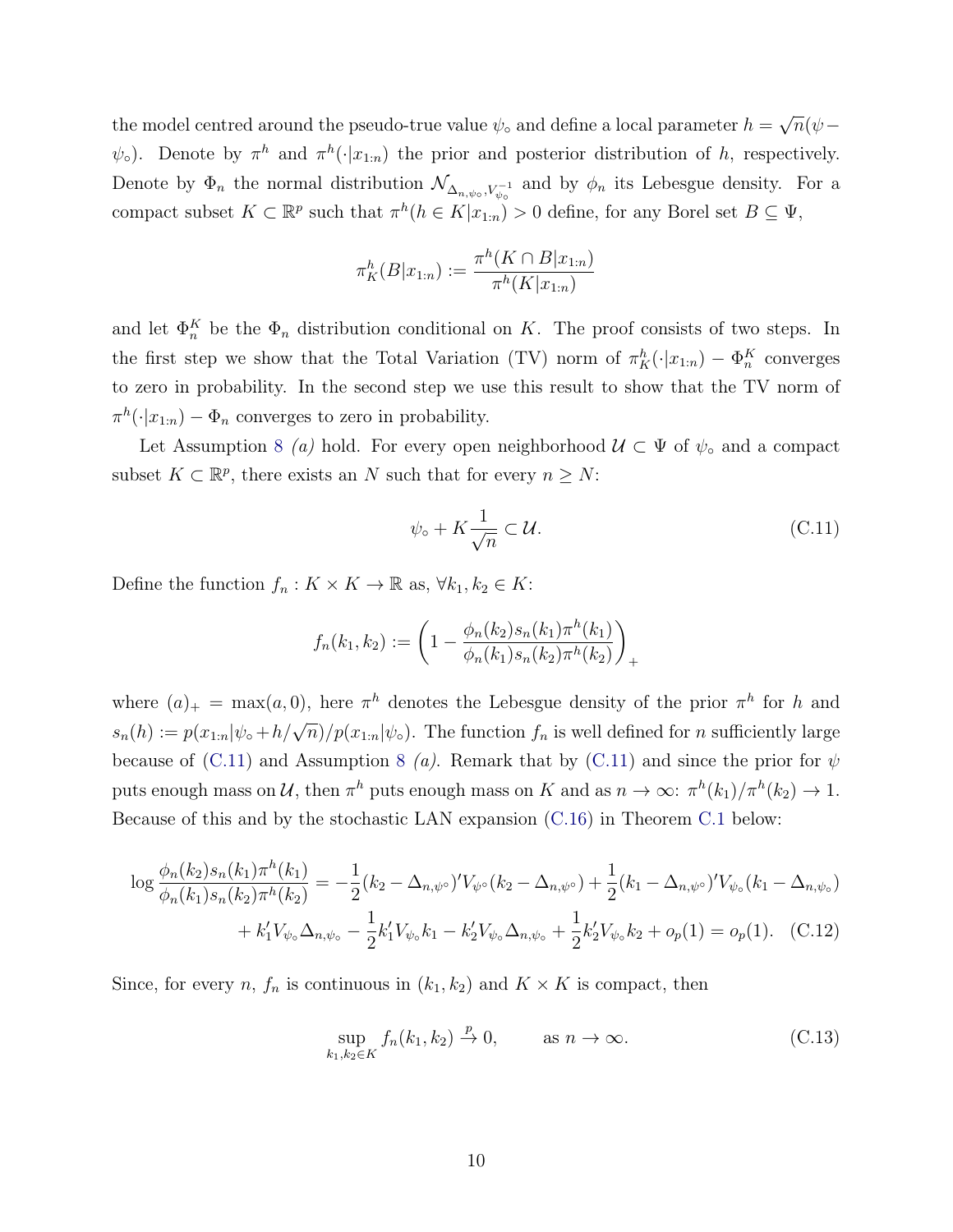Suppose that the subset K contains a neighborhood of 0 (which guarantees that  $\Phi_n(K)$ ) 0 and then that  $\Phi_n^K$  is well defined) and let  $\Xi_n := {\{\pi^h(K|x_{1:n}) > 0\}}$ . Moreover, for a given  $\eta > 0$  define the event  $\Omega_n := \{\sup_{k_1,k_2 \in K} f_n(k_1,k_2) \leq \eta\}$ . The TV distance  $\|\cdot\|_{TV}$  between two probability measures  $P$  and  $Q$ , with Lebesgue densities  $p$  and  $q$  respectively, can be expressed as:  $||P - Q||_{TV} = 2 \int (1 - p/q)_{+} dQ$ . Therefore, by the Jensen inequality and convexity of the functions  $(\cdot)_+,$ 

<span id="page-10-0"></span>
$$
\frac{1}{2} \mathbf{E}^{P} \| \Phi_{n}^{K} - \pi_{K}^{h}(\cdot | x_{1:n}) \|_{TV} 1_{\Omega_{n} \cap \Xi_{n}} = \mathbf{E}^{P} \int_{K} \left( 1 - \frac{d \Phi_{n}^{K}(k_{2})}{d \pi_{K}^{h}(k_{2} | x_{1:n})} \right)_{+} d \pi_{K}^{h}(k_{2} | x_{1:n}) 1_{\Omega_{n} \cap \Xi_{n}} \n\leq \mathbf{E}^{P} \int_{K} \int_{K} f_{n}(k_{1}, k_{2}) d \Phi_{n}^{K}(k_{1}) d \pi_{K}^{h}(k_{2} | x_{1:n}) 1_{\Omega_{n} \cap \Xi_{n}} \n\leq \mathbf{E}^{P} \sup_{k_{1}, k_{2} \in K} f_{n}(k_{1}, k_{2}) 1_{\Omega_{n} \cap \Xi_{n}} \quad \text{(C.14)}
$$

that converges to zero by [\(C.13\)](#page-9-1). By [\(C.14\)](#page-10-0), it follows that (by remembering that  $\|\cdot\|_{TV}$  is upper bounded by 2)

$$
\mathbf{E}^{P} \|\pi_{K}^{h}(\cdot|x_{1:n}) - \Phi_{n}^{K}\|_{TV} 1_{\Xi_{n}} \leq \mathbf{E}^{P} \|\pi_{K}^{h}(\cdot|x_{1:n}) - \Phi_{n}^{K}\|_{TV} 1_{\Omega_{n} \cap \Xi_{n}} + 2P(\Omega_{n}^{c} \cap \Xi_{n}), \quad (C.15)
$$

where the second term is  $o(1)$  by [\(C.13\)](#page-9-1). In the second step of the proof let  $K_n$  be a sequence of closed balls in the parameter space of h centred at 0 with radii  $M_n \to \infty$  and redefine  $\Xi_n$ accordingly. For each  $n \geq 1$ , [\(C.15\)](#page-10-1) holds for these balls. Moreover, by [\(C.18\)](#page-11-2) in Theorem [C.2](#page-11-3) below:  $P(\Xi_n) \to 1$ . Therefore, by the triangular inequality, the TV distance is upper bounded by

$$
\mathbf{E}^{P} \|\pi^{h}(\cdot|x_{1:n}) - \Phi_{n}\|_{TV} \leq \mathbf{E}^{P} \|\pi^{h}(\cdot|x_{1:n}) - \Phi_{n}\|_{TV} \mathbf{1}_{\Xi_{n}} + \mathbf{E}^{P} \|\pi^{h}(\cdot|x_{1:n}) - \Phi_{n}\|_{TV} \mathbf{1}_{\Xi_{n}^{c}}
$$
  
\n
$$
\leq \mathbf{E}^{P} \|\pi^{h}(\cdot|x_{1:n}) - \pi^{h}_{K_{n}}(\cdot|x_{1:n})\|_{TV} + \mathbf{E}^{P} \|\pi^{h}_{K_{n}}(\cdot|x_{1:n}) - \Phi^{K_{n}}_{n}\|_{TV} \mathbf{1}_{\Xi_{n}} + \mathbf{E}^{P} \|\Phi^{K_{n}}_{n} - \Phi_{n}\|_{TV} + 2P(\Xi_{n}^{c})
$$
  
\n
$$
\leq 2\mathbf{E}^{P} (\pi^{h}_{K_{n}^{c}}(\cdot|x_{1:n})) + \mathbf{E}^{P} \|\pi^{h}_{K_{n}}(\cdot|x_{1:n}) - \Phi^{K_{n}}_{n}\|_{TV} \mathbf{1}_{\Xi_{n}} + o(1) \xrightarrow{p} 0
$$

since  $\mathbf{E}^P(\pi^h(K_n^c|x_{1:n})) = o(1)$  by [\(C.18\)](#page-11-2) and  $\mathbf{E}^P\|\pi_{K_n}^h(\cdot|x_{1:n}) - \Phi_n^{K_n}\|_{TV}1_{\Xi_n} = o_P(1)$  by [\(C.15\)](#page-10-1) and [\(C.14\)](#page-10-0), and where in the third line we have used the fact that:  $\mathbf{E}^{P} \|\pi^h(\cdot|x_{1:n}) \pi_{K_n}^h(\cdot|x_{1:n})\|_{TV} = 2\mathbf{E}^P(\pi_{K_n^c}^h(\cdot|x_{1:n}))$  and  $\|\Phi_n^{K_n} - \Phi_n\|_{TV} = \|\Phi_n^{K_n^c}\|_{TV} = o_p(1)$  by [Kleijn and](#page-31-3) [van der Vaart](#page-31-3) [\(2012,](#page-31-3) Lemma 5.2) since  $\Delta_{n,\psi_0}$  is uniformly tight.

<span id="page-10-1"></span> $\Box$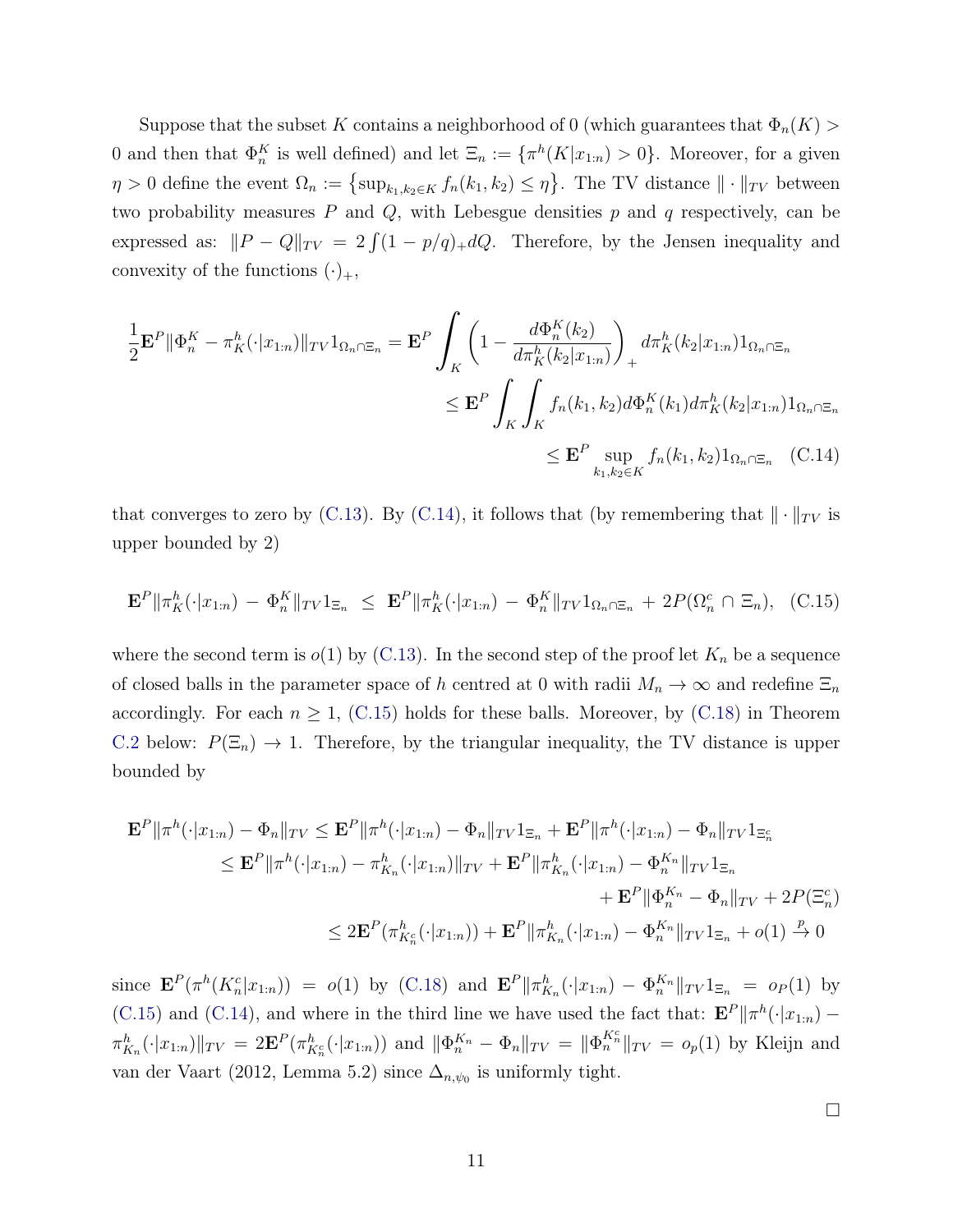The next theorem establishes that the misspecified model satisfies a stochastic Local Asymptotic Normality (LAN) expansion around the pseudo-true value  $\psi_{\circ}$ .

<span id="page-11-1"></span>**Theorem C.1** (Stochastic LAN). Assume that the matrix  $V_{\psi}$  is nonsingular and that As-sumptions [5](#page-3-1) (a)-(d), [6](#page-3-2) (b), [3,](#page-0-0) [7,](#page-4-1) and [8](#page-4-2) hold. Then for every compact set  $K \subset \mathbb{R}^p$ ,

<span id="page-11-0"></span>
$$
\sup_{h \in K} \left| \log \frac{p(x_{1:n}|\psi_{\circ} + h/\sqrt{n})}{p(x_{1:n}|\psi_{\circ})} - h'V_{\psi_{\circ}}\Delta_{n,\psi_{\circ}} + \frac{1}{2}h'V_{\psi_{\circ}}h \right| \xrightarrow{p} 0 \tag{C.16}
$$

where  $\psi_{\circ}$  is as defined in [\(2.16\)](#page-0-0),  $V_{\psi_{\circ}} := -\mathbf{E}^{P}[\ddot{\mathfrak{L}}_{n,\psi_{\circ}}]$  and  $\Delta_{n,\psi_{\circ}} := \frac{1}{\sqrt{n}}$  $\frac{1}{n} \sum_{i=1}^n V_{\psi_0}^{-1}$  $\psi_{\circ}^{-1}\dot{\mathfrak{L}}_{n,\psi_{\circ}}(x_i)$  is bounded in probability.

Proof. See Appendix [E.](#page-17-0)

The next theorem establishes that the posterior of  $\psi$  concentrates and puts all its mass on  $\Psi_n := \{\|\psi - \psi_\circ\| \le M_n/\}$ √  $\overline{n}$  as  $n \to \infty$ .

<span id="page-11-3"></span>**Theorem C.2** (Posterior Consistency). Assume that the stochastic LAN expansion [\(C.16\)](#page-11-0) holds for  $\psi_{\circ}$  defined in [\(2.16\)](#page-0-0). Moreover, let Assumptions [2](#page-0-0) (a), [3](#page-0-0) and [4](#page-0-0) hold and assume that there exists a constant  $C > 0$  such that for any sequence  $M_n \to \infty$ ,

<span id="page-11-4"></span>
$$
P\left(\sup_{\psi \in \Psi_n^c} \frac{1}{n} \sum_{i=1}^n (l_{n,\psi}(x_i) - l_{n,\psi_0}(x_i)) \le -\frac{CM_n^2}{n}\right) \to 1
$$
 (C.17)

as  $n \to \infty$  where  $\Psi_n := \{ ||\psi - \psi_{\circ}|| \leq M_n / \}$ √  $\overline{n}$ . Then,

<span id="page-11-2"></span>
$$
\pi\left(\sqrt{n}\|\psi-\psi_{\circ}\|>M_{n}\right)x_{1:n}\right)\stackrel{p}{\to}0
$$
\n(C.18)

for any  $M_n \to \infty$ , as  $n \to \infty$ .

Proof. See Appendix [E.](#page-17-0)

 $\Box$ 

#### C.3 Proof of Lemma [2.1.](#page-0-0)

By Theorem 10 of [Schennach](#page-31-2) [\(2007\)](#page-31-2), which is valid under Assumptions [5](#page-3-1)  $(a)-(c)$ , [3,](#page-0-0) [7](#page-4-1)  $(c)$ ,  $(e)$  and [8:](#page-4-2)  $\sqrt{n}(\widehat{\psi}-\psi_0)=O_p(1)$ . Denote  $\widehat{h}:=\sqrt{n}(\widehat{\psi}-\psi_0)$  and  $\widehat{h}:=\Delta_{n,\psi_0}$ . Because of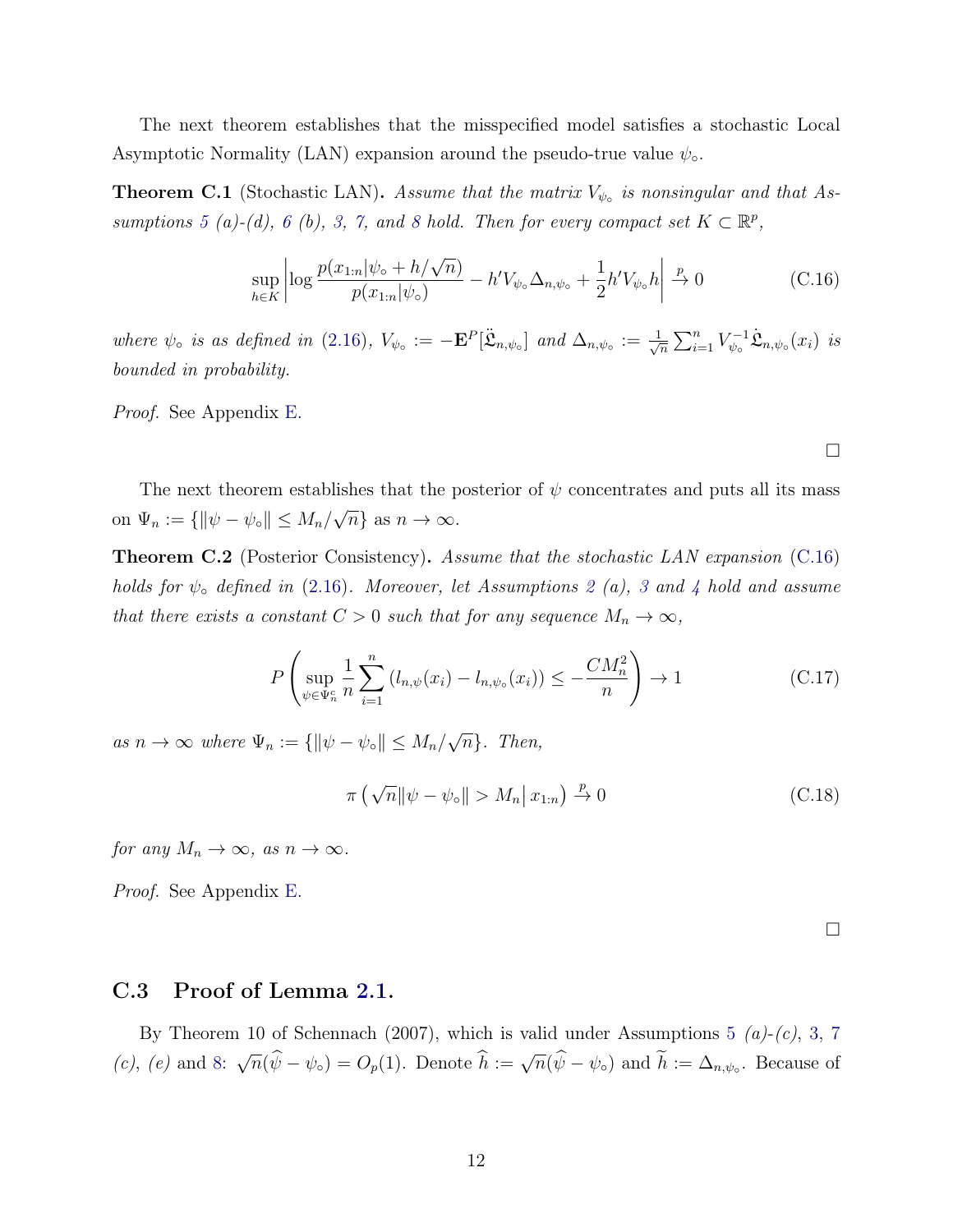$(C.16)$ , we have:

<span id="page-12-0"></span>
$$
\sum_{i=1}^{n} \left( l_{n,\psi_{\circ} + \widehat{h}/\sqrt{n}} - l_{n,\psi_{\circ}} \right) (x_i) = \frac{1}{\sqrt{n}} \sum_{i=1}^{n} \widehat{h}' \dot{\mathfrak{L}}_{n,\psi_{\circ}} (x_i) - \frac{1}{2} \widehat{h}' V_{\psi_{\circ}} \widehat{h} + o_p(1) \qquad (C.19)
$$

$$
\sum_{i=1}^{n} \left( l_{n,\psi_{\circ} + \tilde{h}/\sqrt{n}} - l_{n,\psi_{\circ}} \right) (x_i) = \frac{1}{2\sqrt{n}} \sum_{i=1}^{n} \tilde{h}' \dot{\mathfrak{L}}_{n,\psi_{\circ}} (x_i) + o_p(1). \tag{C.20}
$$

By definition of  $\hat{\psi}$  as the maximizer of  $\sum_{i=1}^{n} l_{n,\psi}(x_i)$ , the left hand side of [\(C.19\)](#page-12-0) is not smaller than the left hand side of [\(C.20\)](#page-12-0). It follows that the same relation holds for the right hand sides of  $(C.19)$  and  $(C.20)$ , and by taking their difference we obtain:

<span id="page-12-1"></span>
$$
-\frac{1}{2}\left(\widehat{h} - \frac{1}{\sqrt{n}}\sum_{i=1}^{n}V_{\psi_{\circ}}^{-1}\dot{\mathfrak{L}}_{n,\psi_{\circ}}(x_i)\right)'V_{\psi_{\circ}}\left(\widehat{h} - \frac{1}{\sqrt{n}}\sum_{i=1}^{n}V_{\psi_{\circ}}^{-1}\dot{\mathfrak{L}}_{n,\psi_{\circ}}(x_i)\right) + o_p(1) \ge 0. \quad (C.21)
$$

Because  $-V_{\psi_0}$  is negative definite then

$$
-\frac{1}{2}\left(\widehat{h} - \frac{1}{\sqrt{n}}\sum_{i=1}^n V_{\psi_\circ}^{-1} \dot{\mathfrak{L}}_{n,\psi_\circ}(x_i)\right)' V_{\psi_\circ}\left(\widehat{h} - \frac{1}{\sqrt{n}}\sum_{i=1}^n V_{\psi_\circ}^{-1} \dot{\mathfrak{L}}_{n,\psi_\circ}(x_i)\right) \leq 0.
$$

This and  $(C.21)$  imply that  $\parallel$  $V_{\psi_{2}}^{-1/2}$  $_{\psi_\circ}^{\cdot-1/2}\Big(\widehat h -\frac{1}{\sqrt{\pi}}$  $\frac{1}{n}\sum_{i=1}^n V_{\psi_0}^{-1}$  $\mathcal{L}_{\psi_{\circ}}^{-1}\dot{\mathfrak{L}}_{n,\psi_{\circ}}(x_i)\Big)\Big\|_2$  $\stackrel{p}{\rightarrow} 0$  which in turn implies that

$$
\left\| \left( \widehat{h} - \frac{1}{\sqrt{n}} \sum_{i=1}^{n} V_{\psi_{\circ}}^{-1} \dot{\mathfrak{L}}_{n,\psi_{\circ}}(x_i) \right) \right\| \stackrel{p}{\to} 0
$$

which establishes the result of the lemma.

 $\Box$ 

## D Proofs for Section [3.3](#page-0-0)

In this appendix we prove Theorems [3.1](#page-0-0) and [3.2](#page-0-0) and Corollary [3.1.](#page-0-0) The proofs of Theorems [3.1](#page-0-0) and [3.2](#page-0-0) have already been stated in the Appendix of the paper but for easiness of reading we give them also here. For the same reason we remind the notation already introduced in the Appendix of the paper. Recall the notation  $\psi^{\ell} = (\theta^{\ell}, v^{\ell})$  and the estimator  $\widehat{\psi}^{\ell} := (\widehat{\theta}^{\ell}, \widehat{v}^{\ell})$  denotes [Schennach](#page-31-2) [\(2007\)](#page-31-2)'ETEL estimator of  $\psi^{\ell}$  in model  $M_{\ell}$ :

$$
\widehat{\psi}^{\ell} := \arg \max_{\psi^{\ell} \in \Psi^{\ell}} \frac{1}{n} \sum_{i=1}^{n} \left[ \widehat{\lambda}(\psi^{\ell})' g^{A}(x_i, \psi^{\ell}) - \log \frac{1}{n} \sum_{j=1}^{n} \exp \{ \widehat{\lambda}(\psi^{\ell})' g^{A}(x_j, \psi^{\ell}) \} \right]
$$
(D.1)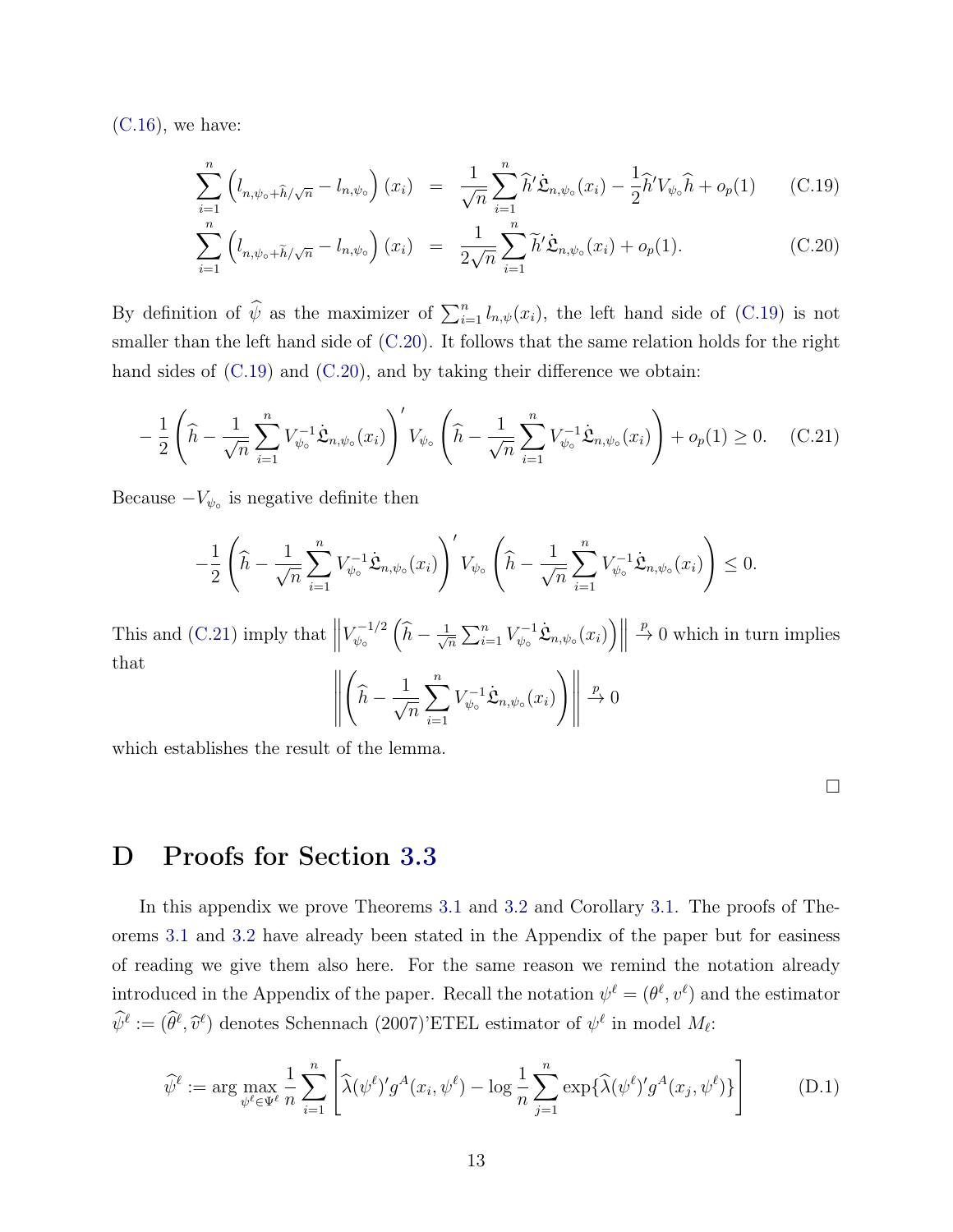where  $\widehat{\lambda}(\psi^{\ell}) = \arg \min_{\lambda \in \mathbb{R}^d} \frac{1}{n}$  $\frac{1}{n}\sum_{i=1}^n [\exp\{\lambda'g^A(x_i,\psi^\ell)\}].$  Denote  $\widehat{g}^A(\psi^\ell) := \frac{1}{n}\sum_{i=1}^n g^A(x_i,\psi^\ell),$  $\widehat{g}_{\ell}^{A} := \widehat{g}^{A}(\psi^{\ell}),$ 

$$
\widehat{L}(\psi^{\ell}) := \exp\{\widehat{\lambda}(\psi^{\ell})'\widehat{g}^{A}(\psi^{\ell})\} \left[\frac{1}{n}\sum_{i=1}^{n} \exp\{\widehat{\lambda}(\psi^{\ell})'g^{A}(x_i, \psi^{\ell})\}\right]^{-1}
$$

and  $L(\psi^{\ell}) = \exp\{\lambda_o(\psi^{\ell})' \mathbf{E}^P[g^A(x, \psi^{\ell})]\} (\mathbf{E}^P [\exp\{\lambda_o(\psi^{\ell})' g^A(x, \psi^{\ell})\}])^{-1}$ . Moreover, we use  $\text{the notation }\Sigma_\ell=\left(\Gamma_\ell'\Delta_\ell^{-1}\Gamma_\ell\right)^{-1}\text{ where }\Gamma_\ell:=\mathbf{E}^P\left[\frac{\partial}{\partial\psi^{\ell'}}g^A(X,\psi_*^\ell)\right] \text{ and }\Delta_\ell:=\mathbf{E}^P[g^A(X,\psi_*^\ell)g^A(X,\psi_*^\ell)']\text{.}$ In the proofs, we omit measurability issues which can be dealt with in the usual manner by replacing probabilities with outer probabilities.

#### D.1 Proof of Theorem [3.1](#page-0-0)

<span id="page-13-1"></span>By [\(3.5\)](#page-13-0) and Lemmas [D.1](#page-16-0) and [D.2](#page-16-1) below we obtain

$$
P\left(\max_{\ell \neq j} \log m(x_{1:n}; M_{\ell}) < \log m(x_{1:n}; M_j)\right) = P\left(\max_{\ell \neq j} \left[-\frac{n}{2} \hat{g}_{\ell}^{A'} \Delta^{-1} \hat{g}_{\ell}^{A} + \log \pi(\hat{\psi}^{\ell} | M_{\ell})\right] - \frac{(p_{\ell} + d_{v_{\ell}})}{2} (\log n - \log(2\pi)) + \frac{1}{2} \log |\Sigma_{\ell}| + \frac{n}{2} \hat{g}_{j}^{A'} \Delta^{-1} \hat{g}_{j}^{A} + o_{p}(1) \le \log \pi(\hat{\psi}^{j} | M_{j}) - \frac{(p_{j} + d_{v_{j}})}{2} (\log n - \log(2\pi)) + \frac{1}{2} \log |\Sigma_{j}| \right). \quad (D.2)
$$

Remark that  $n\hat{g}_j^{A'}\Delta^{-1}\hat{g}_j^{A}$  $\stackrel{d}{\rightarrow} \chi^2_{d-(p_j+d_{v_j})}, \forall j$ , so that  $n\widehat{g}_j^{A'}\Delta^{-1}\widehat{g}_j^A = O_p(1)$ . Suppose first that  $(p_{\ell} + d_{v_{\ell}} > p_j + d_{v_j}), \forall \ell \neq j.$  Since  $-n\hat{g}_{\ell}^{A'}\Delta^{-1}\hat{g}_{\ell}^{A} < 0$  for every  $\ell$ , we lower bound [\(D.2\)](#page-13-1) as

<span id="page-13-0"></span>
$$
P\left(\max_{\ell \neq j} \log m(x_{1:n}; M_{\ell}) < \log m(x_{1:n}; M_j)\right) \geq P\left(\frac{n}{2}\hat{g}_{j}^{A'}\Delta^{-1}\hat{g}_{j}^{A} + o_{p}(1)\n\right) \n
$$
< \log n\left[\frac{\min_{\ell \neq j}(p_{\ell} + d_{v_{\ell}}) - p_{j} - d_{v_{j}}}{2} - \frac{\min_{\ell \neq j}(p_{\ell} + d_{v_{\ell}}) - p_{j} - d_{v_{j}}}{2\log n}\right] \log(2\pi) - \frac{\log[\max_{\ell \neq j} \pi(\hat{\psi}^{\ell}|M_{\ell})/\pi(\hat{\psi}^{j}|M_{j})]}{\log n} - \frac{1}{2\log n}\left(\max_{\ell \neq j} \log |\Sigma_{\ell}| - \log |\Sigma_{j}|\right)\right)
$$
\n
$$
= P\left(\underbrace{\frac{n}{2}\hat{g}_{j}^{A'}\Delta^{-1}\hat{g}_{j}^{A} + o_{p}(1)}_{=: \mathcal{I}_{n}} < \underbrace{\log n\left[\frac{\min_{\ell \neq j}(p_{\ell} + d_{v_{\ell}}) - p_{j} - d_{v_{j}}}{2} + \mathcal{O}_{p}((\log n)^{-1})\right]}_{=: \mathcal{I}_{n}}\right). (D.3)
$$
$$

Because  $\mathcal{I}_n = \mathcal{O}_p(1)$  (and is asymptotically positive) and  $\mathcal{II}_n$  is strictly positive as  $n \to \infty$ (since  $(p_\ell + d_{v_\ell}) > (p_j + d_{v_j}), \forall \ell \neq j$ ) and converges to  $+\infty$ , then the probability converges to 1. This proves one direction of the statement.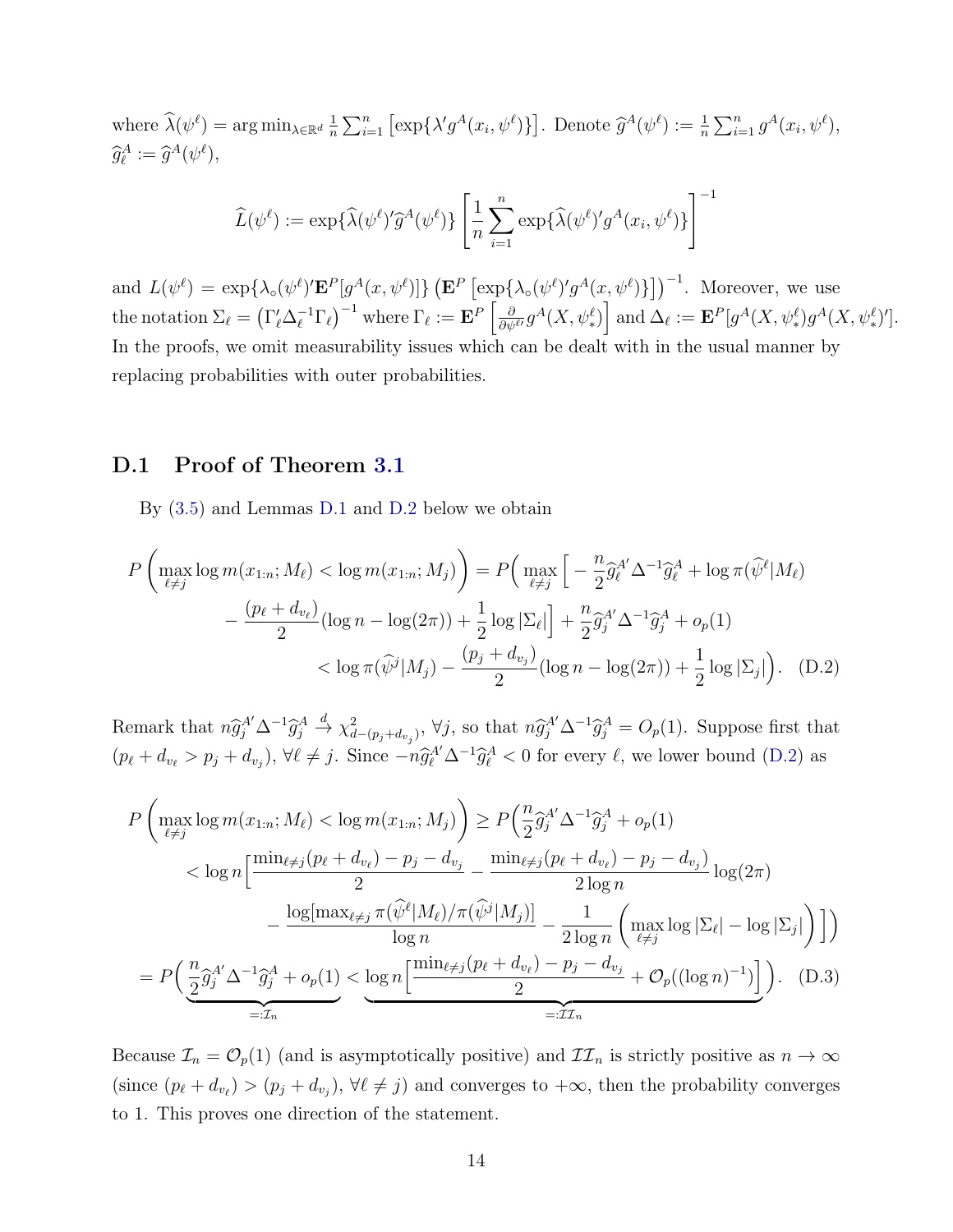To prove the second direction of the statement, suppose that  $\lim_{n\to\infty} P(\max_{\ell\neq j}\log m(x_{1:n}; M_{\ell})$  $\log m(x_{1:n}; M_j) = 1$  and consider the following upper bound (which follows from [\(D.2\)](#page-13-1) and the fact that  $n\hat{g}_j^{A'}\Delta^{-1}\hat{g}_j^A > 0, \forall n$ :

$$
P\left(\max_{\ell \neq j} \log m(x_{1:n}; M_{\ell}) < \log m(x_{1:n}; M_{j})\right) \leq P\left(\log m(x_{1:n}; M_{\ell}) < \log m(x_{1:n}; M_{j})\right), \qquad \forall \ell \neq j
$$
\n
$$
\leq P\left(-\frac{n}{2}\widehat{g}_{\ell}^{A'}\Delta^{-1}\widehat{g}_{\ell}^{A} + o_{p}(1) + \log n\left[\frac{(p_{j} + d_{v_{j}}) - (p_{\ell} + d_{v_{\ell}})}{2} + \mathcal{O}_{p}\left(\frac{1}{\log n}\right)\right] < 0\right), \quad \forall \ell \neq j.
$$
\n(D.4)

Because the probability in the first line of  $(D.4)$  converges to 1 as  $n \to \infty$  then, necessarily, the probability in the last line of  $(D.4)$  converges to 1 which is possible only if  $(p_j + d_{v_j})$  $(p_{\ell}+d_{v_{\ell}})$  because  $\log n \left[ \frac{(p_j+d_{v_j})-(p_{\ell}+d_{v_{\ell}})}{2} \right]$  $\left[\frac{-(p_\ell+d_{v_\ell})}{2}\right]$  is the dominating term since  $-\frac{n}{2}$  $\frac{m}{2} \widehat{g}_{\ell}^{A'} \Delta^{-1} \widehat{g}_{\ell}^{A} < 0$  and it remains bounded as  $n \to \infty$ . Since the first inequality in [\(D.4\)](#page-14-0) holds  $\forall \ell \neq j$  then convergence to 1 of the probability in the last line of [\(D.4\)](#page-14-0) is possible only if  $(p_j + d_{v_j}) < (p_\ell + d_{v_\ell}),$  $\forall \ell \neq j.$ 

<span id="page-14-1"></span><span id="page-14-0"></span>

#### D.2 Proof of Theorem [3.2](#page-0-0)

We can write  $\log p(x_{1:n}|\psi^{\ell};M_{\ell}) = -n \log n + n \log \widehat{L}(\psi^{\ell})$ . Then, we have:

$$
P\left(\log m(x_{1:n};M_j) > \max_{\ell \neq j} \log m(x_{1:n};M_\ell)\right) = P\left(n \log \widehat{L}(\psi_o^j) + \log \pi(\psi_o^j | M_j) - \log \pi(\psi_o^j | x_{1:n}, M_j)\right)
$$

$$
> \max_{\ell \neq j} [n \log \widehat{L}(\psi_o^{\ell}) + \log \pi(\psi_o^{\ell} | M_\ell) - \log \pi(\psi_o^{\ell} | x_{1:n}, M_\ell)]\right)
$$

$$
= P\left(n \log L(\psi_o^j) + n \log \frac{\widehat{L}(\psi_o^j)}{L(\psi_o^j)} + \mathcal{B}_j > \max_{\ell \neq j} \left[n \log L(\psi_o^{\ell}) + \mathcal{B}_\ell + n \log \frac{\widehat{L}(\psi_o^{\ell})}{L(\psi_o^{\ell})}\right]\right) \quad (D.5)
$$

where  $\forall \ell, \; \mathcal{B}_\ell := \log \pi(\psi_\circ^{\ell} | M_\ell) - \log \pi(\psi_\circ^{\ell} | x_{1:n}, M_\ell)$  and  $\mathcal{B}_\ell = O_p(1)$  under the assump-tions of Theorem [2.2.](#page-0-0) By definition of  $dQ^*(\psi)$  in Section [2.3](#page-0-0) we have that:  $\log L(\psi^{\ell}_{\circ}) =$  $\mathbf{E}^{P}[\log dQ^{*}(\psi_{\circ}^{\ell})/dP] = -\mathbf{E}^{P}[\log dP/dQ^{*}(\psi_{\circ}^{\ell})] = -K(P||Q^{*}(\psi_{\circ}^{\ell}))$ . Remark that  $\mathbf{E}^{P}[\log (dP/dQ^{*}(\psi_{\circ}^{2}))] >$  $\mathbf{E}^{P}[\log(dP/dQ^*(\psi_o^1))]$  means that the KL divergence between P and  $Q^*(\psi_o^{\ell})$ , is smaller for model  $M_1$  than for model  $M_2$ , where  $Q^*(\psi^{\ell}_\circ)$  minimizes the KL divergence between  $Q \in \mathcal{P}_{\psi^{\ell}_\circ}$ and P for  $\ell \in \{1, 2\}$  (notice the inversion of the two probabilities).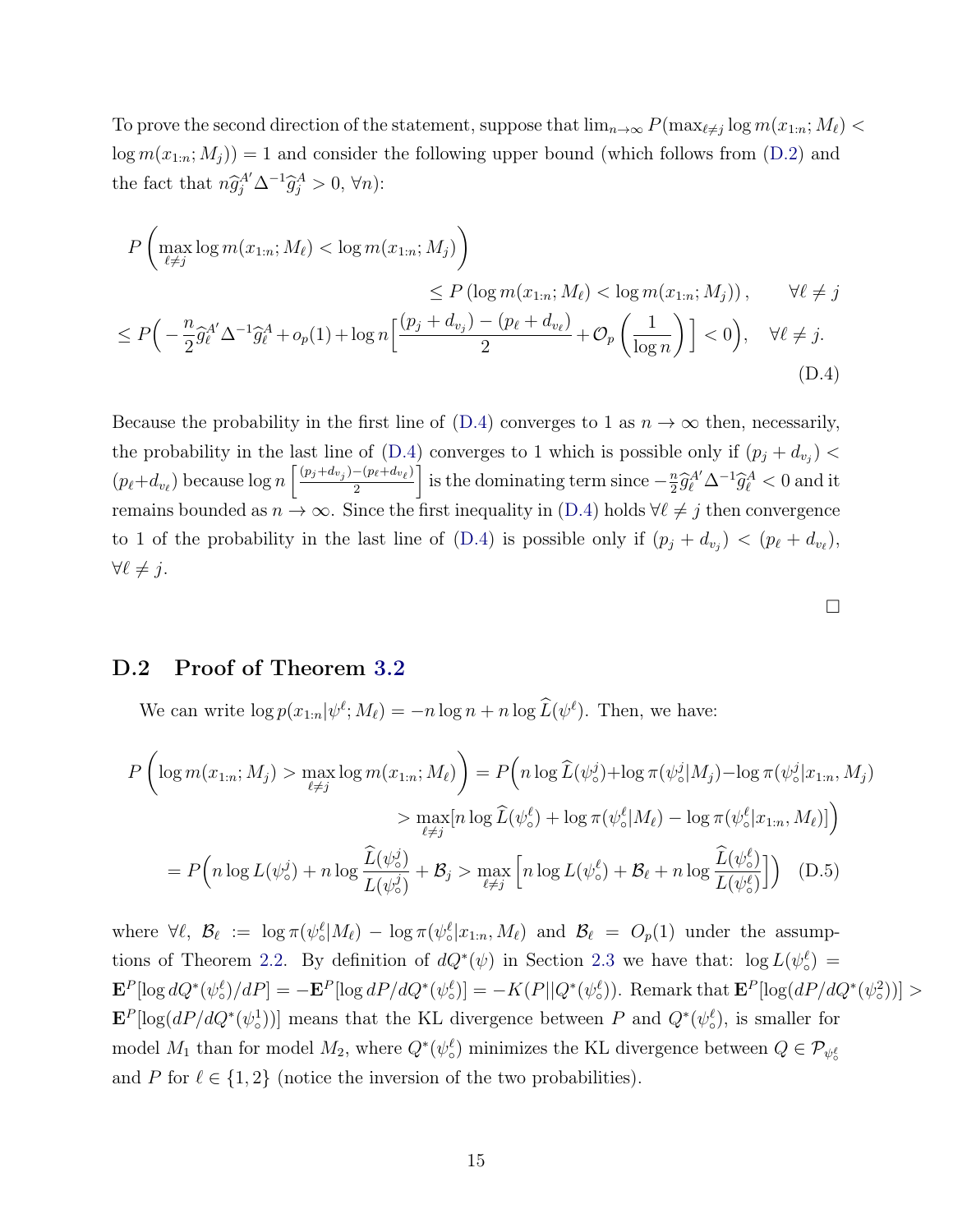First, suppose that  $\min_{\ell \neq j} \mathbf{E}^P \left[ \log \left( dP/dQ^*(\psi^{\ell}_o) \right) \right] > \mathbf{E}^P \left[ \log \left( dP/dQ^*(\psi^j_o) \right) \right]$ . By [\(D.5\)](#page-14-1):

$$
P\left(\log m(x_{1:n}; M_j) > \max_{\ell \neq j} \log m(x_{1:n}; M_\ell)\right) \ge
$$
  

$$
P\left(\log \frac{\widehat{L}(\psi_o^j)}{L(\psi_o^j)} - \max_{\ell \neq j} \log \frac{\widehat{L}(\psi_o^{\ell})}{L(\psi_o^{\ell})} + \frac{1}{n}(\mathcal{B}_j - \max_{\ell \neq j} \mathcal{B}_\ell) > \max_{\ell \neq j} \log L(\psi_o^{\ell}) - \log L(\psi_o^j)\right).
$$
 (D.6)

This probability converges to 1 because  $\mathcal{I}_n = K(P||Q^*(\psi_o^j)) - \min_{\ell \neq j} K(P||Q^*(\psi_o^{\ell})) < 0$  by assumption, and  $\left[\log \widehat{L}(\psi^{\ell}) - \log L(\psi^{\ell})\right] \stackrel{p}{\to} 0$ , for every  $\psi^{\ell} \in \Psi^{\ell}$  and every  $\ell \in \{1,2\}$  by Lemma [D.3](#page-17-1) below.

To prove the second direction of the statement, suppose that  $\lim_{n\to\infty} P(\log m(x_{1:n}; M_i) >$  $\max_{\ell \neq j} \log m(x_{1:n}; M_{\ell}) = 1$ . By [\(D.5\)](#page-14-1) it holds,  $\forall \ell \neq j$ 

$$
P\left(\log m(x_{1:n}; M_j) > \max_{\ell \neq j} \log m(x_{1:n}; M_\ell)\right) \le
$$

$$
P\left(\log \frac{\widehat{L}(\psi_o^j)}{L(\psi_o^j)} - \log \frac{\widehat{L}(\psi_o^{\ell})}{L(\psi_o^{\ell})} + \frac{1}{n}(\mathcal{B}_j - \mathcal{B}_\ell) > \log \frac{L(\psi_o^{\ell})}{L(\psi_o^j)}\right). \quad (D.7)
$$

Convergence to 1 of the left hand side implies convergence to 1 of the right hand side which is possible only if  $\log L(\psi^{\ell}_{\circ}) - \log L(\psi^j_{\circ}) < 0$ . Since this is true for every model  $\ell$ , then this implies that  $K(P||Q^*(\psi_o^j)) < \min_{\ell \neq j} K(P||Q^*(\psi_o^{\ell}))$  which concludes the proof.

 $\Box$ 

#### D.3 Proof of Corollary [3.1](#page-0-0)

We can write  $\log p(x_{1:n}|\psi^{\ell};M_{\ell}) = -n \log n + n \log \widehat{L}(\psi^{\ell})$ . Moreover, denote by  $S_m :=$  ${j; M_j}$  does not satisfy Assumption [1](#page-0-0)} the set of indices of the models that are misspecified and by  $S_m^c$  its complement in  $\{1, 2, \ldots, J\}$ .

First, suppose that  $\lim_{n\to\infty} P(\log m(x_{1:n}; M_1) > \max_{j\neq 1} \log m(x_{1:n}; M_j)) = 1$ . Then, because  $\max_{j\neq 1} \log m(x_{1:n}; M_j) \geq \max_{j\neq 1; j\in S_m^c} \log m(x_{1:n}; M_j),$ 

$$
P\left(\log m(x_{1:n}; M_1) > \max_{j \neq 1} \log m(x_{1:n}; M_j)\right) \le P\left(\log m(x_{1:n}; M_1) > \max_{j \neq 1; j \in S_m^c} \log m(x_{1:n}; M_j)\right) \quad (D.8)
$$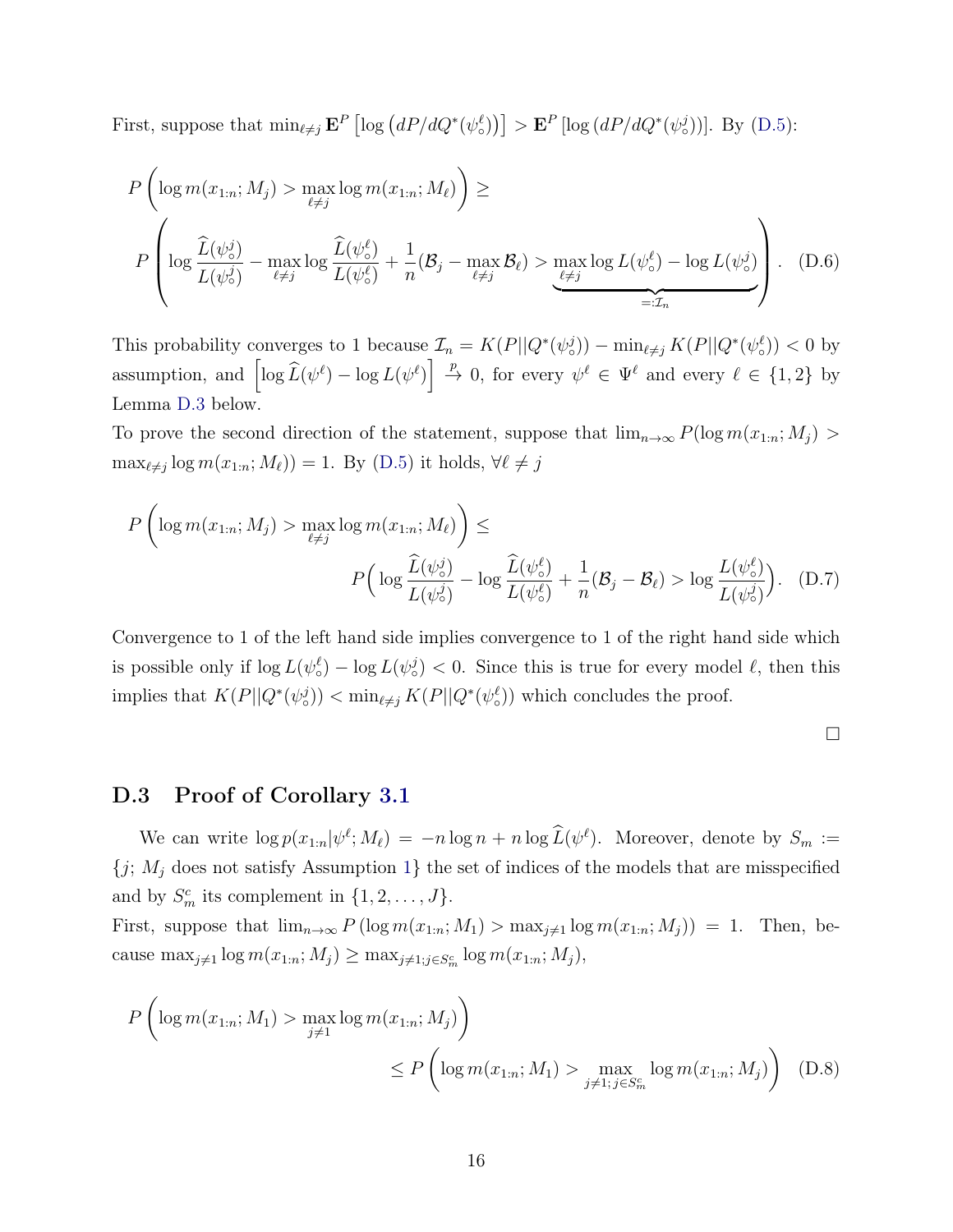which implies that the probability on the right hand side converges to 1 as  $n \to \infty$ . Then by Theorem [3.1,](#page-0-0) we necessarily have  $(p_1 + d_{v_1}) < (p_j + d_{v_j}), \forall j \neq 1, j \in S_m^c$ .

Next, suppose that  $(p_1 + d_{v_1}) < (p_j + d_{v_j}), \forall j \neq 1$ . Define the event

$$
\mathcal{A} := \left\{ \max_{j \neq 1; j \in S_m^c} \log m(x_{1:n}; M_j) > \max_{j \neq 1; j \in S_m} \log m(x_{1:n}; M_j) \right\}.
$$

Because all the models  $M_j$  with  $j \in S_m^c$  have  $K(P||Q^*(\psi^j)) = 0$  (because they are correctly specified) then  $\lim_{n\to\infty} P(\mathcal{A}) = 1$  by Theorem [3.2.](#page-0-0) By the Law of Total Probability we can write

$$
P\left(\log m(x_{1:n}; M_1) > \max_{j \neq 1} \log m(x_{1:n}; M_j)\right) = P\left(\log m(x_{1:n}; M_1) > \max_{j \neq 1} \log m(x_{1:n}; M_j) \middle| \mathcal{A}\right) P(\mathcal{A}) + P\left(\log m(x_{1:n}; M_1) > \max_{j \neq 1} \log m(x_{1:n}; M_j) \middle| \mathcal{A}^c\right) P(\mathcal{A}^c)
$$
  

$$
\geq P\left(\log m(x_{1:n}; M_1) > \max_{j \neq 1} \log m(x_{1:n}; M_j) \middle| \mathcal{A}\right) P(\mathcal{A})
$$
  

$$
= P\left(\log m(x_{1:n}; M_1) > \max_{j \neq 1, j \in S_m^c} \log m(x_{1:n}; M_j) \right) P(\mathcal{A}) \quad (D.9)
$$

which converges to 1 by Theorem [3.1.](#page-0-0)

 $\Box$ 

#### D.4 Technical Lemmas

<span id="page-16-0"></span>**Lemma D.1.** Let Assumptions [1,](#page-0-0) [5](#page-3-1) and [6](#page-3-2) hold for  $\psi^{\ell}$ . Then,

$$
\log p(x_{1:n}|\widehat{\psi}^{\ell}; M_{\ell}) = -n \log n - \frac{n}{2} \widehat{g}_{\ell}^{A'} \Delta_{\ell}^{-1} \widehat{g}_{\ell}^{A} + o_{p}(1)
$$
  
= 
$$
-n \log n - \frac{\chi_{d-(p_{\ell}+d_{v_{\ell}})}^{2}}{2} + o_{p}(1)
$$
 (D.10)

where  $\chi^2_{d-(p_\ell+d_{v_\ell})}$  denotes a chi square distribution with  $(d-(p_\ell+d_{v_\ell}))$  degrees of freedom. Proof. See Appendix [F.](#page-25-0)

<span id="page-16-1"></span>**Lemma D.2.** Let Assumptions [1,](#page-0-0) [2,](#page-0-0) [5,](#page-3-1) [6](#page-3-2) and  $(2.15)$  hold for  $\psi^{\ell}$ . Then,

$$
-\log \pi(\widehat{\psi}^{\ell}|x_{1:n};M_{\ell}) = -\frac{(p_{\ell}+d_{v_{\ell}})}{2}[\log n - \log(2\pi)] + \frac{1}{2}\log|\Sigma_{\ell}| + o_p(1).
$$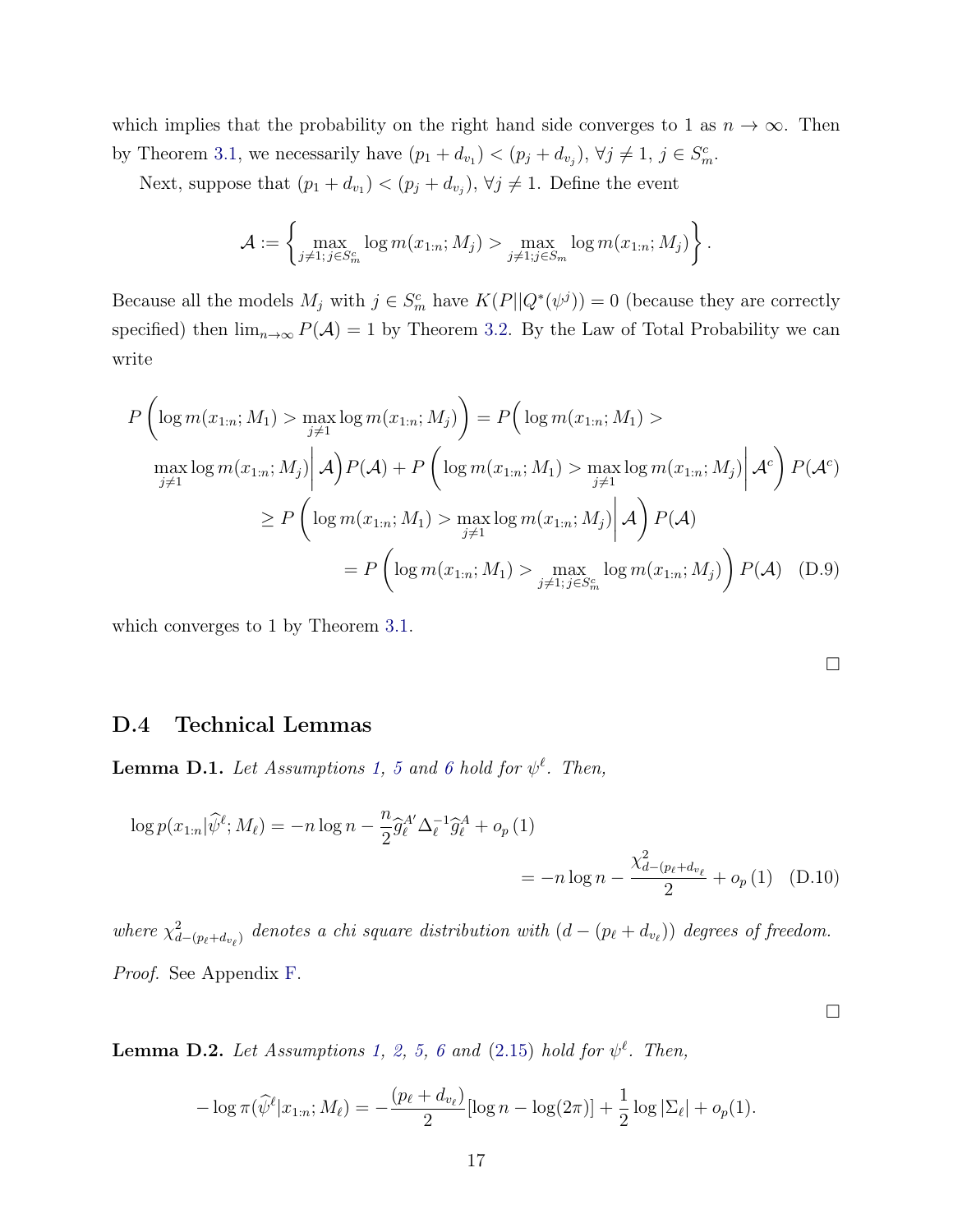Proof. See Appendix [F.](#page-25-0)

<span id="page-17-1"></span>**Lemma D.3.** Let  $M_\ell$  be a misspecified model (that is, a model that does not satisfy Assump-tion [1\)](#page-0-0) and let  $g^A(x, \psi^{\ell})$  and  $\psi^{\ell}$  be the corresponding moment functions and parameters. Then, under Assumptions [5](#page-3-1) (a)-(d), [3](#page-0-0) and [7,](#page-4-1)

$$
\sup_{\psi^{\ell} \in \Psi^{\ell}} \left| \log \frac{\exp\{\widehat{\lambda}(\psi^{\ell})' \widehat{g}^{A}(\psi^{\ell})\}}{\frac{1}{n} \sum_{i=1}^{n} \exp\{\widehat{\lambda}(\psi^{\ell})' g^{A}(x_i, \psi^{\ell})\}} - \log \frac{\exp\{\lambda_{\circ}(\psi^{\ell})' \mathbf{E}^{P}[g^{A}(x, \psi^{\ell})]\}}{\mathbf{E}^{P}[\exp\{\lambda_{\circ}(\psi^{\ell})' g^{A}(x, \psi^{\ell})\}]}\right| \xrightarrow{p} 0.
$$

Proof. See Appendix [F.](#page-25-0)

 $\Box$ 

 $\Box$ 

## <span id="page-17-0"></span>E Proof of Theorems [C.1](#page-11-1) and [C.2](#page-11-3)

#### E.1 Proof of Theorem [C.1](#page-11-1)

For a vector z and a scalar  $\delta > 0$  we denote by  $B(z, \delta)$  the closed ball centred on z with radius  $\delta$ . In this proof we use standard notation in empirical process theory:  $\mathbb{P}_n := \frac{1}{n} \sum_{i=1}^n \delta_{x_i}$ where  $\delta_x$  is the Dirac measure at x, and  $\mathbb{G}_n f := \sqrt{n}(\mathbb{P}_n f - \mathbf{E}^P f)$  for every function f. Moreover, we use [Van der Vaart](#page-32-1) [\(2002,](#page-32-1) Theorem 6.16) which we report here for convenience (in a slightly modified version):

<span id="page-17-2"></span>**Theorem E.1** (Theorem 6.16 in [Van der Vaart](#page-32-1) [\(2002\)](#page-32-1)). Let  $\mathcal{F}_n$  be classes of measurable functions (that may change with n) such that  $P(\hat{f}_n \in \mathcal{F}_n) \rightarrow 1$  and such that: (i) the bracketing integral  $J_{[]}(\delta_n, \mathcal{F}_n, L_2(P)) \to 0$ , for every  $\delta_n \downarrow 0$ , and (ii) its envelope functions satisfy the Lindeberg condition. If  $\mathbf{E}^P[(\hat{f}_n - f_0)^2] \to 0$  in probability for some  $f_0 \in L_2(P)$ then  $\mathbb{G}_n(\widehat{f}_n - f_0) \stackrel{p}{\to} 0$ .

The maps  $x \mapsto l_{n,\psi_0}(x)$  and  $x \mapsto l_{n,\psi_0+h/\sqrt{n}}(x)$  are random functions, that is, measurable functions that, for a fixed x, are functions of the observations  $x_1, \ldots, x_n$ . By writing  $\mathbb{P}_n[l_{n,\psi_o}]$ and  $\mathbf{E}^P[l_{n,\psi_0}]$  we mean the (empirical and true) expectations of the function  $x \mapsto l_{n,\psi_0}(x)$ with  $(x_1, \ldots, x_n)$  kept fixed (and similarly for  $l_{n,\psi_0+h/\sqrt{n}}(x)$ ). Denote by  $l_{n,\psi_0}(x)$  and  $l_{n,\psi_0}(x)$ the first and second order derivatives of the function  $\psi \mapsto l_{n,\psi}(x)$  evaluated at  $\psi_{\circ}$  (where we leave implicit the argument  $x$ ).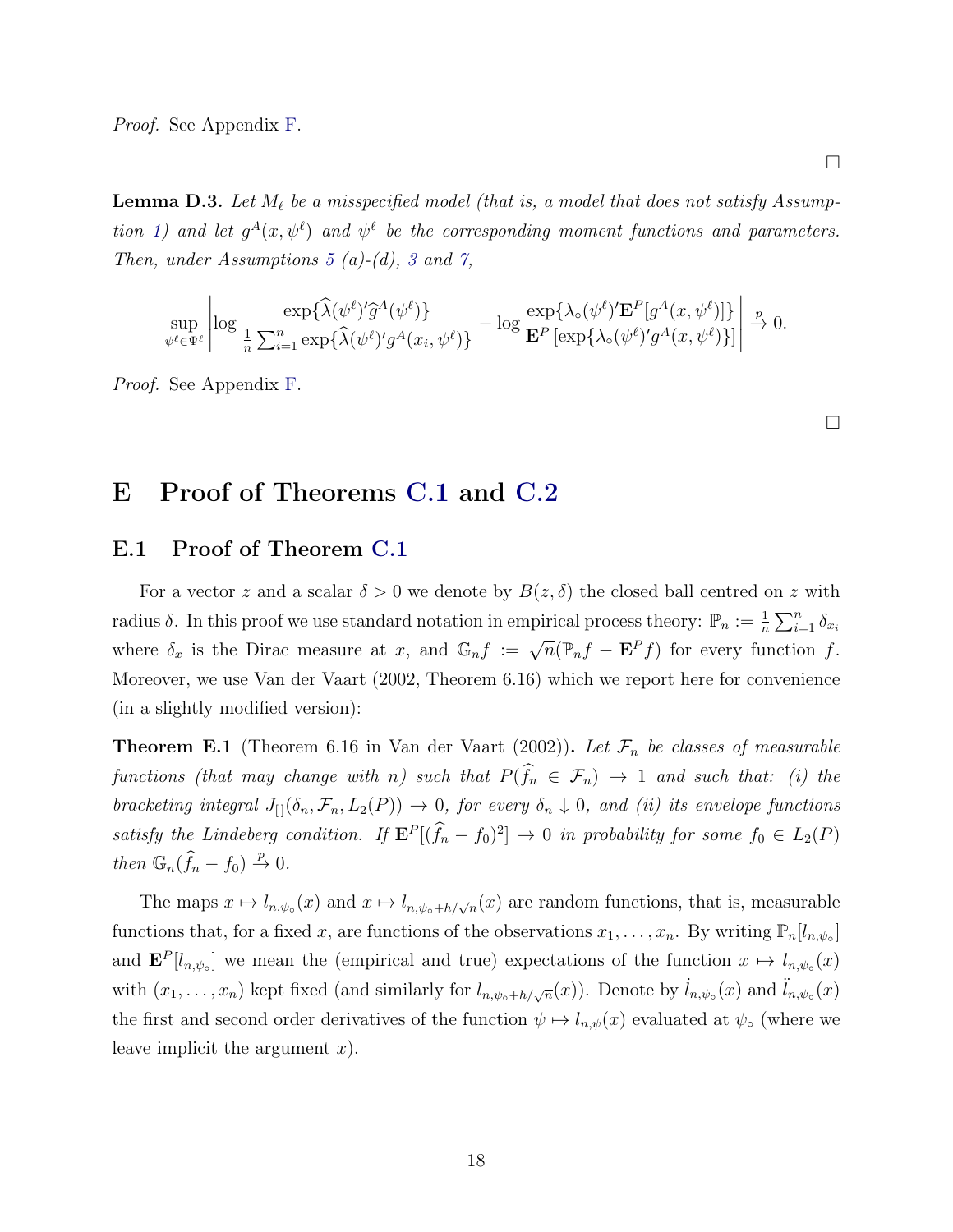A second order Taylor expansion of  $l_{n,\psi_0+h/\sqrt{n}}$  around  $h=0$ , for a fixed x, gives

<span id="page-18-1"></span><span id="page-18-0"></span>
$$
l_{n,\psi_0+h/\sqrt{n}} = l_{n,\psi_0} + \frac{h'}{\sqrt{n}} \dot{l}_{n,\psi_0} + \frac{1}{2n} h' \ddot{l}_{n,\psi_0} h + Rem.
$$
 (E.1)

By continuity of the map  $\psi \mapsto l_{n,\psi}$  (which is valid under Assumption [5](#page-3-1) (c) and by the Birge's maximum theorem and strict convexity of  $\mathbb{P}_n \exp{\{\lambda' g^A(x, \psi)\}}$ , the reminder term Rem is of order  $o_p(||h||^2/n)$  since  $\ddot{l}_{n,\psi_o} = \ddot{\mathfrak{L}}_{n,\psi_o} + o_p(1)$  and  $\ddot{\mathfrak{L}}_{n,\psi_o} = O_p(1)$  under Assumptions [7](#page-4-1) and [8](#page-4-2) (see [Schennach](#page-31-2) [\(2007,](#page-31-2) proof of Theorem 10)).

We consider the empirical process

$$
\mathbb{G}_n\left(\sqrt{n}(l_{n,\psi_0+h/\sqrt{n}}-l_{n,\psi_0})-h'l_{n,\psi_0}\right)
$$
  
 :=  $n\left(\mathbb{P}_n\left(l_{n,\psi_0+h/\sqrt{n}}-l_{n,\psi_0}\right)-\mathbf{E}^P\left(l_{n,\psi_0+h/\sqrt{n}}-l_{n,\psi_0}\right)\right)-h'\mathbb{G}_n l_{n,\psi_0}$  (E.2)

where, according to the definition of random functions given just above:

$$
\mathbb{P}_n[l_{n,\psi_\circ}] = \frac{1}{n} \sum_{i=1}^n \widehat{\lambda}(\psi_\circ)' g^A(x_i, \psi_\circ) - \log \mathbb{P}_n \left[ e^{\widehat{\lambda}(\psi_\circ)' g^A(x_j, \psi_\circ)} \right],
$$
  
and 
$$
\mathbf{E}^P[l_{n,\psi_\circ}] = \mathbf{E}^P \left[ \widehat{\lambda}(\psi_\circ)' g^A(X, \psi_\circ) \right] - \log \mathbf{E}_n \left[ e^{\widehat{\lambda}(\psi_\circ)' g^A(x_j, \psi_\circ)} \right]
$$

(and similarly for the other functions). The Markov's inequality and [\(E.1\)](#page-18-0) imply that

$$
P(|\mathbb{G}_n(\sqrt{n}(l_{n,\psi_0+h/\sqrt{n}}-l_{n,\psi_0})-h'l_{n,\psi_0})|>\epsilon) \leq \frac{1}{\epsilon\sqrt{n}} \mathbf{E}^P\left|\mathbb{G}_n\left(\frac{1}{2}h'\ddot{\mathfrak{L}}_{n,\psi_0}h\right)+o_p(\|h\|^2)\right|
$$

that converges to zero since  $\ddot{\mathfrak{L}}_{n,\psi_0} = O_p(1)$  under Assumptions [7](#page-4-1) and [8.](#page-4-2) This shows that the sequence  $\mathbb{G}_n\left(\sqrt{n}(l_{n,\psi_0+h/\sqrt{n}}-l_{n,\psi_0})-h'l_{n,\psi_0}\right)$  (seen as a stochastic process indexed by h) converges in probability and then (marginally) in distribution to zero. Next, we have to make this result uniform in  $h$ , that is, we have to show that the sequence of processes  $\mathbb{G}_n\left(\sqrt{n}(l_{n,\psi_0+h/\sqrt{n}}-l_{n,\psi_0})-h'l_{n,\psi_0}\right)$  converges weakly in the space  $l^{\infty}(h;h\in K)$  for a compact set  $K \subset \mathbb{R}^p$ . To show this we intend to apply Theorem [E.1](#page-17-2) given above. The proof consists of three steps where each step verifies the assumptions of Theorem [E.1.](#page-17-2)

In the first step, we verify  $(i)$  in Theorem [E.1](#page-17-2) and we define a suitable class of functions that changes with the sample size n. Denote  $\tau_n(\hat{\lambda}, \psi) := \mathbb{P}_n\left[e^{\hat{\lambda}(\psi)'g^A(x,\psi)}\right], \tau(\hat{\lambda}, \psi_\circ) :=$  $\mathbf{E}^P\left[e^{\hat{\lambda}(\psi_\circ)'g^A(X,\psi_\circ)}\right]$  and consider the class of functions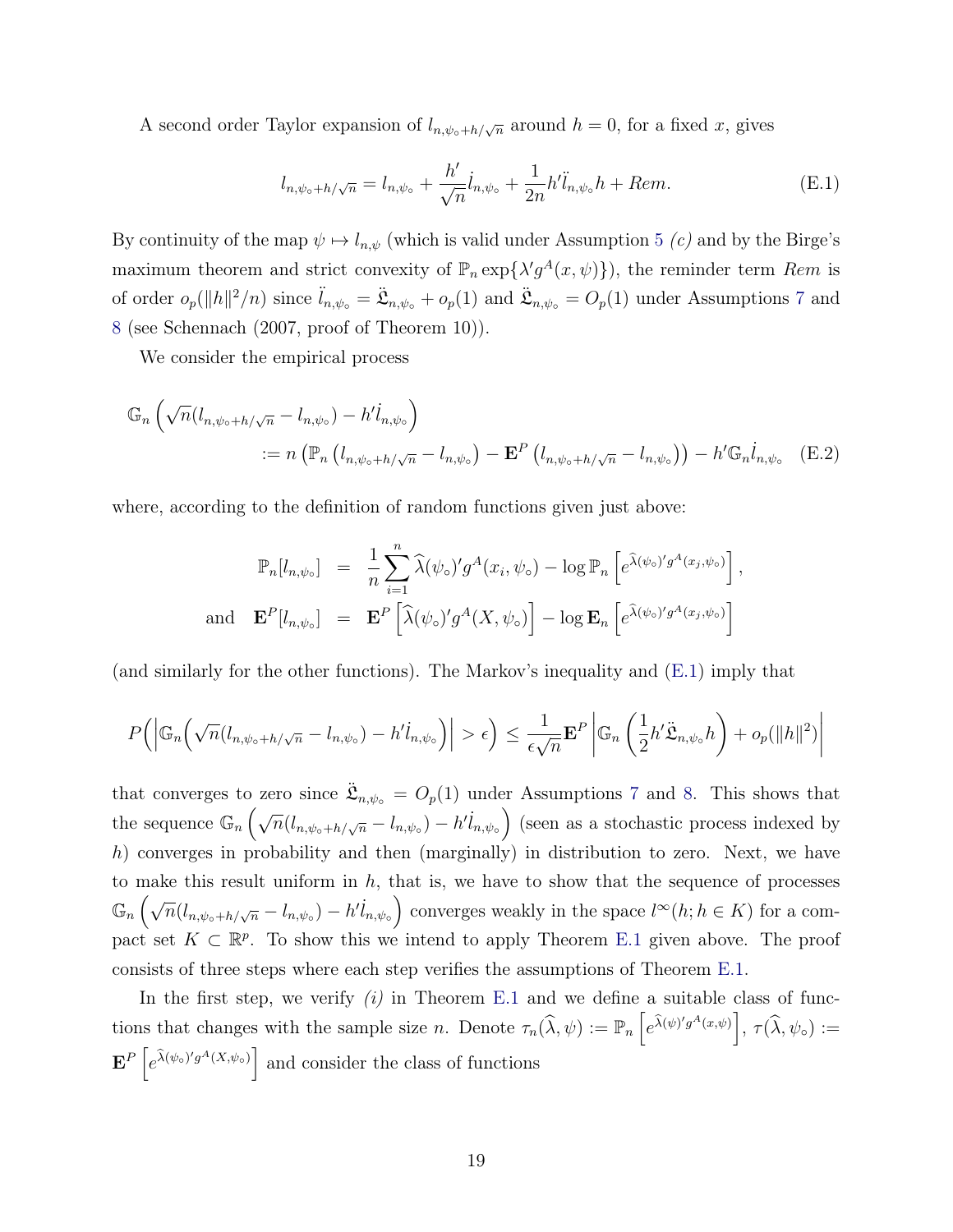$$
\mathcal{F}_{1/\sqrt{n}} := \left\{ \lambda_1' g^A(x, \psi) - \lambda_2' g^A(x, \psi_\circ) - \log(\tau_1/\tau_2); \ \tau_1 \in B\left(\tau(\lambda_1, \psi), \frac{1}{\sqrt{n}}\right); \ \lambda_1 \in B(\lambda_\circ(\psi), 1/\sqrt{n});
$$

$$
\tau_2 \in B\left(\tau(\lambda_2, \psi_\circ), \frac{1}{\sqrt{n}}\right); \ \lambda_2 \in B(\lambda_\circ(\psi_\circ), 1/\sqrt{n}); \ \|\psi - \psi_\circ\| \le \frac{1}{\sqrt{n}} \right\}. \tag{E.3}
$$

By Lemma [E.1,](#page-20-0) the bracketing integral  $J_{\left[ \right]}(\delta_{n},\delta_{n})$ √  $\overline{n} \mathcal{F}_{1/\sqrt{n}}, L_2(P)$  of the class  $\sqrt{n} \mathcal{F}_{1/\sqrt{n}}$  converges to zero as  $\delta_n \to 0$ . This satisfies assumption (i) of Theorem [E.1.](#page-17-2)

The second step of the proof consists in finding an envelope function for the class  $\sqrt{n} \mathcal{F}_{1/\sqrt{n}}$ and in showing that it satisfies the Lindeberg condition (this is assumption  $(ii)$  in Theorem [E.1\)](#page-17-2). Lemma [E.2](#page-22-0) shows that  $F_{2,n}(x)$  is an envelope function for the class  $\mathcal{F}_{1/\sqrt{n}}$ , where

<span id="page-19-1"></span>
$$
F_{2,n}(x) := \frac{1}{\sqrt{n}} \left( C_{1,n} b(x) + C_{2,n} ||g^A(x, \psi_0)|| + \frac{1}{C_{4,n}} C_{3,n} \right)
$$

where  $b(x)$  is the function defined in Assumption [8](#page-4-2) (c) and  $C_{i,n} > 0$ ,  $i = 1, \ldots, 4$  are sequences of positive and bounded constants that depend on  $\psi_{\circ}$  and  $\lambda_{\circ}(\psi_{\circ})$ . It follows that  $\sqrt{n}F_{2,n}(x)$  is an envelope function for the class  $\sqrt{n}\mathcal{F}_{1/\sqrt{n}}$ . The function  $\sqrt{n}F_{2,n}(x)$  satisfies the Lindeberg condition if:

$$
n\mathbf{E}^{P}[F_{2,n}(X)^{2}] \leq \infty,
$$
  

$$
n\mathbf{E}^{P}[F_{2,n}(X)^{2}1\{\sqrt{n}F_{2,n}(X) > \varepsilon\sqrt{n}\}] \rightarrow 0, \quad \text{for every } \varepsilon > 0.
$$

Under Assumption [8](#page-4-2) (c),  $n\mathbf{E}^P[F_{2,n}(X)^2]<\infty$  holds true. The second Lindeberg condition is easily satisfied since  $n \mathbf{E}^P \left[ F_{2,n}(X)^2 1 \left\{ \sqrt{n} F_{2,n}(X) > \varepsilon \sqrt{n} \right\} \right] \leq n \sqrt{\mathbf{E}^P \left[ F_{2,n}(X)^4 \right]} \sqrt{P \left( F_{2,n} > \varepsilon \right)}$ which converges to zero for every  $\varepsilon > 0$  because  $P(F_{2,n} > \varepsilon) \to 0$  as  $n \to \infty$  and, under Assumption [8](#page-4-2) (c),  $\mathbf{E}^P\left[F_{2,n}^4(X)\right] = O(1)$ .

Finally, we verify the last requirement of Theorem [E.1.](#page-17-2) Remark that under Assumption [8](#page-4-2) (c)

<span id="page-19-0"></span>
$$
\mathbf{E}^{P}[h'l_{n,\psi_{\circ}}]^{2} = \mathbf{E}^{P}[h'\dot{\mathfrak{L}}_{n,\psi_{\circ}}\dot{\mathfrak{L}}'_{n,\psi_{\circ}}h] + o(\Vert h \Vert) < \infty
$$
\n(E.4)

because  $\mathbf{E}^P tr(\dot{\mathfrak{L}}_{n,\psi_o} \dot{\mathfrak{L}}'_{n,\psi_o})$  can be shown to be bounded under Assumption [8](#page-4-2) (c) by following the last part of the proof of [Schennach](#page-31-2) [\(2007,](#page-31-2) Theorem 10). Moreover, by a first order Taylor expansion of  $l_{n,\psi_0+h/\sqrt{n}}$  around h, by continuity of the map  $\psi \mapsto l_{n,\psi}$ , Assumption [6](#page-3-2) (b) and [\(E.4\)](#page-19-0), we have:  $\mathbf{E}^P\left[\sqrt{n}\left(l_{n,\psi_o+h/\sqrt{n}}-l_{n,\psi_o}\right)-h'l_{n,\psi_o}\right]^2=o(1)$ . Therefore, by Theorem [E.1](#page-17-2) we conclude that

$$
\mathbb{G}_n\left(\sqrt{n}(l_{n,\psi_\circ+h/\sqrt{n}} - l_{n,\psi_\circ}) - h'l_{n,\psi_\circ}\right) \xrightarrow{p} 0
$$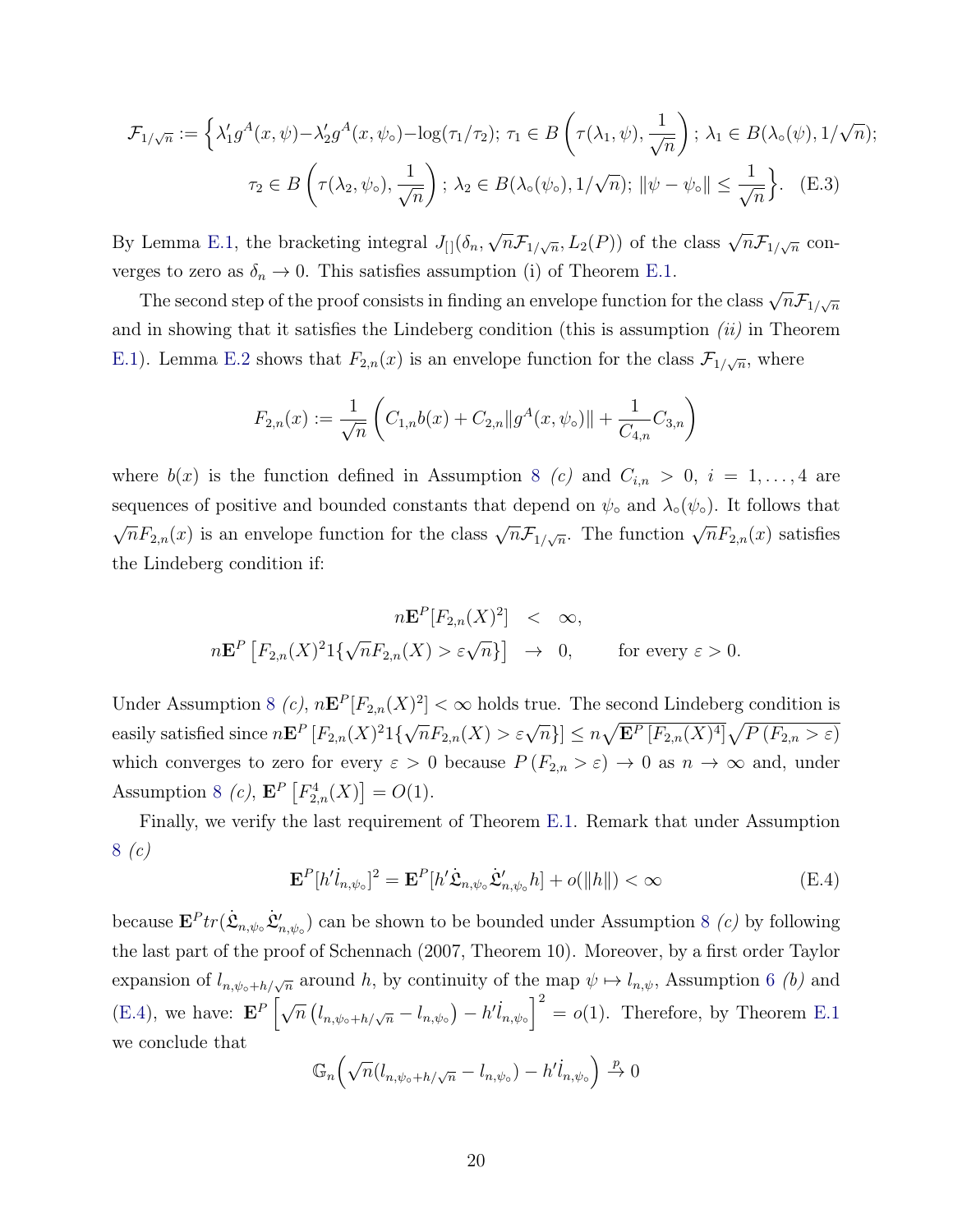uniformly in h over a bounded set. Hence, by rewriting this as in  $(E.2)$  we see that

<span id="page-20-1"></span>
$$
\sum_{i=1}^{n} (l_{n,\psi_0+h/\sqrt{n}} - l_{n,\psi_0})(x_i) - \mathbb{G}_n h' l_{n,\psi_0} - n \mathbf{E}^P(l_{n,\psi_0+h/\sqrt{n}} - l_{n,\psi_0}) = o_p(1).
$$
 (E.5)

By using [\(E.1\)](#page-18-0) we obtain:

$$
-\mathbb{G}_{n}h'l_{n,\psi_{0}} - n\mathbf{E}^{P}(l_{n,\psi_{0}+h/\sqrt{n}}-l_{n,\psi_{0}}) = -\sqrt{n}\mathbb{P}_{n}h'l_{n,\psi_{0}} + \sqrt{n}\mathbf{E}^{P}h'l_{n,\psi_{0}} - n\mathbf{E}^{P}(l_{n,\psi_{0}+h/\sqrt{n}}-l_{n,\psi_{0}})
$$
  

$$
= -\sqrt{n}\mathbb{P}_{n}h'l_{n,\psi_{0}} + \sqrt{n}\mathbf{E}^{P}[h'l_{n,\psi_{0}}] - \sqrt{n}\mathbf{E}^{P}[h'l_{n,\psi_{0}}] - \frac{1}{2}h'\mathbf{E}^{P}[\ddot{l}_{n,\psi_{0}}]h + o_{p}(1)
$$
  

$$
= -\sqrt{n}\mathbb{P}_{n}h'l_{n,\psi_{0}} - \frac{1}{2}h'\mathbf{E}^{P}[\ddot{l}_{n,\psi_{0}}]h + o_{p}(1) \quad (E.6)
$$

and by replacing this in [\(E.5\)](#page-20-1) we get:

$$
\sum_{i=1}^{n} (l_{n,\psi_0+h/\sqrt{n}} - l_{n,\psi_0})(x_i) - \frac{1}{\sqrt{n}} \sum_{i=1}^{n} h' l_{n,\psi_0}(x_i) - \frac{1}{2} h' \mathbf{E}^P[\ddot{l}_{n,\psi_0}] h = o_p(1).
$$
 (E.7)

Because the  $o_p(1)$  is uniform in h, this establishes [\(C.16\)](#page-11-0) with  $V_{\psi} = -\mathbf{E}^P[\ddot{\mathcal{L}}_{n,\psi_0}]$  and  $\Delta_{n,\psi_0} =$  $\frac{1}{\sqrt{2}}$  $\frac{1}{n} \sum_{i=1}^n V_{\psi}^{-1}$  $\mathcal{L}_{\psi_{\circ}}^{-1}\mathcal{L}_{n,\psi_{\circ}}(x_i)$  if  $V_{\psi_{\circ}}$  is nonsingular since  $\ddot{l}_{n,\psi_{\circ}} = \ddot{\mathcal{L}}_{n,\psi_{\circ}} + o_p(1)$  and  $\dot{l}_{n,\psi_{\circ}} = \dot{\mathcal{L}}_{n,\psi_{\circ}} + o_p(1)$ .  $\Box$ 

<span id="page-20-0"></span>**Lemma E.1.** Denote  $\tau_n(\widehat{\lambda}, \psi) = \mathbb{P}_n\left[e^{\widehat{\lambda}(\psi)'g^A(x,\psi)}\right], \tau(\widehat{\lambda}, \psi) = \mathbf{E}^P\left[e^{\widehat{\lambda}(\psi)'g^A(X,\psi)}\right]$  and consider the class of functions  $\mathcal{F}_{1/\sqrt{n}}$  defined in [\(E.3\)](#page-19-1) where  $\lambda_{\circ}$  and  $\psi_{\circ}$  are as defined in [\(2.16\)](#page-0-0). Under Assumptions [5](#page-3-1) (a)-(d), [3,](#page-0-0) [7](#page-4-1) (a), (c), and [8,](#page-4-2) the bracketing integral  $J_{[1]}(\delta_n,$ √  $\overline{n} \mathcal{F}_{1/\sqrt{n}}, L_2(P))$ of the class  $\sqrt{n}\mathcal{F}_{1/\sqrt{n}}$  converges to zero as  $\delta_n \to 0$ :

$$
J_{[]}(\delta_n, \sqrt{n}\mathcal{F}_{1/\sqrt{n}}, L_2(P)) = \int_0^{\delta_n} \sqrt{\log N_{[]}(\varepsilon ||F||_{P,2}, \sqrt{n}\mathcal{F}_{1/\sqrt{n}}, L_2(P))} d\varepsilon \to 0
$$
 (E.8)

as  $\delta_n \to 0$ .

*Proof.* The class  $\mathcal{F}_{1/\sqrt{n}}$  is indexed by a compact subset  $B^{\otimes} := B\left(\tau(\lambda_1,\psi), \frac{1}{\sqrt{n}}\right)$  $\frac{1}{\overline{n}}\Big)$   $\times$   $B(\lambda_{\circ}(\psi),\frac{1}{\sqrt{2}})$  $\frac{1}{n}$   $\times$  $B\left(\tau(\lambda_2,\psi_\circ),\frac{1}{\sqrt{2}}\right)$  $\frac{1}{\overline{n}}\Big)\times B(\lambda_{\circ}(\psi_{\circ}),\frac{1}{\sqrt{\overline{n}}})$  $\overline{\overline{n}}$ ) ×  $B(\psi_\circ, \frac{1}{\sqrt{2}})$  $\frac{1}{n}$ )  $\subset \mathbb{R}^{p+d_v+2d+2}$ . Theorem 10 in [Schennach](#page-31-2) [\(2007\)](#page-31-2), which is valid under Assumptions [5](#page-3-1) (a)-(c), [7](#page-4-1) (b)-(c) and [8](#page-4-2) (a)-(c), shows that  $\tau_n(\hat{\lambda}, \psi) \stackrel{p}{\rightarrow} \tau(\hat{\lambda}, \psi)$  and  $\hat{\lambda}(\psi) \stackrel{p}{\rightarrow} \lambda_o(\psi)$  at the rate  $1/\sqrt{ }$  $\overline{n}$ , hence we can write  $\tau_n(\psi) \in$  $B(\tau(\lambda(\psi), \psi), 1)$ √  $\overline{n}$ ) and  $\lambda(\psi) \in B(\lambda_{\circ}(\psi), 1)$ √  $\overline{n}$ ) with probability approaching 1. There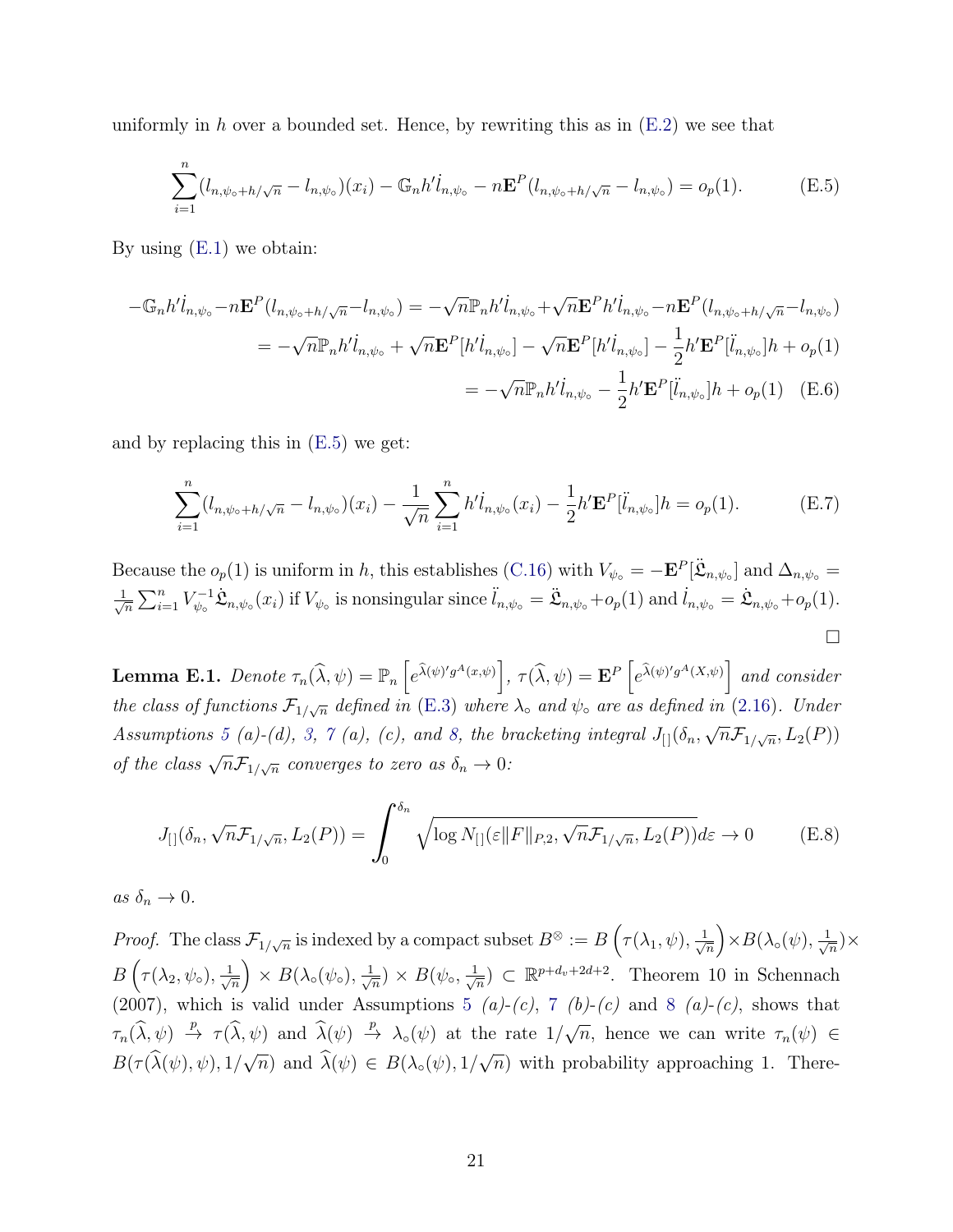fore,  $P\left(l_{n,\psi_0+h/\sqrt{n}}-l_{n,\psi_0}\in\mathcal{F}_{1/\sqrt{n}}\right)\to 1$ . For every  $f_a, f_b \in\mathcal{F}_{1/\sqrt{n}}$ :

$$
|f_a(x) - f_b(x)| =
$$
  
\n
$$
|\lambda'_{1,a}g^A(x, \psi_a) - \lambda'_{2,a}g^A(x, \psi_o) - \log(\tau_{1,a}/\tau_{2,a}) - \lambda'_{1,b}g^A(x, \psi_b) + \lambda'_{2,b}g^A(x, \psi_o) + \log(\tau_{1,b}/\tau_{2,b})|
$$
  
\n
$$
\leq ||\lambda_{1,a}|| \, ||g^A(x, \psi_a) - g^A(x, \psi_b)|| + ||\lambda_{1,a} - \lambda_{1,b}|| \, ||g^A(x, \psi_b)|| + ||\lambda_{2,a} - \lambda_{2,b}|| \, ||g^A(x, \psi_o)||
$$
  
\n
$$
- |\log \tau_{1,a} - \log \tau_{1,b}| + |\log \tau_{2,a} - \log \tau_{2,b}|.
$$

The following results hold by compactness of  $B^{\otimes}$  and continuity of  $\psi \mapsto g^{A}(x,\psi)$  (under Assumption [5](#page-3-1) (c)): (i)  $\|\lambda_{1,a}\| \leq C$  for a generic constant  $C > 0$  since  $|\lambda_{\circ}(\psi)| < \infty$ ; (ii)  $||g^A(x, \psi_a) - g^A(x, \psi_b)|| \le ||\partial g^A(x, \overline{\psi})/\partial \psi|| \, ||\psi_a - \psi_b||$  for some  $\overline{\psi}$  on the line joining  $\psi_a$  and  $\psi_b$ by the Mean Value theorem; (iii)  $\|\lambda_{1,a} - \lambda_{1,b}\| \leq 2/\sqrt{n}$  because  $\lambda_{1,a}, \lambda_{1,b} \in B(\lambda_{\circ}(\psi), 1/\sqrt{n});$  $\sqrt{2}$  √  $\sqrt{2}$  √  $\sqrt{2}$  √  $\sqrt{2}$  √  $\sqrt{2}$  √  $\sqrt{2}$  √  $\sqrt{2}$  √  $\sqrt{2}$  √  $\sqrt{2}$  √  $\sqrt{2}$  √  $\sqrt{2}$  √  $\sqrt{2}$  √  $\sqrt{2}$  √  $\sqrt{2}$  √  $\sqrt{2}$  √  $\sqrt{2}$  √  $\sqrt{2}$  √  $\sqrt{2}$  √  $\sqrt{2}$  √  $\sqrt{2}$  √  $\sqrt{2}$  √  $\sqrt{2}$  √ (iv)  $|\log \tau_{1,a} - \log \tau_{1,b}| \leq |\tau_{1,a} - \tau_{1,b}|/\overline{\tau}_1$  for some  $\overline{\tau}_1 > 0$  between  $\tau_{1,a}$  and  $\tau_{1,b}$  by the Mean Value Theorem (and similarly for  $|\log \tau_{2,a} - \log \tau_{2,b}|$ ). By using all these results:

$$
|f_a(x) - f_b(x)| \leq [C||\partial g^A(x, \overline{\psi})/\partial \psi|| + 2 (||g^A(x, \psi_b)|| + ||g^A(x, \psi_\circ)|| + \overline{\tau}_1^{-1} + \overline{\tau}_2^{-1})] \frac{1}{\sqrt{n}}
$$
  

$$
\leq [(C + 2/\sqrt{n})b(x) + 2 (||g^A(x, \psi_\circ)|| + \overline{\tau}_1^{-1} + \overline{\tau}_2^{-1})] \frac{1}{\sqrt{n}} =: F(x) \frac{1}{\sqrt{n}}
$$

where the second inequality follows by the Mean Value Theorem applied to  $||g^A(x, \psi_o)||$  and Assumption [8](#page-4-2) (c) that implies that  $\|\partial g^A(x,\psi)/\partial \psi\| \leq b(x)$  for every  $\psi \in B(\psi_0,1/\sqrt{\psi})$  $\overline{n}).$ Remark that under Assumptions [5](#page-3-1)  $(d)$  and [8](#page-4-2)  $(c)$ :

$$
\mathbf{E}^{P}[F(x)^{2}] \leq 2(C + 2/\sqrt{n})^{2} \mathbf{E}^{P}[b(X)^{2}] + 16\mathbf{E}||g^{A}(x, \psi_{o})||^{2} + 16(\overline{\tau}_{1}^{-1} + \overline{\tau}_{2}^{-1}) < \infty.
$$

Therefore, by example 19.7 in [Van der Vaart](#page-32-0)  $(1998)$ , there exists a constant K independent of  $\varepsilon$  and n such that the bracketing numbers of the class of functions  $\mathcal{F}_{1/\sqrt{n}}$  satisfy

$$
N_{[\,]}\left(\varepsilon\frac{1}{\sqrt{n}}\|F\|_{P,2},\mathcal{F}_{1/\sqrt{n}},L_2(P)\right)\leq K\left(\frac{diam \widetilde{B}}{\frac{\varepsilon}{\sqrt{n}}}\right)^{p+d_v+2d+2},\qquad 0<\varepsilon<\frac{1}{\sqrt{n}}
$$

where  $L_2(P)$  denotes the  $L_2$  space of square integrable functions with respect to P and  $\|\cdot\|_{P,2}$ denotes the norm in this space. Remark that  $diam B = 2/$  $\sqrt{n}$  so that  $\left(\frac{diam \widetilde{B}}{\frac{\varepsilon}{\sqrt{n}}} \right)$  $\sum_{v}^{p+d_v+2d+2}$ =  $(2/\varepsilon)^{p+d_v+2d+2}$ . Then, the bracketing numbers of the class of functions  $\sqrt{n}\mathcal{F}_{1/\sqrt{n}}$  satisfy

<span id="page-21-0"></span>
$$
N_{[}(\varepsilon \|F\|_{P,2}, \sqrt{n}\mathcal{F}_{1/\sqrt{n}}, L_2(P)) \le K\left(2/\varepsilon\right)^{p+d_v+2d+2}, \qquad 0 < \varepsilon < \frac{1}{\sqrt{n}}.\tag{E.9}
$$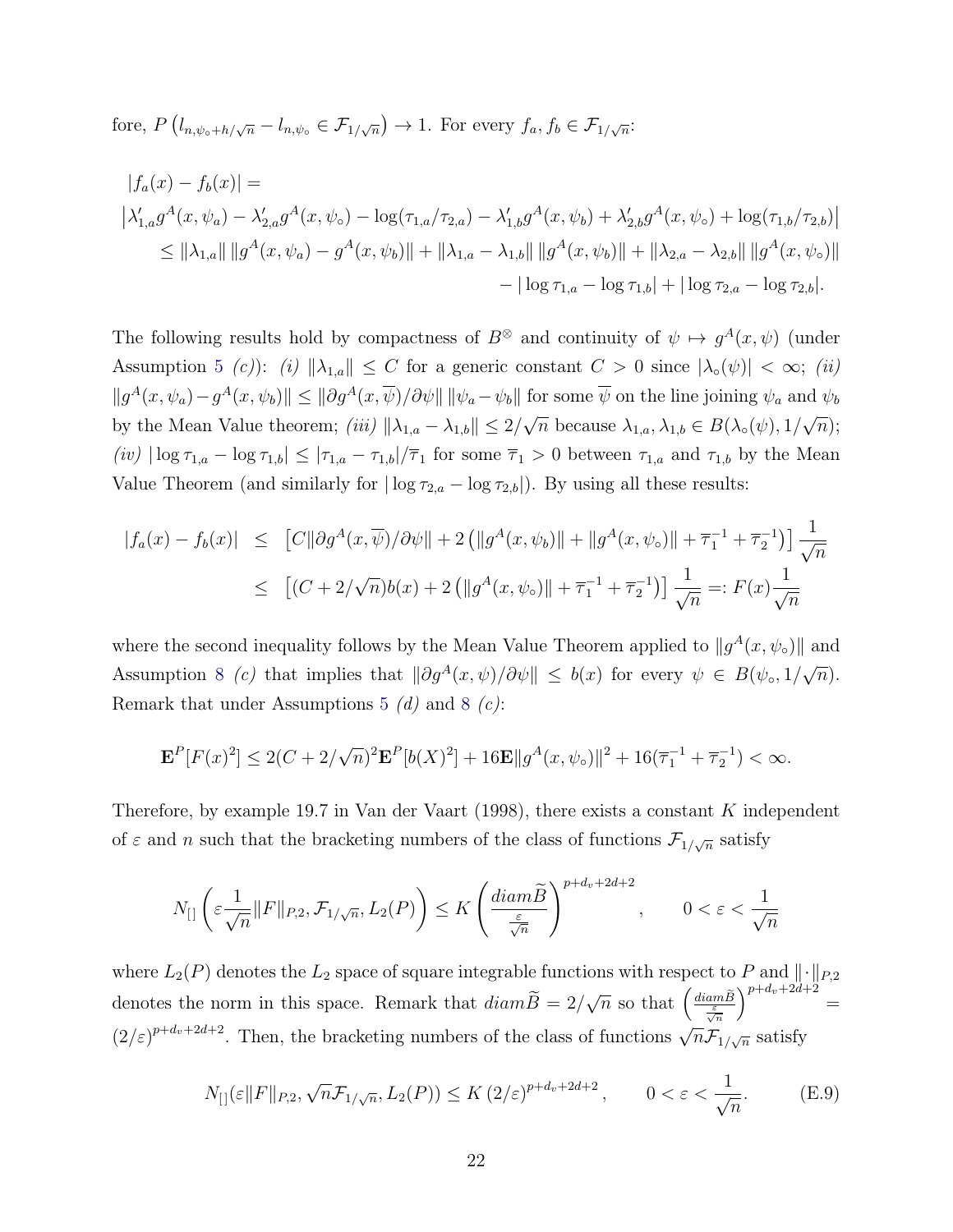Let us compute the bracketing integral of the class  $\sqrt{n} \mathcal{F}_{1/\sqrt{n}}$ :

$$
J_{[}](\delta_n, \sqrt{n} \mathcal{F}_{1/\sqrt{n}}, L_2(P)) = \int_0^{\delta_n} \sqrt{\log N_{[}](\varepsilon \|F\|_{P,2}, \sqrt{n} \mathcal{F}_{1/\sqrt{n}}, L_2(P))} d\varepsilon
$$
  

$$
\leq \int_0^{\delta_n} \sqrt{\log K + \log (2/\varepsilon)^{p+d_v + 2d + 2}} d\varepsilon \to 0 \quad \text{as } \delta_n \to 0
$$

where the last inequality follows from  $(E.9)$  and proves the lemma.

<span id="page-22-1"></span>
$$
\Box
$$

<span id="page-22-0"></span>**Lemma E.2.** Denote  $\tau_n(\widehat{\lambda}, \psi) = \mathbb{P}_n\left[e^{\widehat{\lambda}(\psi)'g^A(x,\psi)}\right], \tau(\widehat{\lambda}, \psi_\circ) = \mathbf{E}^P\left[e^{\widehat{\lambda}(\psi_\circ)'g^A(X,\psi_\circ)}\right]$  and consider the class of functions  $\mathcal{F}_{1/\sqrt{n}}$  defined in [\(E.3\)](#page-19-1) where  $\lambda_{\circ}$  and  $\psi_{\circ}$  are as defined in [\(2.16\)](#page-0-0). Under Assumptions [5](#page-3-1) (a)-(c), [3,](#page-0-0) [7,](#page-4-1) and [8,](#page-4-2) the function

$$
F_{2,n}(x) := \frac{1}{\sqrt{n}} \left( C_{1,n} b(x) + C_{2,n} \| g^A(x, \psi_0) \| + \frac{1}{C_{4,n}} C_{3,n} \right).
$$

is an envelope function for the class  $\mathcal{F}_{1/\sqrt{n}}$ , where  $b(x)$  is the function defined in Assumption [8](#page-4-2) (c) and  $C_{i,n} > 0$ ,  $i = 1, \ldots, 4$  are sequences of positive and bounded constants that depend on  $\psi$ <sup>o</sup> and  $\lambda$ <sup>o</sup> $(\psi$ <sup>o</sup> $)$ .

*Proof.* First, remark that every  $f \in \mathcal{F}_{1/\sqrt{n}}$  satisfies

$$
|f(x)| \le \sup_{\|\psi - \psi_0\| \le n^{-1/2}} \sup_{\lambda \in B(\lambda_0(\psi), 1/\sqrt{n})} \|\lambda\| \|g^A(x, \psi) - g^A(x, \psi_0)\|
$$
  
+ 
$$
\sup_{\|\psi - \psi_0\| \le n^{-1/2}} \sup_{\lambda_1 \in B(\lambda_0(\psi), 1/\sqrt{n})} \sup_{\lambda_2 \in B(\lambda_0(\psi_0), 1/\sqrt{n})} \|\lambda_1 - \lambda_2\| \|g^A(x, \psi_0)\| + \frac{|\tau_1 - \tau_2|}{\tau_2} \quad \text{(E.10)}
$$

for  $\tau_1 \in B(\tau(\lambda_1, \psi), 1)$ √  $\overline{n}), \tau_2 \in B(\tau(\lambda_2, \psi_\circ), 1)$ √  $\overline{n}), \ \lambda_1 \in B(\lambda_{\circ}(\psi), 1/2)$ √  $\overline{n})$  and  $\lambda_2 \in$  $B(\lambda_{\circ}(\psi_{\circ}),1/$ √  $\overline{n}$ ) since  $\log \tau_2/\tau_1 \leq (\tau_2 - \tau_1)/\tau_1$ . Next, we bound each of these terms separately.

Let  $\sup_{\|\psi-\psi_0\|\leq n^{-1/2}} \sup_{\lambda\in B(\lambda_0(\psi),1/\sqrt{n})} \|\lambda\| =: C_{1,n} < \infty$ . Remark that by the implicit function theorem for vector valued functions applied to the first order condition for  $\lambda_{\circ}$ , the function  $\psi \mapsto \lambda_0(\psi)$  is continuously differentiable in a neighborhood of  $\psi_0$ . Therefore, for every  $\lambda_1 \in B(\lambda_{\circ}(\psi), 1)$ √  $\overline{n}), \lambda_2 \in B(\lambda_\circ(\psi_\circ), 1)$ √  $\overline{n})$  with  $\psi \in B(\psi_{\circ}, 1)$ √  $\overline{n}$ , by the triangular inequality and the continuity of  $\lambda_0$ , there exists a N such that  $\forall n \geq N$ 

$$
\|\lambda_1 - \lambda_2\| \leq \|\lambda_1 - \lambda_{\circ}(\psi)\| + \|\lambda_{\circ}(\psi) - \lambda_{\circ}(\psi_{\circ})\| + \|\lambda_2 - \lambda_{\circ}(\psi_{\circ})\|
$$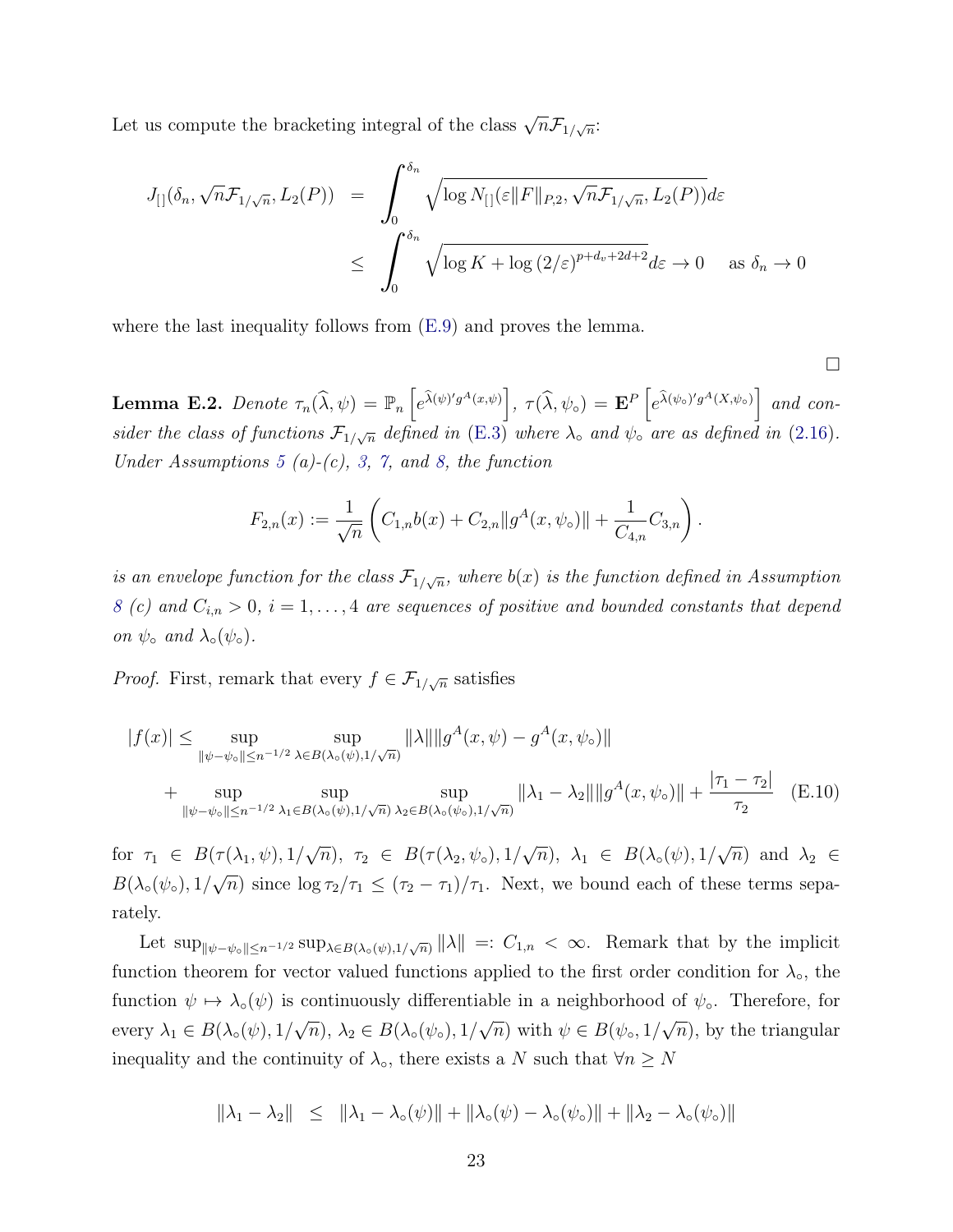$$
\leq \frac{2}{\sqrt{n}} + \left\| \frac{\partial \lambda_{\circ}(\overline{\psi})}{\partial \psi'} \right\| \|\psi - \psi_{\circ}\|
$$
  

$$
\leq \frac{1}{\sqrt{n}} \left( 2 + \sup_{\psi \in B(\psi_{\circ}, \frac{1}{\sqrt{n}})} \left\| \frac{\partial \lambda_{\circ}(\psi)}{\partial \psi'} \right\| \right) =: \frac{1}{\sqrt{n}} C_{2,n}
$$

where the second inequality follows from the Mean Value theorem with  $\overline{\psi}$  being on the line joining  $\psi$  and  $\psi_{\circ}$ . Remark that  $C_{2,n}$  is a sequence of positive and bounded constants which depends on  $\psi$ . By similar arguments we have that for every  $\tau_1 \in B\left(\tau(\lambda_1,\psi),\frac{1}{\sqrt{\lambda}}\right)$  $\frac{1}{n}$  and  $\tau_2 \in$  $B\left(\tau(\lambda_2,\psi_\circ),\frac{1}{\sqrt{2}}\right)$  $\frac{1}{\sqrt{n}}$  with  $\lambda_1 \in B(\lambda_0(\psi), 1)$ √  $\overline{n}), \lambda_2 \in B(\lambda_\circ(\psi_\circ), 1)$ √  $\overline{n}$ ) and  $\psi \in B(\psi_{\circ}, 1)$ √  $\overline{n})$ :

$$
|\tau_1 - \tau_2| \leq |\tau_1 - \tau(\lambda_1, \psi)| + |\tau(\lambda_1, \psi) - \tau(\lambda_2, \psi_{\circ})| + |\tau_2 - \tau(\lambda_2, \psi_{\circ})|
$$
  
\n
$$
\leq \frac{2}{\sqrt{n}} + \mathbf{E}^P \left[ e^{\lambda'_1 g^A(X, \psi)} \|\lambda_1\| \left\| \frac{\partial g^A(X, \tilde{\psi})}{\partial \psi} \right\| \right] \|\psi - \psi_{\circ}\|
$$
  
\n
$$
+ \mathbf{E}^P [e^{\tilde{\lambda}' g^A(X, \psi_{\circ})} \|g^A(X, \psi_{\circ})\|] \|\lambda_1 - \lambda_2\|
$$
  
\n
$$
\leq \frac{2}{\sqrt{n}} + \frac{C_{1,n}}{\sqrt{n}} \mathbf{E}^P \left[ \sup_{\|\psi - \psi_{\circ}\| \leq 1/\sqrt{n}} \sup_{\lambda_1 \in B(\lambda_{\circ}(\psi), 1/\sqrt{n})} e^{\lambda'_1 g^A(X, \psi)} b(X) \right]
$$
  
\n
$$
+ \mathbf{E}^P \left[ \sup_{t \in (0,1)} \sup_{\psi \in B(\psi_{\circ}, 1/\sqrt{n})} \sup_{\lambda_1 \in B(\lambda_{\circ}(\psi), 1/\sqrt{n})} \sup_{\lambda_2 \in B(\lambda_{\circ}(\psi_{\circ}), 1/\sqrt{n})} e^{\tilde{\lambda}' g^A(X, \psi_{\circ})} b(X) \right] \frac{C_{2,n}}{\sqrt{n}}
$$
  
\n
$$
=:\frac{1}{\sqrt{n}} C_{3,n}
$$

where  $\tilde{\psi}$  is between  $\psi$  and  $\psi_{\circ}$ ,  $\tilde{\lambda} = t\lambda_1 + (1-t)\lambda_2$ ,  $t \in (0,1)$  and  $C_{3,n}$  is a sequence of positive and bounded constants by Assumption [8](#page-4-2) (c) which depends on  $\psi_{\circ}$  and  $\lambda_{\circ}$ . Therefore, by this result and since  $\log \tau_2/\tau_1 \leq (\tau_2 - \tau_1)/\tau_1$ ,  $\tau_1$  is uniformly bounded away from zero over a compact set:  $|\log \tau_2/\tau_1| \leq \frac{1}{C_{4,n}\sqrt{n}}C_{3,n}$  for some strictly positive constant  $0 < C_{4,n} < \infty$  that lower bounds  $\tau_2$  uniformly. Therefore, by replacing everything in [\(E.10\)](#page-22-1) we get,  $\forall f \in \mathcal{F}_{1/\sqrt{n}}$ :

$$
|f(x)| \leq C_{1,n} \left\| \partial g^A(x, \tilde{\psi}) / \partial \psi \right\| \, \|\psi - \psi_{\circ}\| + \frac{1}{\sqrt{n}} C_{2,n} \|g^A(x, \psi_{\circ})\| + \frac{C_{3,n}}{C_{4,n}\sqrt{n}} \leq \frac{1}{\sqrt{n}} \left( C_{1,n} b(x) + C_{2,n} \|g^A(x, \psi_{\circ})\| + \frac{1}{C_{4,n}} C_{3,n} \right) =: F_{2,n}(x)
$$

where in the last inequality we have used Assumption [8](#page-4-2) (c) that holds for every  $\psi$  in  $B(\psi_\circ,1/$ √  $\overline{n}$ ). Therefore,  $F_{2,n}(x)$  is an envelope function for the class  $\mathcal{F}_{1/\sqrt{n}}$  and this concludes the proof.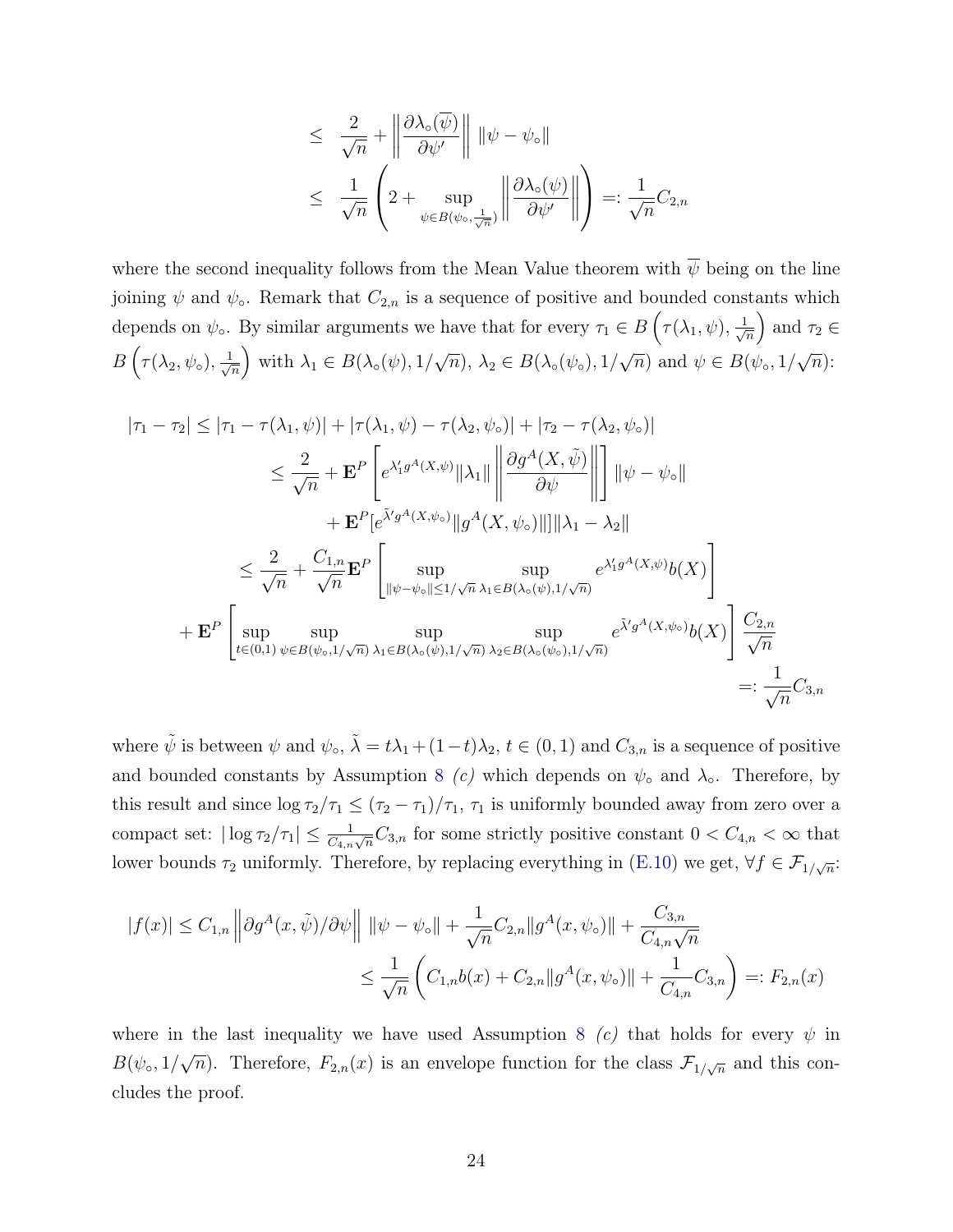#### E.2 Proof of Theorem [C.2](#page-11-3)

Define the events  $A_{n,1} := \{ \sup_{\psi \in \Psi_n^c} \psi \}$ 1  $\frac{1}{n} \sum_{i=1}^{n} (l_{n,\psi}(x_i) - l_{n,\psi_0}(x_i)) \le -CM_n^2/n$  and

$$
A_{n,2} := \left\{ \int_{\Psi} \frac{p(x_{1:n}|\psi)}{p(x_{1:n}|\psi_0)} \pi(\psi) d(\psi) \geq e^{-CM_n^2/2} \right\}.
$$

By [\(C.17\)](#page-11-4),  $P(A_{n,1}^c) \rightarrow 0$  and by Lemma [E.3](#page-24-0) below,  $P(A_{n,2}^c) \rightarrow 0$ . Therefore,

$$
\mathbf{E}^{P} \left[ \pi \left( \sqrt{n} \|\psi - \psi_{*}\| > M_{n} \|x_{1:n} \right) \right] \leq \mathbf{E}^{P} \left[ \pi \left( \sqrt{n} \|\psi - \psi_{*}\| > M_{n} \|x_{1:n} \right) | A_{n,1} \cap A_{n,2} \right] \times P(A_{n,1} \cap A_{n,2}) + o(1) \times P(A_{n,1} \cap A_{n,2}) + o(1) \n= \mathbf{E}^{P} \left[ \frac{\int_{\Psi_{n}^{c}} \frac{p(x_{1:n}|\psi)}{p(x_{1:n}|\psi_{*})} \pi(\psi) d\psi}{\int_{\Psi} \frac{p(x_{1:n}|\psi)}{p(x_{1:n}|\psi_{*})} \pi(\psi) d\psi} | A_{n,1} \cap A_{n,2} \right] P(A_{n,1} \cap A_{n,2}) + o(1) \n\leq e^{-CM_{n}^{2}} \pi(\Psi_{n}^{c}) \mathbf{E}^{P} \left[ \left( \int_{\Psi} \frac{p(x_{1:n}|\psi)}{p(x_{1:n}|\psi_{*})} \pi(\psi) d\psi \right)^{-1} | A_{n,1} \cap A_{n,2} \right] P(A_{n,1} \cap A_{n,2}) + o(1)
$$

$$
\leq e^{-CM_n^2} e^{CM_n^2/2} \pi(\Psi_n^c) P(A_{n,1} \cap A_{n,2}) + o(1) = o(1) \quad \text{(E.11)}
$$

which proves the result of the theorem.

 $\Box$ 

<span id="page-24-0"></span>**Lemma E.3.** Assume that the stochastic LAN expansion [\(C.16\)](#page-11-0) holds for  $\psi_{\circ}$  defined in  $(2.16)$  and that Assumptions [2](#page-0-0) (a), [3,](#page-0-0) [4](#page-0-0) and [8](#page-4-2) are satisfied. Then,

<span id="page-24-1"></span>
$$
P\left(\int_{\Psi} \frac{p(x_{1:n}|\psi)}{p(x_{1:n}|\psi_0)} \pi(\psi) d\psi < a_n\right) \to 0 \tag{E.12}
$$

for every sequence  $a_n \to 0$ .

*Proof.* For a given  $M > 0$  define  $\mathfrak{C} = \{h \in \mathbb{R}^{d_v+p} : ||h|| \leq M\}$ . Denote by  $h \mapsto Rem(h)$  the remaining term in [\(C.16\)](#page-11-0) and remark that  $\sup_{h \in \mathfrak{C}} Rem(h) \stackrel{p}{\rightarrow} 0$  by (C.16) and compactness of C. Therefore, for a sequence  $\kappa_n$  that converges to zero slowly enough, the event  $B_n :=$  $\{\sup_{h\in\mathfrak{C}} Rem(h)\leq \kappa_n\}$  has probability  $P(B_n)\to 1$ . Let  $K_n\to\infty$ . By considering the local parameter  $h =$ √  $\overline{n}(\psi - \psi_0)$  and by denoting by  $\pi^h$  both its prior distribution and prior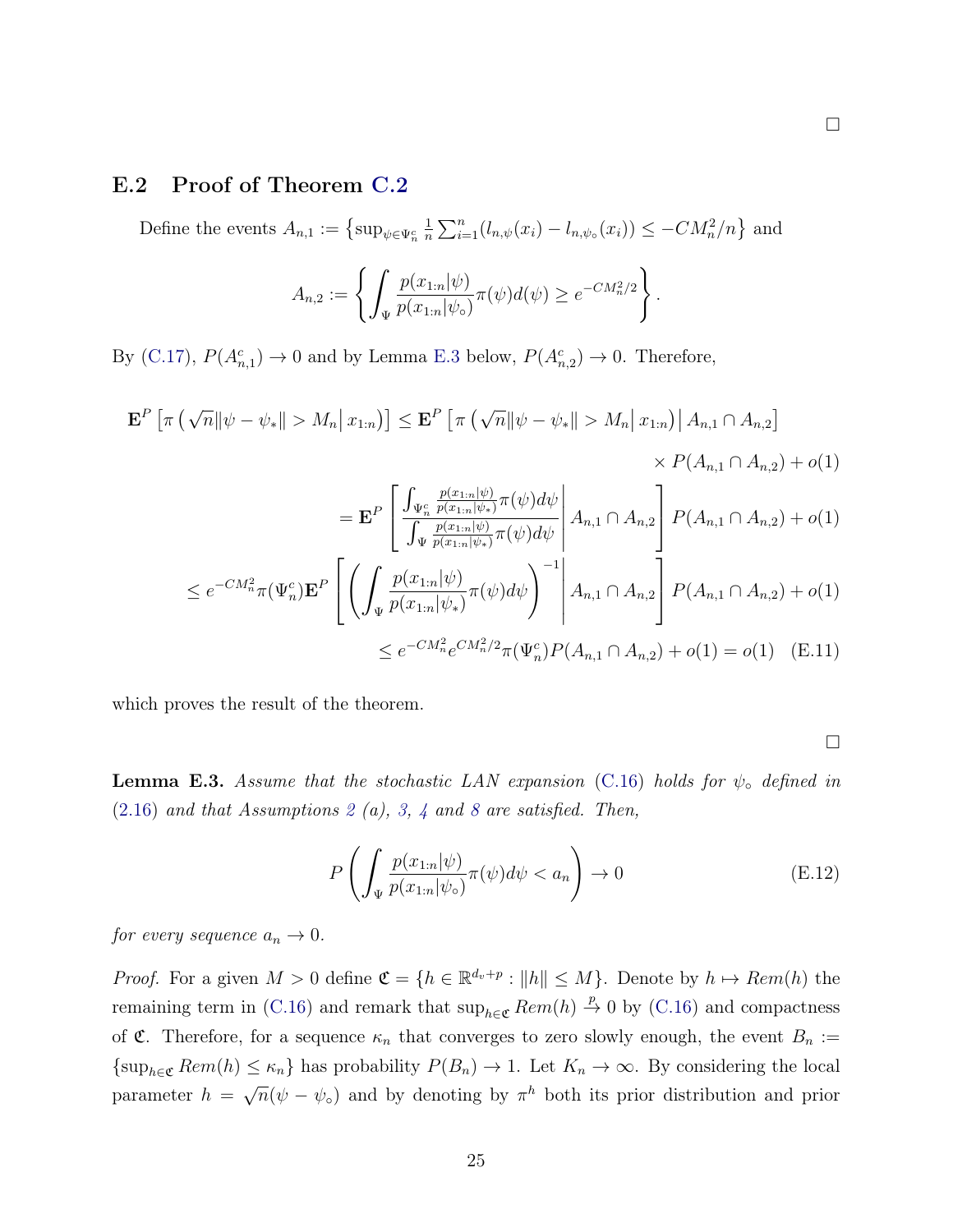Lebesgue density (under Assumption [2](#page-0-0)  $(a)$ ), we upper bound the probability in [\(E.12\)](#page-24-1) as follows:

$$
P\left(\int_{\Psi} \frac{p(x_{1:n}|\psi)}{p(x_{1:n}|\psi_{\circ})} \pi(\psi) d\psi < e^{-K_n^2}\right) \le P\left(\int_{\mathfrak{C}} \frac{p(x_{1:n}|\psi_{\circ} + h/\sqrt{n})}{p(x_{1:n}|\psi_{\circ})} \pi^h(h) dh < e^{-K_n^2}\right)
$$
  
=  $P\left(\left\{\int_{\mathfrak{C}} e^{\sum_{i=1}^n (l_{n,\psi_{\circ}+h/\sqrt{n}} - l_{n,\psi_{\circ}})} \pi^h(h) dh < e^{-K_n^2}\right\} \cap B_n\right) + o_p(1).$  (E.13)

By replacing the LAN expansion [\(C.16\)](#page-11-0) and by noting that for n sufficiently large,  $\kappa_n \leq \frac{1}{2}K_n^2$ on  $B_n$  and  $\sup_{h \in \mathfrak{C}} h' V_{\psi} h \leq \sup_{h \in \mathfrak{C}} \|h\|^2 \|V_{\psi} \| \leq M^2 \|V_{\psi} \| \leq \kappa_n \leq \frac{1}{2} K_n^2$  (since  $M^2 \|V_{\psi} \|$  has the same order as  $Rem(h)$  and where  $||V_{\psi \circ}||$  denotes the operator norm) we obtain:

$$
P\left(\int_{\Psi} \frac{p(x_{1:n}|\psi)}{p(x_{1:n}|\psi_{\circ})} \pi(\psi) d\psi < e^{-K_n^2}\right) \le P\left(\int_{\mathfrak{C}} e^{h'V_{\psi_{\circ}}\Delta_{n,\psi_{\circ}}}\pi^h(h)dh < e^{-3K_n^2/4}\right) + o_p(1)
$$
  
\n
$$
= P\left(\int_{\mathfrak{C}} e^{h'V_{\psi_{\circ}}\Delta_{n,\psi_{\circ}}}\pi^h(h|\mathfrak{C})dh < e^{-\log \pi^h(\mathfrak{C})}e^{-3K_n^2/4}\right) + o_p(1)
$$
  
\n
$$
\le P\left(\exp\left\{\int_{\mathfrak{C}} h'V_{\psi_{\circ}}\Delta_{n,\psi_{\circ}}\pi^h(h|\mathfrak{C})dh\right\} < e^{K_n^2/8}e^{-3K_n^2/4}\right) + o_p(1)
$$
  
\n
$$
\le P\left(\int_{\mathfrak{C}} h'V_{\psi_{\circ}}\Delta_{n,\psi_{\circ}}\pi^h(h|\mathfrak{C})dh < -5K_n^2/8\right) + o_p(1)
$$
  
\n
$$
\le \frac{64}{25K_n^4}E^P\left(\int_{\mathfrak{C}} (h'V_{\psi_{\circ}}\Delta_{n,\psi_{\circ}})^2\pi^h(h|\mathfrak{C})dh\right) + o_p(1) \to 0 \quad \text{(E.14)}
$$

where in the third line we have used that, for n large enough,  $-\log \pi^{h}(\mathfrak{C}) \leq K_n^2/8$  and the Jensen's inequality. In the last line we have used the Markov's inequality and then the Jensen's inequality. The result follows by [\(E.4\)](#page-19-0) and Assumption [4.](#page-0-0)

 $\Box$ 

## <span id="page-25-0"></span>F Proof of the technical Lemmas for the proof of Theorems [3.1-3.2](#page-0-0)

For a vector z and a scalar  $\delta > 0$  we denote by  $B(z, \delta)$  the closed ball centred on z with radius  $\delta$ . When the Mean Value theorem is applied to a vector of functions it must be understood that it is applied componentwise.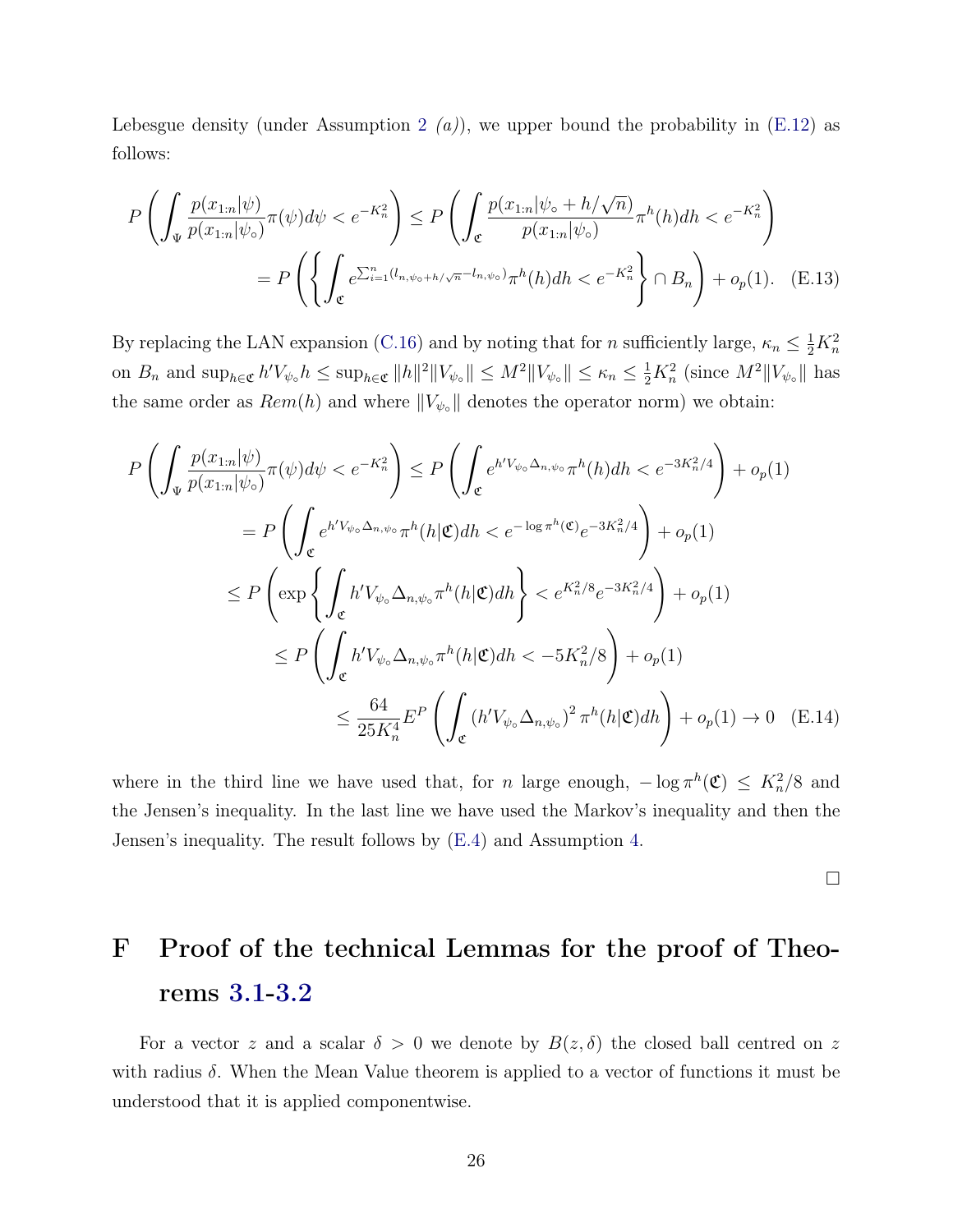## F.1 Proof of Lemma [D.1](#page-16-0)

<span id="page-26-3"></span>Let us consider the expression for the likelihood given in [\(2.6\)](#page-0-0)-[\(2.9\)](#page-0-0) and evaluated at  $\hat{\psi}^{\ell}$ :

$$
\log p(x_{1:n}|\widehat{\psi}^{\ell};M_{\ell}) = -n \log n + \sum_{i=1}^{n} \widehat{\lambda}(\widehat{\psi}^{\ell})' g^{A}(x_i, \widehat{\psi}^{\ell}) - n \log \frac{1}{n} \sum_{j=1}^{n} e^{\widehat{\lambda}(\widehat{\psi}^{\ell})' g^{A}(x_j, \widehat{\psi}^{\ell})}.
$$
 (F.1)

To shorten notation, in the rest of this proof we eliminate the superscripts and subscripts and just write:  $g, \hat{\psi}$  instead of  $g^A$  and  $\hat{\psi}^{\ell}$ .

Let  $\tilde{\lambda}$  be on the line joining 0 and  $\hat{\lambda}(\hat{\psi})$ , then a second order Taylor expansion around  $\widehat{\lambda} = 0$  gives

$$
\frac{1}{n} \sum_{j=1}^{n} e^{\hat{\lambda}(\hat{\psi})' g(x_j, \hat{\psi})} = 1 + \frac{1}{n} \sum_{i=1}^{n} \hat{\lambda}(\hat{\psi})' g(x_i, \hat{\psi}) + \frac{1}{2} \hat{\lambda}(\hat{\psi})' \frac{1}{n} \sum_{j=1}^{n} e^{\tilde{\lambda}' g(x_j, \hat{\psi})} g(x_j, \hat{\psi}) g(x_j, \hat{\psi})' \hat{\lambda}(\hat{\psi}).
$$
 (F.2)

Under Assumption [5](#page-3-1) and because  $\tilde{\lambda} = \mathcal{O}_p(n^{-1/2}) = o_p(n^{-\zeta})$  for any  $\zeta < 1/2$  (since by [Newey and Smith](#page-31-1) [\(2004,](#page-31-1) Lemma A.2)  $\widehat{\lambda}(\widehat{\psi}) = \mathcal{O}_p(n^{-1/2}) = o_p(n^{-\zeta})$  for any  $\zeta < 1/2$  and  $\widetilde{\lambda}$ is between 0 and  $\widehat{\lambda}(\widehat{\psi})$ ) we can apply [Newey and Smith](#page-31-1) [\(2004,](#page-31-1) Lemma A.1) that implies:  $\max_{1 \leq i \leq n} |\tilde{\lambda}' g(x_i, \hat{\psi})| \stackrel{p}{\to} 0$ . Therefore,  $\max_{1 \leq i \leq n} \left| -e^{\tilde{\lambda}' g(x_i, \hat{\psi})} + 1 \right|$  $\stackrel{p}{\rightarrow} 0$  which in turn implies:

<span id="page-26-2"></span><span id="page-26-0"></span>
$$
\frac{1}{n}\sum_{j=1}^{n} e^{\tilde{\lambda}' g(x_j, \hat{\psi})} g\left(x_j, \hat{\psi}\right) g\left(x_j, \hat{\psi}\right)' \stackrel{p}{\to} \Delta. \tag{F.3}
$$

By replacing this in [\(F.2\)](#page-26-0) we obtain:

<span id="page-26-1"></span>
$$
\frac{1}{n}\sum_{j=1}^{n}e^{\hat{\lambda}(\hat{\psi})'g(x_j,\hat{\psi})} = 1 + \frac{1}{n}\sum_{i=1}^{n}\hat{\lambda}(\hat{\psi})'g\left(x_i,\hat{\psi}\right) + \frac{1}{2}\hat{\lambda}(\hat{\psi})'\Delta\hat{\lambda}(\hat{\psi}) + o_p\left(n^{-1}\right).
$$
 (F.4)

We now use the first order Taylor expansion of the function  $log(u)$  around  $u = 1$ :  $log(u) =$  $u-1+o(|u-1|)$ , and plug [\(F.4\)](#page-26-1) in it to obtain:

$$
\log\left(\frac{1}{n}\sum_{j=1}^{n}e^{\hat{\lambda}(\hat{\psi})'g(x_{j},\hat{\psi})}\right) = \frac{1}{n}\sum_{i=1}^{n}\hat{\lambda}(\hat{\psi})'g\left(x_{i},\hat{\psi}\right)
$$

$$
+\frac{1}{2}\hat{\lambda}(\hat{\psi})'\Delta\hat{\lambda}(\hat{\psi}) + o_{p}\left(n^{-1}\right) + o\left(\left|\frac{1}{n}\sum_{j=1}^{n}e^{\hat{\lambda}(\hat{\psi})'g(x_{j},\hat{\psi})}-1\right|\right). \quad (F.5)
$$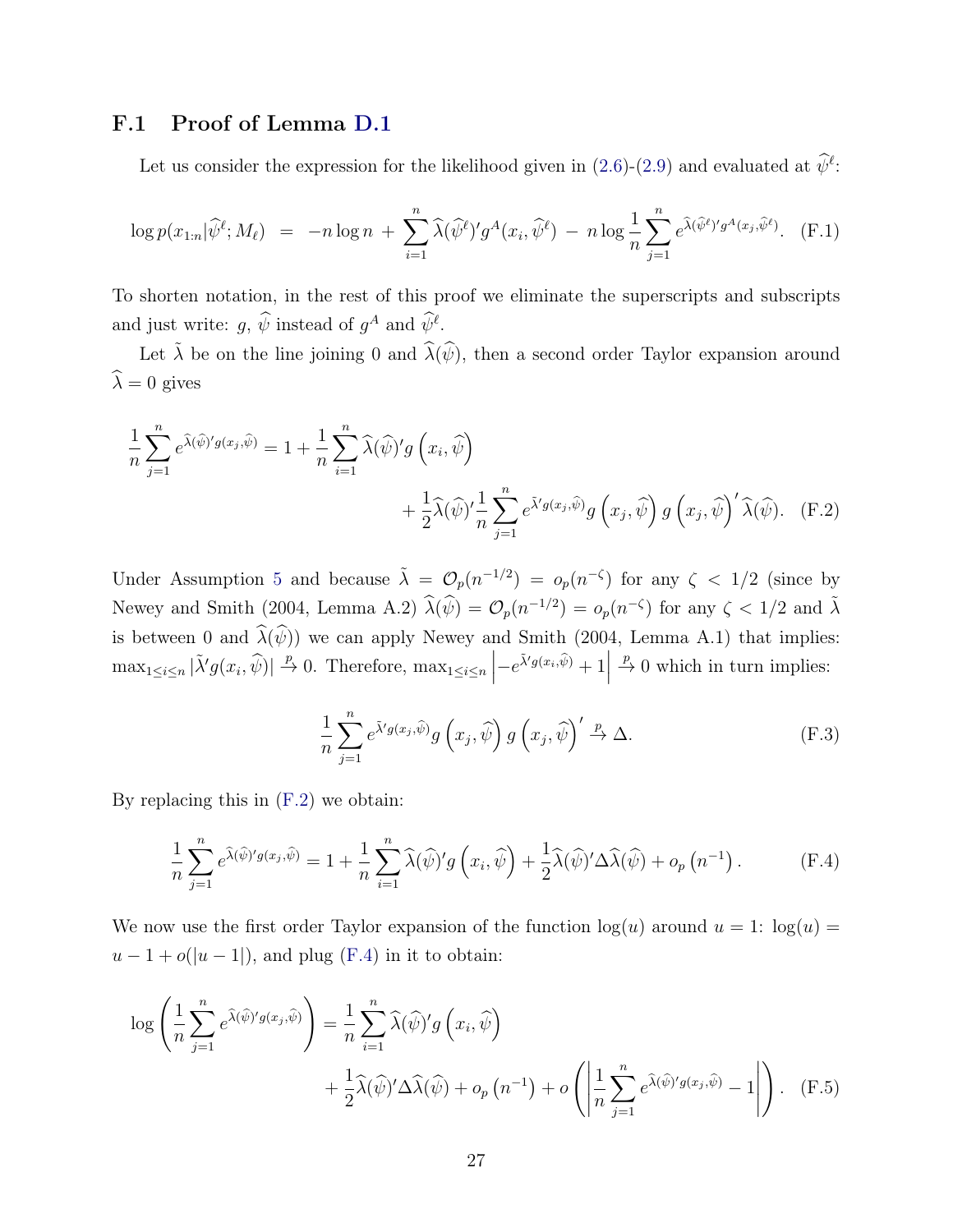In order to simplify [\(F.5\)](#page-26-2) further and to find the rate of the last term in the right hand side of [\(F.5\)](#page-26-2) we approximate  $\widehat{g}(\psi) := \frac{1}{n} \sum_{i=1}^{n} g(x_i, \psi)$  as follows:

$$
\widehat{g}(\widehat{\psi}) = \widehat{g}(\psi_*) + \frac{1}{n} \sum_{i=1}^n \frac{\partial g(x_i, \psi_*)}{\partial \psi'}(\widehat{\psi} - \psi_*) + o(\|(\widehat{\psi} - \psi_*)\|)
$$
  
=  $\widehat{g}(\psi_*) + \Gamma_\ell(\widehat{\psi} - \psi_*) + o_p(n^{-1/2})$  (F.6)

<span id="page-27-1"></span>
$$
= \widehat{g}(\psi_*) - \Gamma_\ell H \widehat{g}(\psi_*) + o_p(n^{-1/2})
$$
\n(F.7)

<span id="page-27-2"></span><span id="page-27-0"></span>
$$
= -\Delta_{\ell}\widehat{\lambda}(\widehat{\psi}) + o_p(n^{-1/2})
$$
\n(F.8)

where to get  $(F.7)$  we have used the fact that, under Assumptions [1,](#page-0-0) [5](#page-3-1) and [6:](#page-3-2) √  $\overline{n}\left( \widehat{\psi}-\psi_{\ast}\right) =% \overline{n}\left( \widehat{\psi}-\psi_{\ast}\right)$  $-H$  $\sqrt{n}\widehat{g}(\psi_*) + o_p(1)$  with  $H := (\Gamma'_\ell \Delta_\ell^{-1} \Gamma_\ell)^{-1} \Gamma'_\ell \Delta_\ell^{-1}$  $^{-1}_{\ell}$  (see [Schennach](#page-31-2) [\(2007,](#page-31-2) Proof of Theorem 3)) and to get [\(F.6\)](#page-27-1) we have used the fact that  $\left\|\frac{1}{n}\right\|$  $\frac{1}{n} \sum_{i=1}^n$  $\frac{\partial g(x_i, \psi_*)}{\partial \psi'} - \Gamma_\ell \| = \mathcal{O}_p(n^{-1/2})$  under Assumption [6](#page-3-2) (b) by the Markov's inequality. Finally, [\(F.8\)](#page-27-2) is obtained by using the fact that  $I - \Gamma_{\ell} H = \Delta_{\ell} \Phi_{\ell}$  where  $\Phi_{\ell} := \Delta_{\ell}^{-1} - \Delta_{\ell}^{-1} \Gamma_{\ell} \Sigma_{\ell} \Gamma_{\ell}' \Delta_{\ell}^{-1}$  $\overline{\ell}^1$  and  $\Sigma_{\ell} = (\Gamma'_{\ell} \Delta_{\ell}^{-1} \Gamma_{\ell})^{-1}$ , and that, under Assumptions [1,](#page-0-0) [5](#page-3-1) and [6,](#page-3-2) √  $\overline{n}\lambda(\psi) = -\Phi_{\ell}$ √  $\widehat{n}\widehat{g}(\psi_*) + o_p(1)$  (see [Schennach](#page-31-2) [\(2007,](#page-31-2) Proof of Theorem 3)). By substituting this result in [\(F.4\)](#page-26-1) we obtain:

$$
\left| \frac{1}{n} \sum_{j=1}^{n} e^{\hat{\lambda}(\hat{\psi})' g(x_j, \hat{\psi})} - 1 \right| = \left| -\hat{\lambda}(\hat{\psi}) \Delta_{\ell} \hat{\lambda}(\hat{\psi}) + \frac{1}{2} \hat{\lambda}(\hat{\psi})' \Delta_{\ell} \hat{\lambda}(\hat{\psi}) \right| + o_p(n^{-1})
$$

$$
= \left| -\frac{1}{2} \hat{\lambda}(\hat{\psi})' \Delta_{\ell} \hat{\lambda}(\hat{\psi}) \right| + o_p(n^{-1})
$$

which is  $\mathcal{O}_p(n^{-1})$  since  $\left\|\widehat{\lambda}(\widehat{\psi})\right\|$  $\mathcal{O}_p(n^{-1})$ . By replacing this result and [\(F.8\)](#page-27-2) in [\(F.5\)](#page-26-2) we obtain:

<span id="page-27-3"></span>
$$
\log\left(\frac{1}{n}\sum_{j=1}^{n}e^{\hat{\lambda}(\hat{\psi})'g(x_j,\hat{\psi})}\right) = \hat{\lambda}(\hat{\psi})'\hat{g}(\hat{\psi}) + \frac{1}{2}\hat{g}(\hat{\psi})'\Delta_{\ell}^{-1}\hat{g}(\hat{\psi}) + o_p(n^{-1}).
$$
 (F.9)

Next, we replace  $(F.9)$  in  $(F.1)$  to get:

$$
\log p(x_{1:n}|\hat{\psi}; M_{\ell}) = -n \log n + \sum_{i=1}^{n} \widehat{\lambda}(\widehat{\psi})' g(x_{i}, \widehat{\psi}) - \sum_{i=1}^{n} \widehat{\lambda}(\widehat{\psi})' g(x_{i}, \widehat{\psi}) - n \frac{1}{2} \widehat{g}(\widehat{\psi})' \Delta_{\ell}^{-1} \widehat{g}(\widehat{\psi}) + o_{p}(1)
$$

$$
= -n \log n - \frac{\chi_{d-(p_{\ell} + d_{v_{\ell}})}^{2}}{2} + o_{p}(1) \quad \text{(F.10)}
$$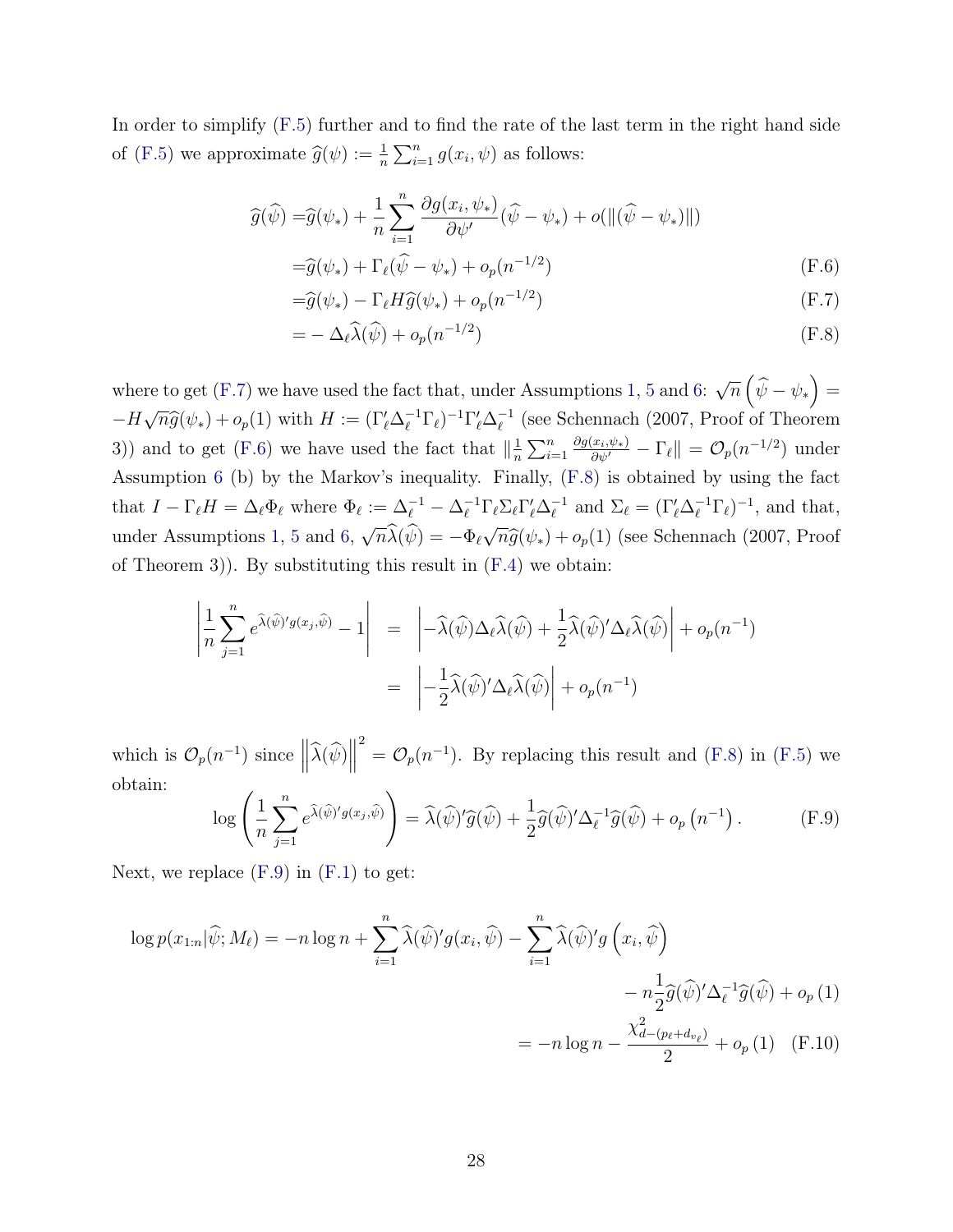where the last equality follows from standard arguments as in Hansen (1982) that show that  $n\widehat{g}(\widehat{\psi})'\Delta_{\ell}^{-1}$  $\iota^{-1}\widehat{g}(\widehat{\psi}) \rightarrow^d \chi^2_{d-(p_{\ell}+d_{v_{\ell}})}.$ 

 $\Box$ 

#### F.2 Proof of Lemma [D.2](#page-16-1)

Result [\(2.15\)](#page-8-0) and consistency of the ETEL estimator  $\hat{\psi}^{\ell}$  (which is guaranteed under Assumptions [1,](#page-0-0) [5](#page-3-1) and [6,](#page-3-2) see [Schennach](#page-31-2) [\(2007,](#page-31-2) Theorem 3)) implies that the posterior  $\pi(\psi^{\ell}|x_{1:n};M_{\ell})$  of  $\psi^{\ell}$  converges in total variation towards a  $\mathcal{N}_{\hat{\psi}^{\ell},n^{-1}\Sigma_{\ell}}$  distribution, where  $\Sigma_\ell = (\Gamma'_\ell \Delta^{-1} \Gamma_\ell)^{-1}$ . Hence, the negative logarithm of the posterior density evaluated at  $\widehat{\psi}^{\ell}$  is

$$
-\log \pi(\widehat{\psi}^{\ell}|x_{1:n};M_{\ell}) = -\frac{(p_{\ell}+d_{\ell})}{2}[\log n - \log(2\pi)] + \frac{1}{2}\log|\Sigma_{\ell}| + o_p(1).
$$

 $\Box$ 

#### F.3 Proof of Lemma [D.3](#page-17-1)

In the proof we eliminate the superscript  $\ell$  for simplicity. The proof proceeds in two steps. In the first step we show uniform convergence of  $\hat{g}^A(\psi)$  and  $\hat{\lambda}(\psi)$ . By the uniform strong Law of Large Numbers, which is valid under Assumptions [5](#page-3-1)  $(a)-(b)$  and [7](#page-4-1)  $(a)$  (see e.g. [Newey and McFadden](#page-31-4) [\(1994,](#page-31-4) Lemma 2.4)), it holds:

<span id="page-28-0"></span>
$$
\sup_{\psi \in \Psi} \left\| \widehat{g}^A(\psi) - \mathbf{E}^P[g^A(x, \psi)] \right\| \stackrel{p}{\to} 0. \tag{F.11}
$$

Let  $\overline{\lambda}(\psi) = \arg \min_{\lambda \in \Lambda(\psi)} \frac{1}{n}$  $\frac{1}{n}\sum_{i=1}^{n} \exp\{\lambda' g^A(x_i, \psi)\}.$  [Schennach](#page-31-2) [\(2007,](#page-31-2) page 668) shows that  $\sup_{\psi \in \Psi} \|\overline{\lambda}(\psi) - \lambda_{\circ}(\psi)\| \stackrel{p}{\to} 0$  (under Assumptions [5](#page-3-1) (a)-(b) and [7\)](#page-4-1). Moreover, if  $\overline{\lambda}(\psi)$  lies in the interior of  $\Lambda(\psi)$  then the minimum of  $\frac{1}{n} \sum_{i=1}^{n} \exp\{\lambda' g^A(x_i, \psi)\}\$ is unique by strict convexity of the latter function. As  $\overline{\lambda}(\psi) \stackrel{p}{\rightarrow} \lambda_o(\psi)$  uniformly in  $\psi \in \Psi$  and  $\lambda_o(\psi) \in int(\Lambda(\psi))$  by Assump-tion [7](#page-4-1) (b), it follows that  $\hat{\lambda}(\psi) - \overline{\lambda}(\psi) \stackrel{p}{\to} 0$  as  $n \to \infty$ . By continuity of both  $\overline{\lambda}(\psi)$  and  $\hat{\lambda}(\psi)$ in ( $\psi$ ) (due to the Birge's maximum theorem and strict convexity of  $\frac{1}{n} \sum_{i=1}^{n} \exp\{\lambda' g^A(x_i, \psi)\}\$ in  $\lambda$ ) and compactness of  $\Psi$  we conclude that

<span id="page-28-1"></span>
$$
\sup_{\psi \in \Psi} \|\widehat{\lambda}(\psi) - \lambda_{\circ}(\psi)\| \stackrel{p}{\to} 0. \tag{F.12}
$$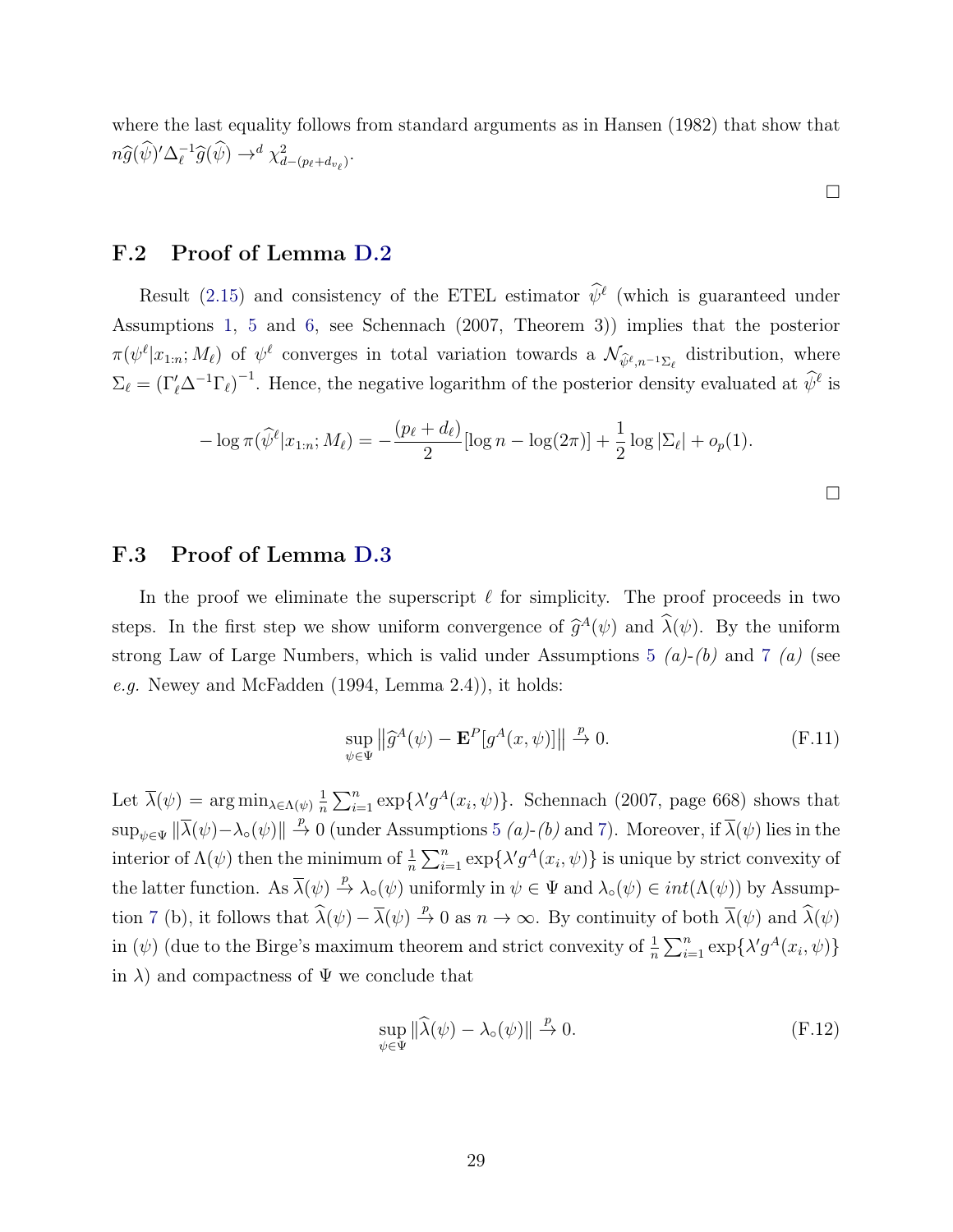In the second step of the proof, we use the results of the first step to show the result of the lemma. By the triangular inequality and the Cauchy-Schwartz inequality

$$
\sup_{\psi \in \Psi} \left| \log \frac{\exp\{\hat{\lambda}(\psi)'\hat{g}^A(\psi)\}}{\frac{1}{n} \sum_{i=1}^n \exp\{\hat{\lambda}(\psi)'\hat{g}^A(x_i, \psi)\}} - \log \frac{\exp\{\lambda_o(\psi)'\mathbf{E}^P[g^A(x, \psi)]\}}{\mathbf{E}^P[\exp\{\lambda_o(\psi)'\hat{g}^A(x, \psi)\}]}\right|
$$
\n
$$
\leq \sup_{\psi \in \Psi} \|\hat{\lambda}(\psi) - \bar{\lambda}(\psi)\| \sup_{\psi \in \Psi} \|\hat{g}^A(\psi)\|
$$
\n
$$
+ \sup_{\psi \in \Psi} \|\bar{\lambda}(\psi)\| \sup_{\psi \in \Psi} \|\hat{g}^A(\psi) - \mathbf{E}^P[g^A(x, \psi)]\|
$$
\n
$$
+ \sup_{\psi \in \Psi} \|\bar{\lambda}(\psi) - \lambda_o(\psi)\| \sup_{\psi \in \Psi} \|\mathbf{E}^P[g^A(x, \psi)]\|
$$
\n
$$
+ \sup_{\psi \in \Psi} \left| \log \frac{1}{n} \sum_{i=1}^n \exp\{\hat{\lambda}(\psi)'\hat{g}^A(x_i, \psi)\} - \log \mathbf{E}^P[\exp\{\lambda_o(\psi)'\hat{g}^A(x, \psi)\}\right| \right|
$$
\n
$$
=: \mathcal{A}_1 + \mathcal{A}_2 + \mathcal{A}_3 + \mathcal{A}_4. \quad \text{(F.13)}
$$

By continuity of  $\psi \mapsto \overline{\lambda}(\psi)$  and compactness of  $\Psi$  and of  $\Lambda(\psi)$  for all  $\psi \in \Psi$ :  $\sup_{\psi \in \Psi} \|\overline{\lambda}(\psi)\|$  <  $\infty$ . By Assumption [7](#page-4-1) (b):  $\sup_{\psi \in \Psi} \|\mathbf{E}^P[g^A(x,\psi)]\| \leq \mathbf{E}^P[M(x)] < \infty$  and  $\sup_{\psi \in \Psi} \|\widehat{g}^A(\psi)\| < \infty$  $\infty$  (by using [\(F.11\)](#page-28-0)). Therefore,  $\mathcal{A}_i \stackrel{p}{\rightarrow} 0$  for  $i = 1, 2, 3$  by (F.11) and [\(F.12\)](#page-28-1).

In order to show the convergence to zero of  $A_4$  remark that because  $log(a) \le a - 1$  for every  $a > 0$ , then,

$$
\mathcal{A}_4 \le \sup_{\psi \in \Psi} \frac{\left| \frac{1}{n} \sum_{i=1}^n \exp\{\widehat{\lambda}(\psi)' g^A(x_i, \psi)\} - \mathbf{E}^P \left[ \exp\{\lambda \circ (\psi)' g^A(X, \psi)\} \right] \right|}{\mathbf{E}^P \left[ \exp\{\lambda \circ (\psi)' g^A(X, \psi)\} \right]}
$$

which converges to zero by the result in Lemma [F.1](#page-29-0) below.

 $\Box$ 

<span id="page-29-0"></span>**Lemma F.1.** Let  $M_\ell$  be a misspecified model (that is, a model that does not satisfy Assump-tion [1\)](#page-0-0) and let  $g^A(x, \psi^{\ell})$  and  $\psi^{\ell}$  be the corresponding moment functions and parameters. Then, under Assumptions [5](#page-3-1) (a)-(d), [3,](#page-0-0) and [7:](#page-4-1)

$$
\sup_{\psi \in \Psi} \left| \frac{1}{n} \sum_{i=1}^n \exp\{\widehat{\lambda}(\psi)' g^A(x_i, \psi)\} - \mathbf{E}^P \left[ \exp\{\lambda \circ (\psi)' g^A(X, \psi)\} \right] \right| \xrightarrow{p} 0.
$$

*Proof.* In this proof, let  $A_n$  denote the following event:  $A_n := {\sup_{\psi \in \Psi} ||\widehat{\lambda}(\psi) - \lambda_o(\psi)|| \le \delta_n}$ , for a  $\delta_n > 0$  converging to zero as  $n \to \infty$ , and let  $B(\lambda_0, \delta_n)$  be the closed ball around  $\lambda_0(\psi)$ with radius  $\delta_n$ . Then, under Assumption [7](#page-4-1) (b) there exists an  $N > 0$  such that  $\forall n > N$ :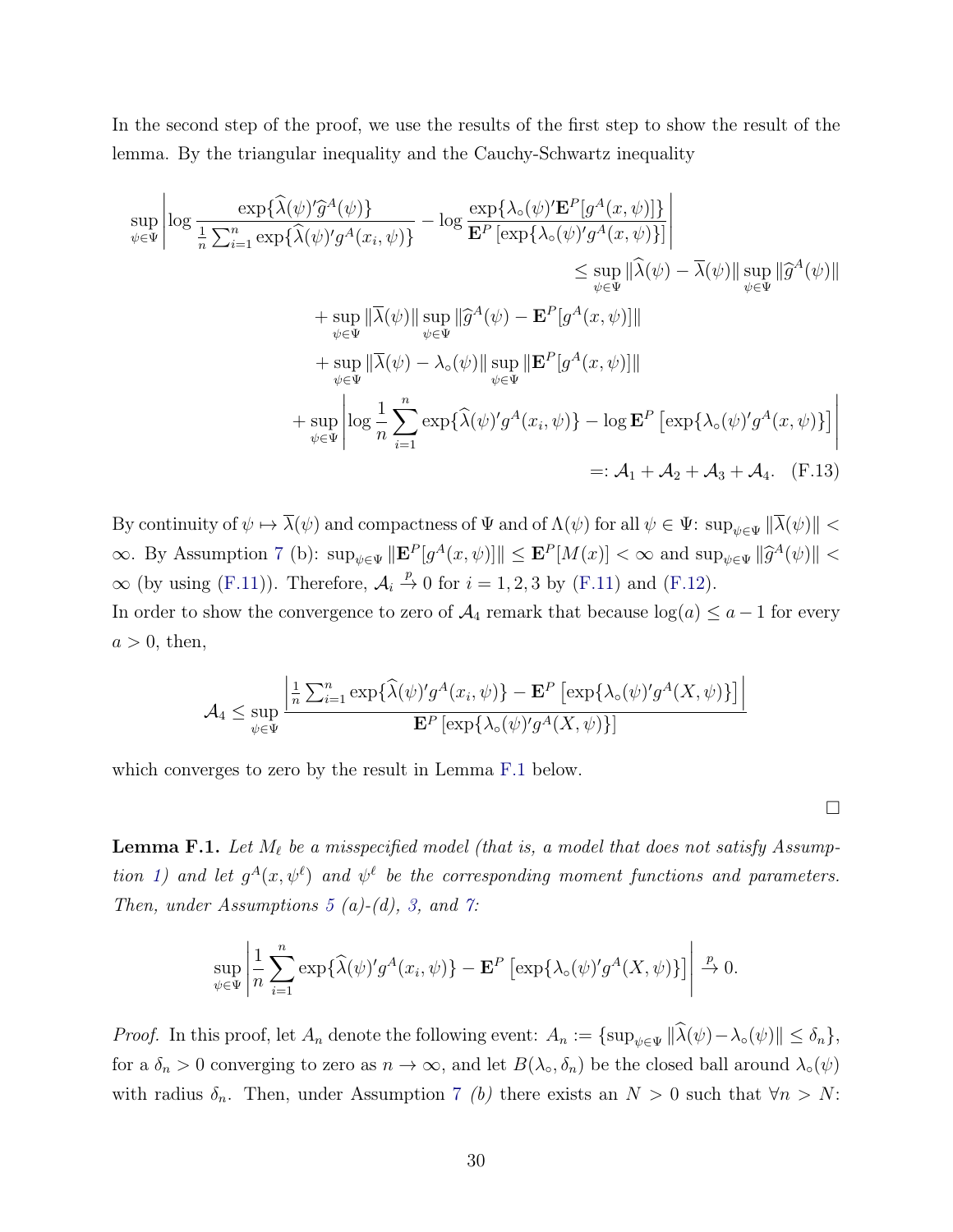$\lambda(\psi) \in \Lambda(\psi)$  on the event  $A_n$ .

Next, we prove the intermediate result

<span id="page-30-0"></span>
$$
\sup_{\psi \in \Psi, \lambda \in \Lambda(\psi)} \left| \frac{1}{n} \sum_{i=1}^{n} e^{\lambda' g^A(x_i, \psi)} - \mathbf{E}^P \left[ e^{\lambda' g^A(X, \psi)} \right] \right| \stackrel{a.s.}{\to} 0. \tag{F.14}
$$

Consider the class of functions (on  $\mathcal{X}$ )  $\mathcal{F} := {\exp{\{\lambda'g^A(\cdot,\psi)\}}; \lambda \in \Lambda(\psi), \psi \in \Psi}.$  Since: (I) the function  $(\lambda, \psi) \mapsto \exp{\{\lambda' g^A(x, \psi)\}}$  is continuous for P-almost all x (under Assumption [5](#page-3-1) (c)); (II) Ψ is compact and  $\Lambda(\psi)$  is compact for every  $\psi \in \Psi$  (by Assumptions 5 (b) and [7](#page-4-1) (b)); (III) the envelope of F,  $\sup_{\psi \in \Psi, \lambda \in \Lambda(\psi)} \exp\{\lambda' g^A(x, \psi)\}\$ is in  $L_1(P)$  (by Assumption 7  $(c)$ , then [\(F.14\)](#page-30-0) holds (see [van de Geer](#page-32-2) [\(2010,](#page-32-2) Lemma 3.10, page 38)).

With this result, and the fact that  $P(A_n^c) = o(1)$  by [\(F.12\)](#page-28-1), we are now ready to show the result of the lemma. Let  $h(\widehat{\lambda}, \psi) := \mathbf{E}_X^P \left[ e^{\widehat{\lambda}(\psi)' g^A(X, \psi)} \right]$ , where  $\mathbf{E}_X^P[\cdot]$  denotes the expectation taken with respect to the distribution of X only (so, we do not integrate out  $\widehat{\lambda}$ ). Moreover, let  $\eta > 0$  and denote by  $B_n$  the event  $B_n := {\sup_{\psi \in \Psi}} |h(\widehat{\lambda}, \psi) - \mathbf{E}^P [e^{\lambda_0(\psi)' g^A(X, \psi)}] | \leq \eta/2$ . To upper bound  $P(B_n^c)$  we use the Markov's inequality and the Mean value theorem applied to the function  $h(\cdot, \psi)$  which is defined on  $B(\lambda_{\circ}(\psi), \delta_{n})$  on the event  $A_{n}$ :

<span id="page-30-1"></span>
$$
P(B_n^c) = P(B_n^c | A_n) P(A_n) + P(B_n^c | A_n^c) P(A_n^c)
$$
  
\n
$$
\leq \frac{2}{\eta} \mathbf{E}^P \left( \sup_{\psi \in \Psi} \left| \mathbf{E}_X^P \left[ e^{ \{\tilde{\lambda}(\psi)' g^A(X, \psi)\}} g^A(X, \psi)' \right] (\widehat{\lambda}(\psi) - \lambda_o(\psi)) \right| \right| A_n \right) P(A_n) + P(A_n^c)
$$
  
\n
$$
= \frac{2\delta_n}{\eta} (\mathbf{E}^P \left( \left( \sup_{\psi \in \Psi} \left\| \mathbf{E}_X^P \left[ e^{\{\tilde{\lambda}(\psi)' g^A(X, \psi)\}} g^A(X, \psi)' \right] \right\| \right)^2 1_{A_n} \right)^{1/2} + o(1) \quad \text{(F.15)}
$$

where  $\tilde{\lambda}(\psi)$  is on the line joining  $\hat{\lambda}(\psi)$  and  $\lambda_o(\psi)$  and  $1_{A_n}$  is the indicator function of the event  $A_n$ . By applying the Cauchy-Schwartz inequality we get

<span id="page-30-2"></span>
$$
\mathbf{E}^{P}\left(\sup_{\psi \in \Psi}\left\|\mathbf{E}_{X}^{P}\left[e^{\tilde{\lambda}(\psi)'g^{A}(X,\psi)}g^{A}(X,\psi)\right]\right\|^{2}1_{A_{n}}\right) \leq \mathbf{E}^{P}\left(\sup_{\psi \in \Psi}\mathbf{E}_{X}^{P}\left[e^{2\tilde{\lambda}(\psi)'g^{A}(X,\psi)}\right]1_{A_{n}}\right)\sup_{\psi \in \Psi}\mathbf{E}^{P}\left\|g^{A}(X,\psi)\right\|^{2}.\tag{F.16}
$$

The first term in the product in the right hand side is bounded by uniform convergence of  $\tilde{\lambda}(\psi)$  towards  $\lambda_{\circ}(\psi)$  on  $A_n$ , uniform continuity of the function  $\psi \mapsto e^{\lambda' g^{A}(\psi)}$  on  $B(\lambda_{\circ}(\psi), 2\delta_n) \times$  $\Psi$ , Assumption [7](#page-4-1) (c) and by the Dominated Convergence theorem. The second term in the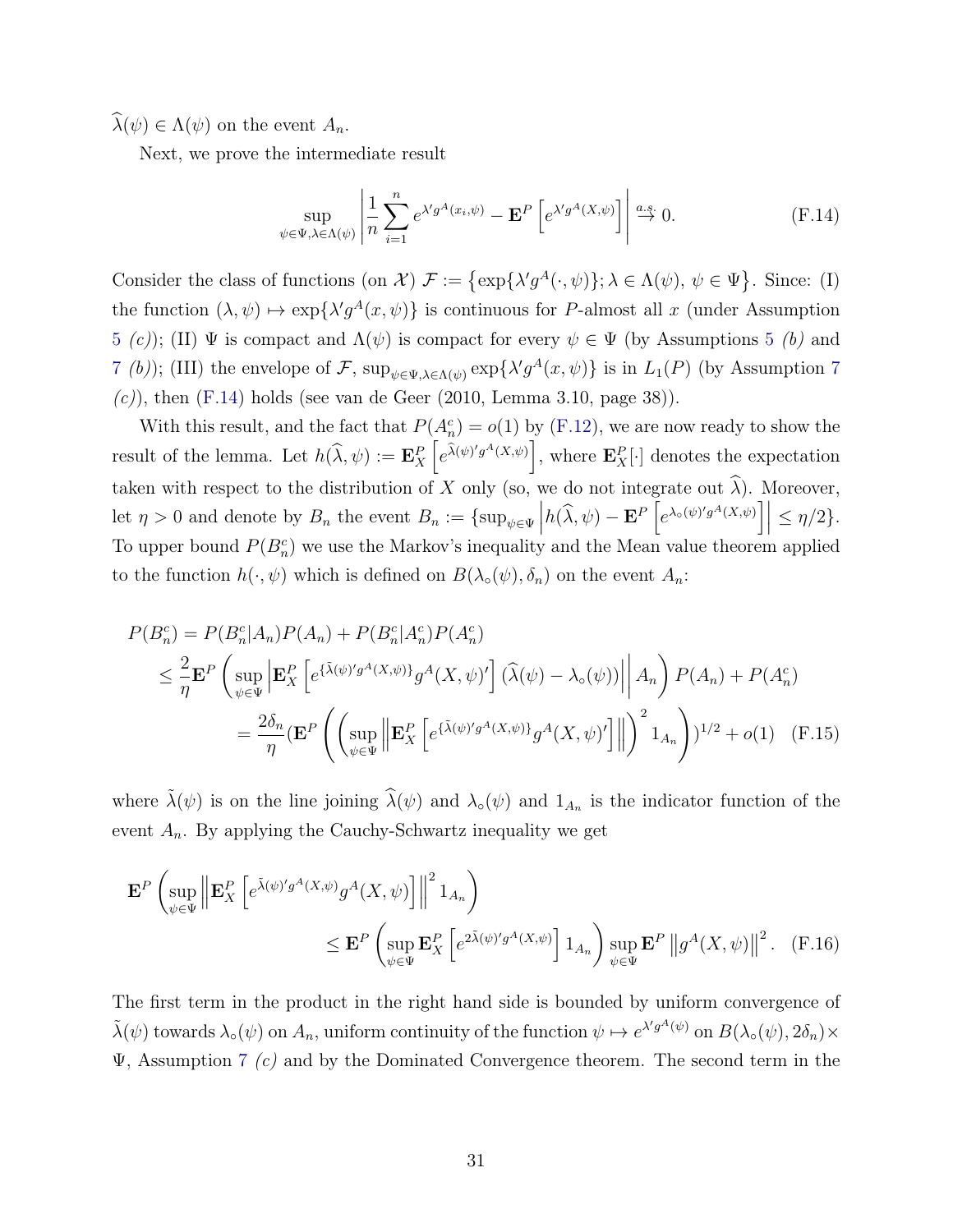product is bounded by Assumption [5](#page-3-1) (d) because

$$
\sup_{\psi \in \Psi} \mathbf{E}_X^P \|g^A(X, \psi)\|^2 \le \mathbf{E}^P \left[ \sup_{\psi \in \Psi} \left\|g^A(X, \psi)\right\|^2 \right] \le \mathbf{E}^P \left[ \sup_{\psi \in \Psi} \left\|g^A(X, \psi)\right\|^{\alpha} \right], \qquad \forall \alpha > 2.
$$

Therefore, [\(F.15\)](#page-30-1) and [\(F.16\)](#page-30-2) and the fact that  $\delta_n \to 0$  show that  $P(B_n^c) = o(1)$ . Next,

$$
P\left(\sup_{\psi\in\Psi}\left|\frac{1}{n}\sum_{i=1}^{n}e^{\hat{\lambda}(\psi)'g^{A}(x_{i},\psi)} - \mathbf{E}^{P}\left[e^{\lambda_{\circ}(\psi)'g^{A}(X,\psi)}\right]\right| > \eta\right) \le
$$
  
\n
$$
P\left(\sup_{\psi\in\Psi}\left|\frac{1}{n}\sum_{i=1}^{n}e^{\hat{\lambda}(\psi)'g^{A}(x_{i},\psi)} - h(\hat{\lambda},\psi)\right| > \eta - \sup_{\psi\in\Psi}\left|h(\hat{\lambda},\psi) - \mathbf{E}^{P}\left[e^{\tilde{\lambda}(\psi)'g^{A}(X,\psi)}\right]\right|\right)
$$
  
\n
$$
\leq P\left(\sup_{\psi\in\Psi}\left|\frac{1}{n}\sum_{i=1}^{n}e^{\hat{\lambda}(\psi)'g^{A}(x_{i},\psi)} - h(\hat{\lambda},\psi)\right| > \eta - \frac{\eta}{2}\right)P(B_{n}) + P(B_{n}^{c})
$$
  
\n
$$
\leq P\left(\sup_{\psi\in\Psi}\left|\frac{1}{n}\sum_{i=1}^{n}e^{\hat{\lambda}(\psi)'g^{A}(x_{i},\psi)} - h(\hat{\lambda},\psi)\right| > \frac{\eta}{2}\right|A_{n}\right)P(A_{n})P(B_{n}) + P(A_{n}^{c})P(B_{n}) + P(B_{n}^{c})
$$
  
\n
$$
\leq P\left(\sup_{\psi\in\Psi,\lambda\in\Lambda(\psi)}\left|\frac{1}{n}\sum_{i=1}^{n}e^{\lambda'g^{A}(x_{i},\psi)} - \mathbf{E}^{P}\left[e^{\lambda'g^{A}(X,\psi)}\right]\right| > \frac{\eta}{2}\right) + o(1) \quad \text{(F.17)}
$$

where to get the last line we have used the fact that the probability is conditional on the event  $A_n$  and  $P(A_n^c) = o(1)$ . Finally, this probability goes to zero by [\(F.14\)](#page-30-0).

 $\Box$ 

## References

- <span id="page-31-0"></span>Chib, S. (1995), 'Marginal Likelihood from the Gibbs Output', Journal of the American Statistical Association 90(432), 1313–1321.
- <span id="page-31-3"></span>Kleijn, B. and van der Vaart, A. (2012), 'The Bernstein-Von-Mises Theorem Under Misspecification', Electronic Journal Statistics 6, 354–381.
- <span id="page-31-4"></span>Newey, W. K. and McFadden, D. (1994), Chapter 36: Large sample estimation and hypothesis testing, Vol. 4 of Handbook of Econometrics, Elsevier, pp.  $2111 - 2245$ .
- <span id="page-31-1"></span>Newey, W. K. and Smith, R. J. (2004), 'Higher Order Properties of GMM and Generalized Empirical Likelihood Estimators', Econometrica 72(1), 219–255.
- <span id="page-31-2"></span>Schennach, S. M. (2007), 'Point Estimation with Exponentially Tilted Empirical Likelihood', Annals of Statistics  $35(2)$ , 634–672.